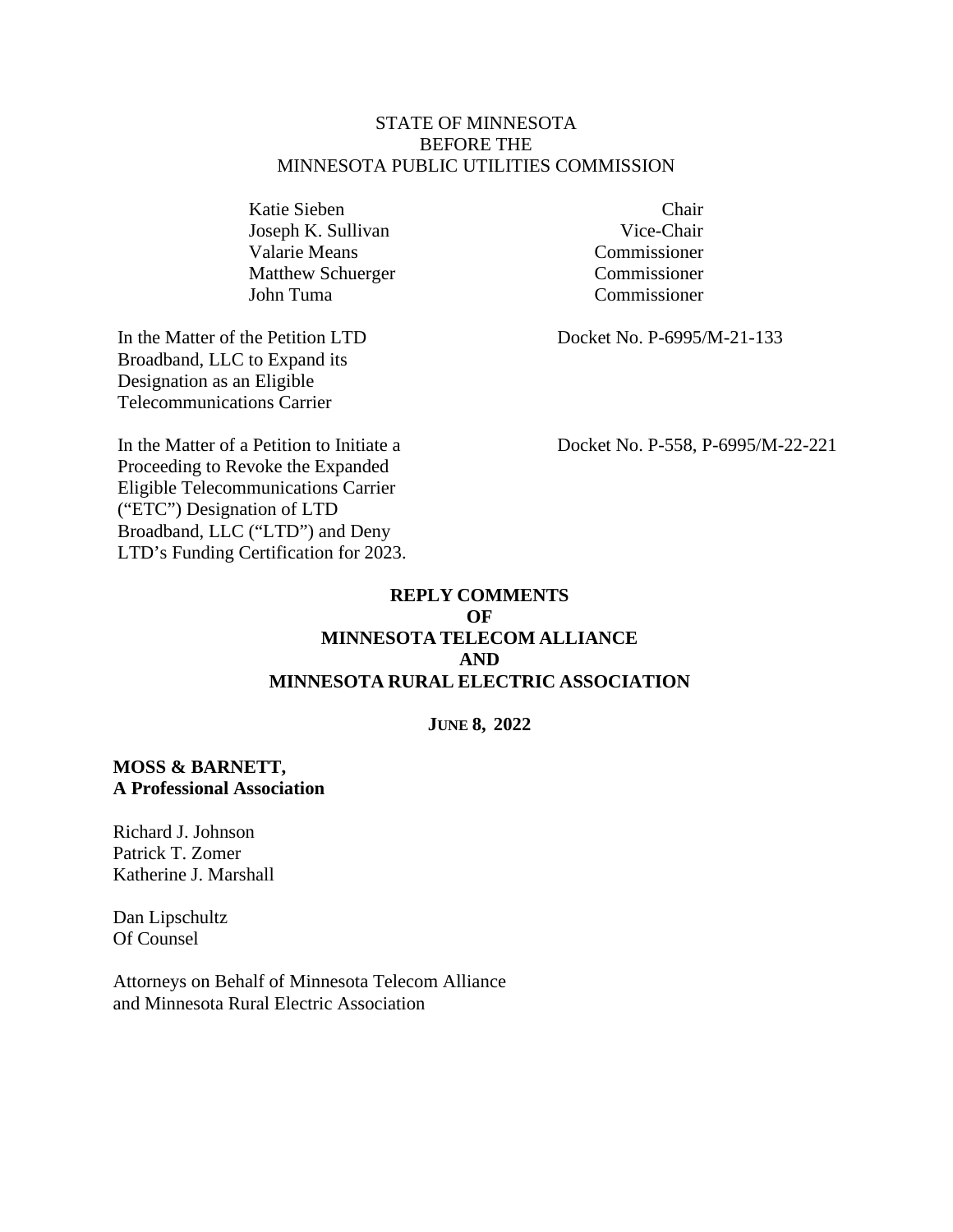# TABLE OF CONTENTS

| Ι. |                |                                                                                                                          |  |
|----|----------------|--------------------------------------------------------------------------------------------------------------------------|--|
|    | A.             | LTD ARGUES ERRONEOUSLY THAT THE COMMISSION LACKS<br>AUTHORITY TO REEXAMINE AND REVOKE LTD'S EXPANDED ETC                 |  |
|    | <b>B.</b>      | <b>LTD</b><br>ARGUES ERRONEOUSLY THAT THE COMMISSION IS<br>PROCEDURALLY BARRED FROM CONSIDERING THE MTA/MREA             |  |
|    | C.             | THE LTD EXPANSION ORDER DOES NOT PRECLUDE EVALUATION OF<br>LTD'S EXPANDED ETC DESIGNATION AND 2023 RDOF FUNDING          |  |
|    | D.             | THE ABSENCE OF A REQUEST FOR CONTESTED CASE IN THE 2021 CASE<br>DOES NOT BAR THE PROCEEDING REQUESTED BY PETITIONERS. 9  |  |
|    | Ε.             | LTD WRONGLY CLAIMS THAT ITS EXPANDED ETC DESIGNATION WAS                                                                 |  |
|    | F.             | LTD WRONGLY CLAIMS THAT NO NEW INFORMATION HAS BECOME                                                                    |  |
|    | G.             | LTD'S CLAIMS ABOUT ITS FIXED WIRELESS SERVICE AND CAF II<br>IMPLEMENTATION HAVE LITTLE OR NO RELEVANCE TO ITS ABILITY TO |  |
|    | H.             | LTD'S VAGUE CLAIMS ABOUT DEPLOYING FTTP IN MINNESOTA<br>PROVIDE NO BASIS FOR DECLINING TO INITIATE THE PROCEEDING        |  |
|    | $\mathbf{I}$ . | THE COMMISSION SHOULD REJECT LTD'S PROPOSAL TO USE<br>UNLAWFULLY NARROW CRITERIA FOR REVOCATION OF ETC STATUS13          |  |
|    | J.             | THE<br>COMMISSION HAS FULL AUTHORITY TO REVIEW                                                                           |  |
|    | Κ.             | LTD ARGUES ERRONEOUSLY THAT THERE ARE NO NEW SIGNIFICANT                                                                 |  |
|    | L.             | <b>LTD</b><br>SHOULD NOT BE INCLUDED IN THE 2022 GENERAL<br>CERTIFICATION PROCEEDING BECAUSE OF SERIOUS AND UNIQUE       |  |
|    | M.             | CONTRARY TO LTD'S CLAIMS, AN EXPEDITED PROCEEDING WITH<br>DISCOVERY IS NEEDED TO PROVIDE A FACTUAL BASIS FOR THE         |  |
| Π. |                |                                                                                                                          |  |
|    | A.             |                                                                                                                          |  |
|    | <b>B.</b>      |                                                                                                                          |  |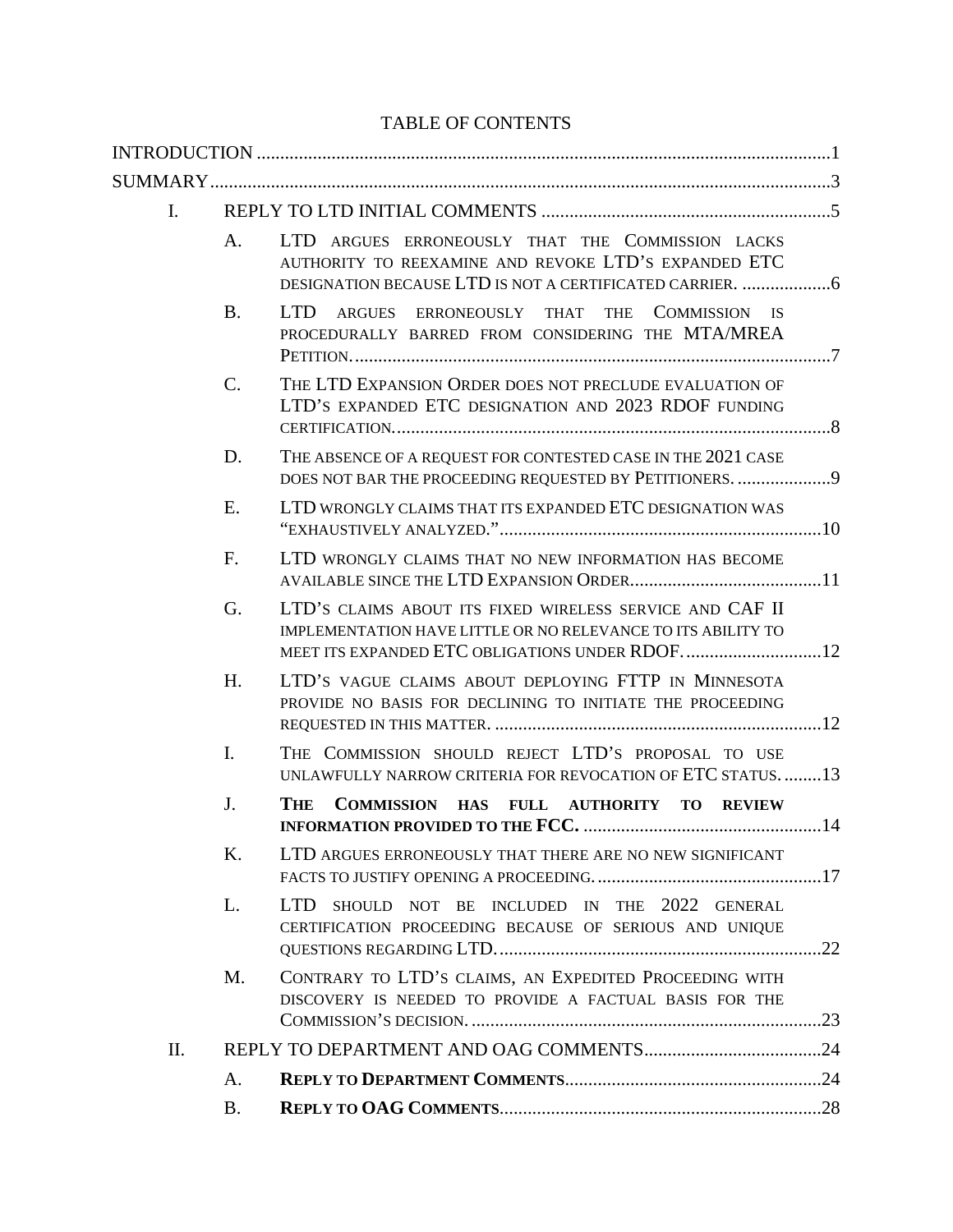| <b>CONCLUSION</b> |  |
|-------------------|--|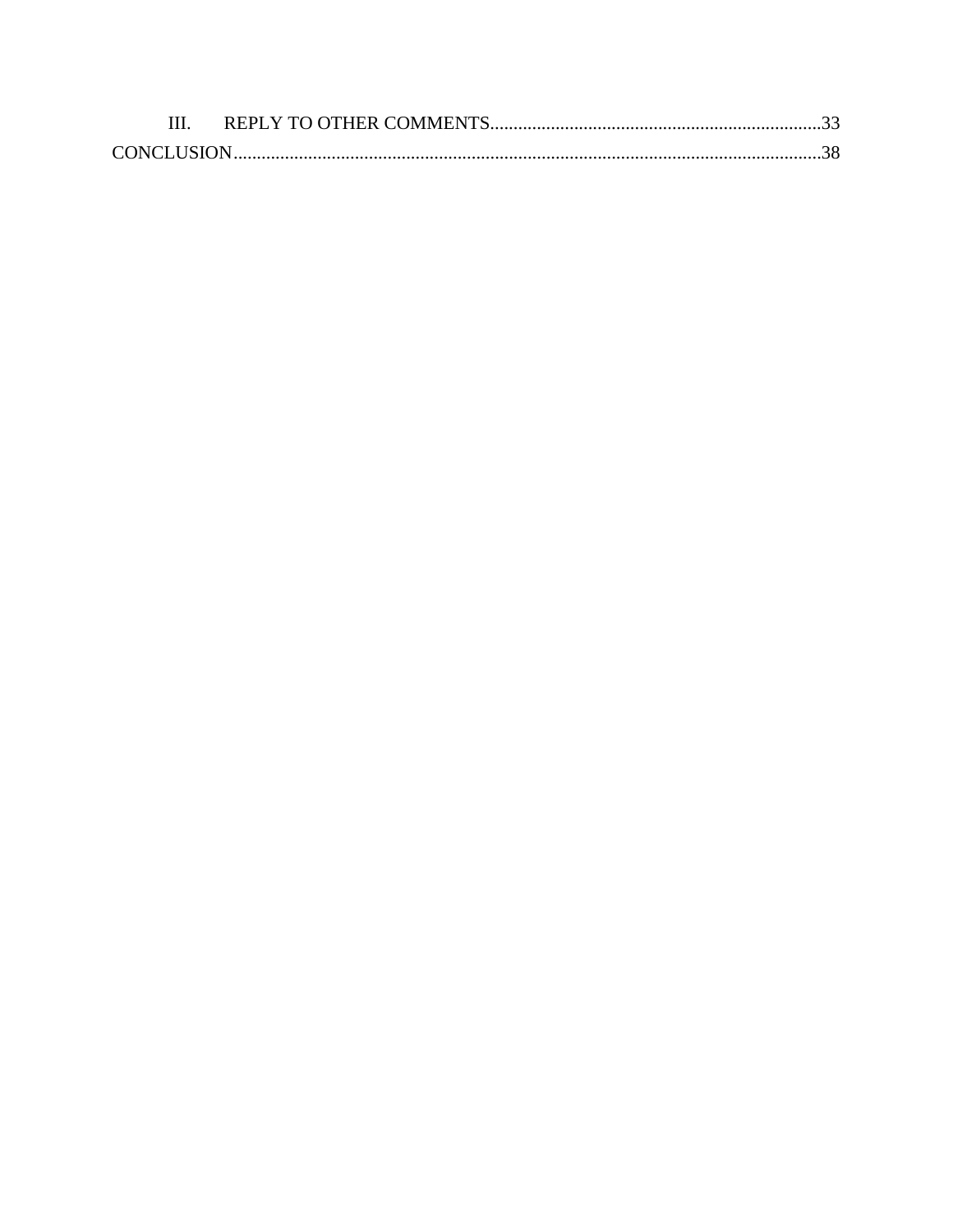The Minnesota Telecom Alliance ("MTA") and Minnesota Rural Electric Association ("MREA") hereby jointly submit these Reply Comments pursuant to the Commission's May 11, 2022, Notice of Comment Period.<sup>1</sup>

### **INTRODUCTION**

The Initial Comments demonstrate wide-spread and deep concerns regarding the expanded ETC for LTD Broadband LLC ("LTD"). Those concerns are fully justified. LTD's ETC expanded designation was a necessary precondition to receiving approximately \$311 million in support under the federal Rural Digital Opportunity Fund ("RDOF") to build and operate a fiber-to-thepremise ("FTTP") broadband network in Minnesota. Unless LTD delivers on its promises, over 160,000 Minnesota residents could be denied the benefit of federal support for broadband deployment.<sup>2</sup> As the Department of Commerce ("Department") recognized in its comments: "the importance of the Commission's decision cannot be overstated."<sup>3</sup>

LTD was able to receive expansion of its ETC designation in Minnesota for RDOF areas based on a series of certifications it made to the Commission in 2021. Notably, the Commission

recognized in its Order the limits of the record before it at that time:

[T]he record currently before the Commission does not contain evidence sufficient to disprove the certifications in LTD's petition or otherwise support a finding of failure to meet any of the ETC-designation criteria.".<sup>4</sup>

<sup>&</sup>lt;sup>1</sup> In the Matter of the Petition of LTD Broadband, LLC to Expand its Designation as an Eligible *Telecommunications Carrier*, Docket No. P-6995/M-21-133, *In the Matter of a Petition to Initiate a Proceeding to Revoke the Expanded Eligible Telecommunications Carrier ("ETC") Designation of LTD Broadband, LLC ("LTD") and Deny LTD's Funding Certification for 2023*, Docket No. P-558, P-6995/M-22-221, NOTICE OF COMMENT PERIOD (May 11, 2022).

 $<sup>2</sup>$  Petition, at p. 2, n. 8.</sup>

<sup>&</sup>lt;sup>3</sup> Comments of the Minnesota Department of Commerce ("Department Comments"), at p. 10.

<sup>&</sup>lt;sup>4</sup> In the Matter of the Petition of LTD Broadband LLC to Expand Its Designation as an Eligible Telecommunications *Carrier,* Docket No. P-6995/M-21-133*, In the Matter of a Notice to Rural Digital Opportunity Fund Grant Winners,*  Docket No. P-999/CI-21-86, ORDER APPROVING PETITION FOR ETC DESIGNATION IN CERTAIN CENSUS BLOCKS, at p. 8, (June 3, 2021) ("LTD's petition contains the requisite commitments that it will offer and advertise the supported services required under paragraph (1) as specified in 47 C.F.R. § 54.101. …) (hereinafter "LTD Expansion Order").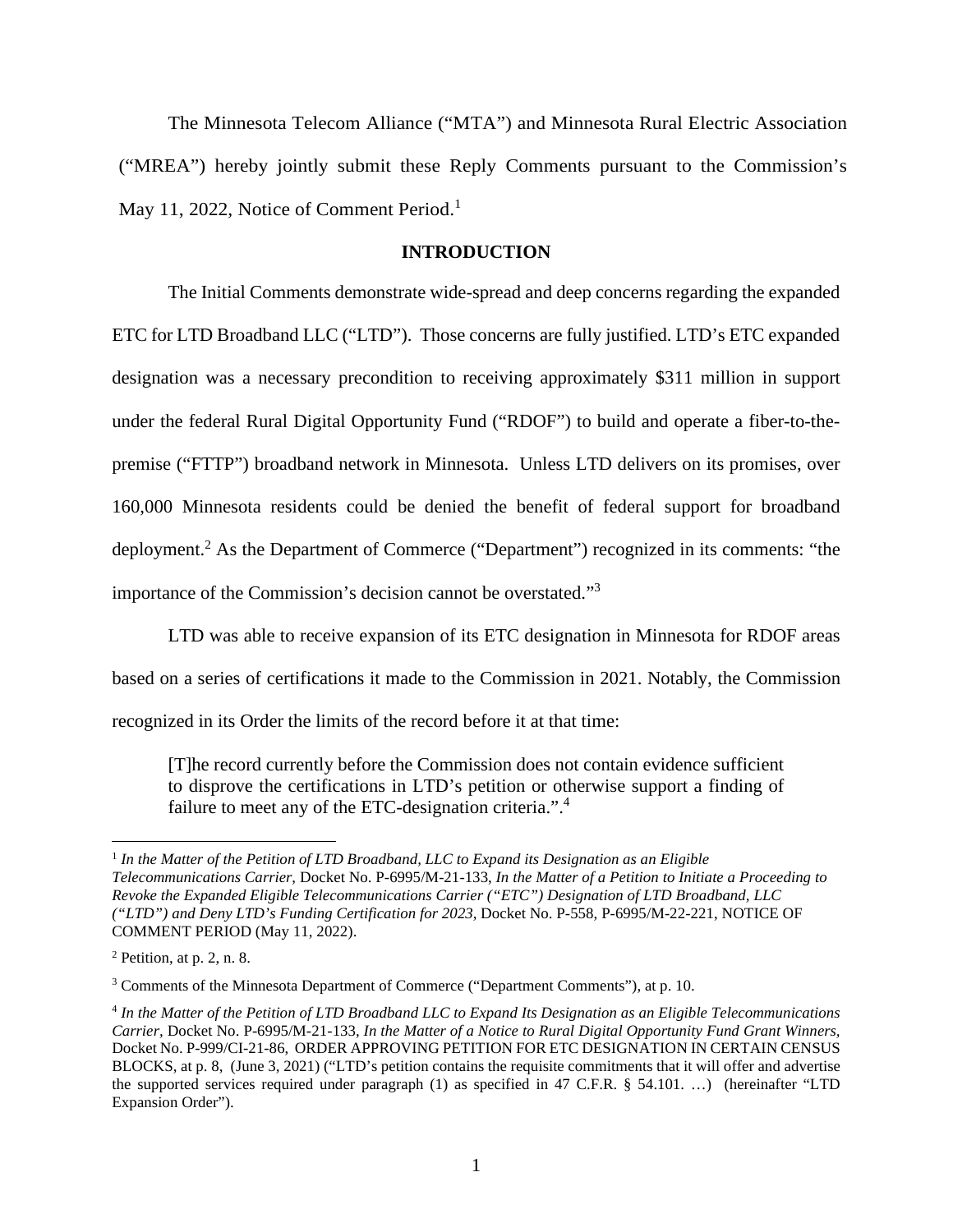Since that time, a number of facts have become known that undercut the reliability of LTD's

certifications, including:

- The South Dakota Public Service Commission's ("SD PUC's") denial of LTD's ETC application based on detailed findings that LTD "failed to demonstrate the technical, managerial and financial capability to construct and operate the network it promised …" to deploy FTTP to 7,481 South Dakota locations;
- Multiple FCC-declared LTD defaults through failure to meet basic ETC timelines or procedural requirements in multiple states;
- The FCC's recent notice of apparent forfeiture to LTD regarding noncompliance with critical bidding requirements related to its bid for the RDOF funding; and
- ETC application denials in California and Iowa, including a California Commission finding that LTD failed to disclose material information and an Iowa Commission finding that LTD failed to evidence "the technical and financial capabilities required to carry out the public interest obligations of those entrusted with federal funds."

These facts and other information provided by commentors , combined with the critical importance of this case to over 160,000 Minnesotans, fully support the Commission initiating a proceeding to develop a full and complete factual record regarding LTD's ability to fulfill its obligations and promises.

LTD claims that "the Petition is nothing more than an improper and groundless attempt, motivated by competitive animosity, to relitigate a decision."<sup>5</sup> There is, however, no basis for that claim. Further, that claim cannot be squared with the support for the Petition from numerous intervenors who lack any competitive motivation whatsoever, including the Minnesota Association of Townships, the Minnesota Farmers' Union, the Institute for Local Self Reliance, Le Sueur County, Pine County, Jackson County, and Balkan Township

<sup>&</sup>lt;sup>5</sup> Comments of LTD Broadband LLC Opposing the Opening of a Proceeding (hereinafter "LTD Comments") at p. 2.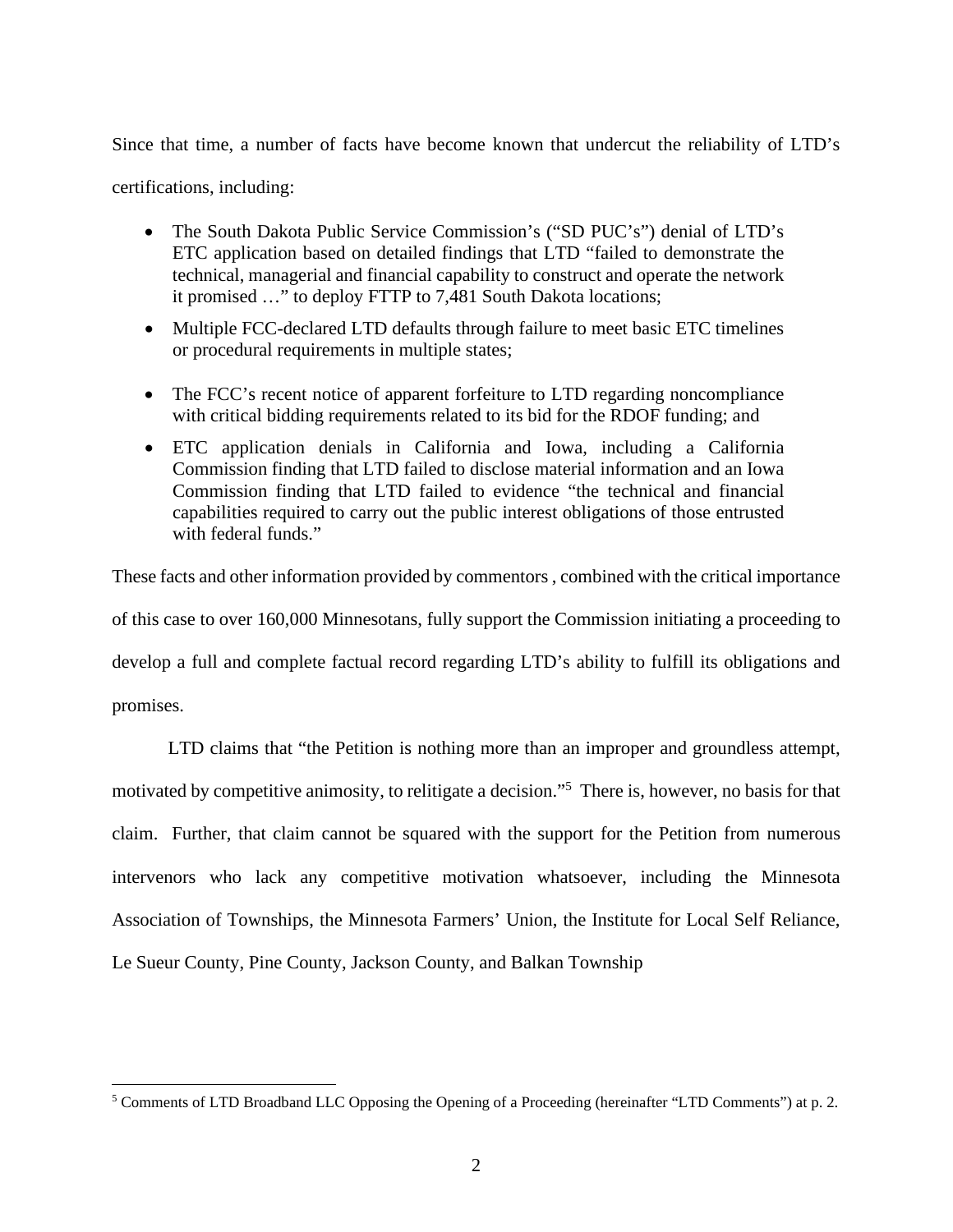LTD's Comments misstate the Commission's authority, mischaracterize the applicable standard and lapse into an irrelevant and inaccurate characterization of motives. LTD asserts the Commission cannot initiate such a proceeding, relying on a series of procedural arguments or technicalities intended to prevent review of relevant substantive concerns related to whether LTD's ETC designation should be revoked. LTD fails to provide any credible basis to ignore this new information or forgo additional fact finding. The Commission clearly has the authority to both grant and revoke a provider's ETC designation, as set forth in the Petition and echoed by the Department, Minnesota Office of the Attorney General – Residential Utilities Division ("OAG") and the Institute for Local Self Reliance ("ILSR").<sup>6</sup> It also has the authority to address LTD's use of RDOF support in 2023.

The ultimate question in this proceeding is whether LTD's can satisfy its commitments to 160,000 Minnesotans and deliver the broadband service it promised in its effort to win a bid for \$311 million in federal support. At this stage, however, the issue before the Commission is whether to initiate a proceeding to develop a factual record that will enable the Commission to definitively answer that question. The Petition and comments received by the Commission fully support and justify taking that step.

#### **SUMMARY**

The Department, OAG, Institute for Local Self-Reliance ("ISLR")/League of Rural Voters/AARP-Minnesota, Minnesota Association of Townships, the Minnesota Farmers' Union, Le Sueur County, Pine County, Jackson County, and Balkan Township all filed comments supporting a Commission proceeding to determine whether to revoke LTD's expanded ETC

<sup>&</sup>lt;sup>6</sup> The League of Rural Voters and AARP-Minnesota joined in the ILSR Comments.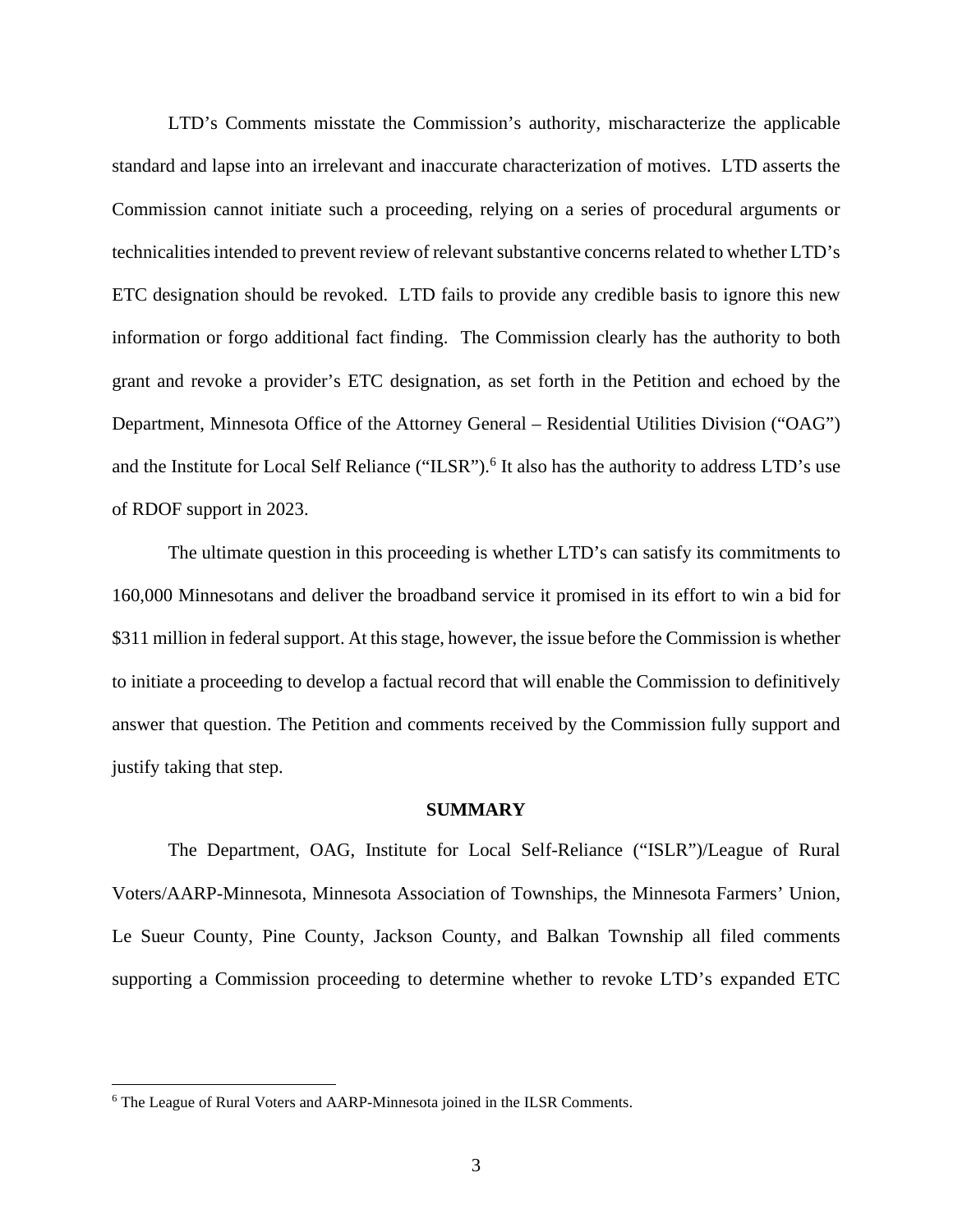designation and/or deny LTD's 2023 funding certification.<sup>7</sup> Many of these commentors noted specific concerns about LTD relating to the public interest.

In particular, the ISLR Comments noted that they "are particularly concerned that LTD is not prepared to offer the high level of service required to meet the bar for receiving Universal Service Funds."<sup>8</sup> ILSR emphasized that LTD's limited experience providing "allwireless service in 5 states" does not align with its bid commitment to "[deploy] fiber across 15 states in nearly 530,000 locations via RDOF within six years."<sup>9</sup>

The Le Sueur Comments note that LTD's entire RDOF award "amounts to around \$1 million in Le Sueur County," which is a fraction of the \$12 million the County estimates it would cost "to build fiber-to-the-door, even with extensive middle mile fiber already in place."<sup>10</sup> This revelation underscores the severity of LTD's errors and the concern that LTD will not be able to build the FTTP network contemplated in its bid for public RDOF funding.

LTD is the only commenter that opposes the proceeding requested in the Petition. LTD's opposition is rooted in several misstatements of fact and law and reflects a desire to keep the Commission from taking a hard look at its ability (or lack thereof) to provide the supported broadband services it promised in its bid for public broadband funding. As discussed in more detail below, and contrary to the LTD Comments, the Commission has

 $<sup>7</sup>$  Department Comments; Comments of the OAG (hereinafter "OAG Comments"); Comments of the ILSR</sup> Regarding the Matter of the Petition of LTD to Expand its Designation as an ETC (hereinafter "ILSR Comments"); Minnesota Association of Townships Comment in the Matter of the Petition of LTD to Expand its Designation as an ETC (hereinafter "MAT Comments"); Minnesota Farmers Union Comment Re: Petition of LTD to Expand Its Designation as an ETC (hereinafter "Minnesota Farmers Union Comments"); Office of the Le Sueur County Administrator Comment in the Matter of the Petition of LTD to Expand its Designation as an ETC (hereinafter "Le Sueur County Comments"); Pine County Comments; Jackson County Comment in the Matter of the Petition of LTD to Expand its Designation as an ETC (hereinafter "Jackson County Comments"); Town Of Balkan Comment in the Matter of the Petition of LTD to Expand its Designation as an ETC (hereinafter "Balkan Township Comments").

<sup>8</sup> ILSR Comments, at p.2.

<sup>&</sup>lt;sup>9</sup> ILSR Comments, at p. 4.

<sup>10</sup> Le Sueur County Comments, at p. 1.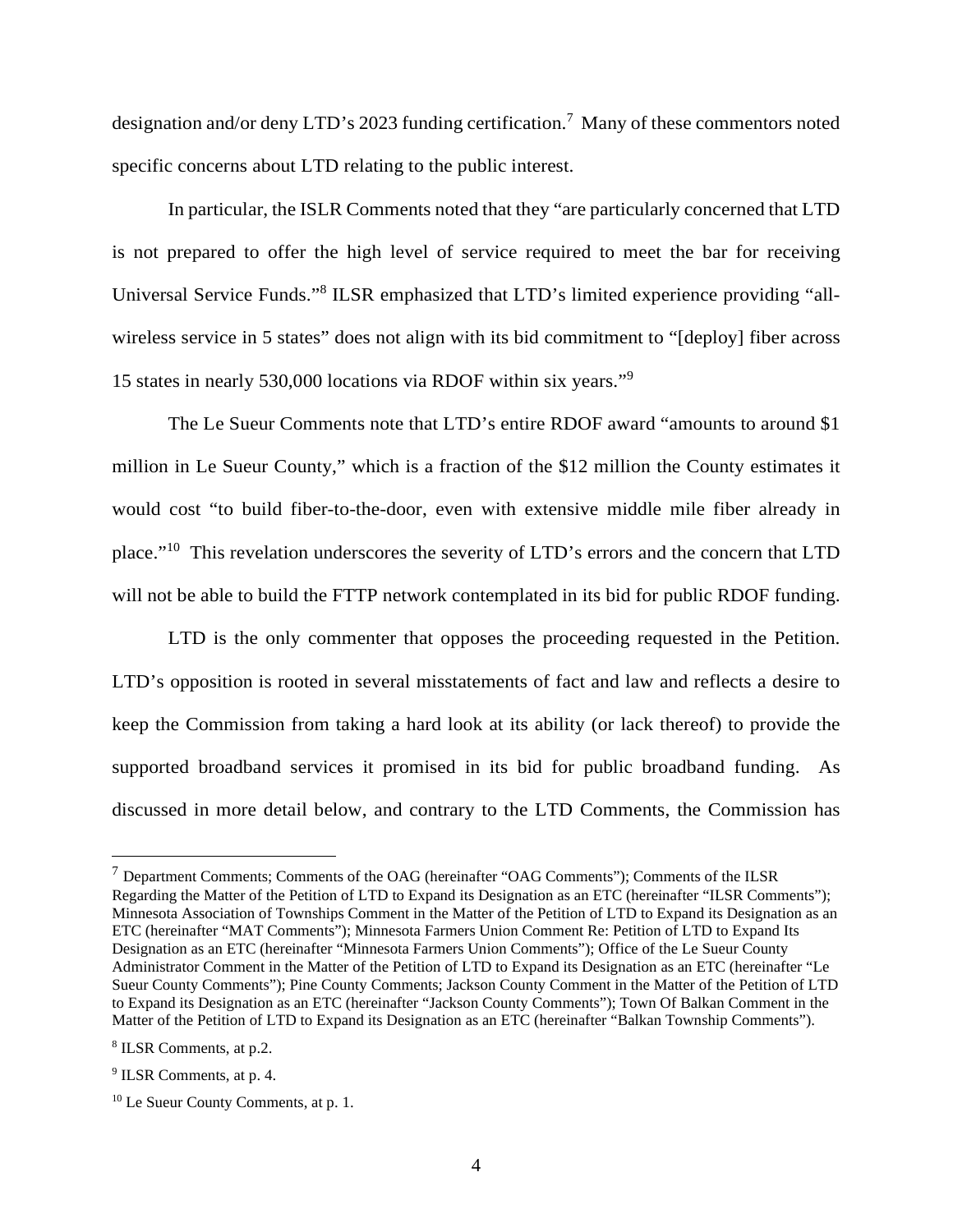authority to reassess LTD's expanded ETC designation and determine funding certification for 2023, both of which are key aspects of the federal-state partnership designed by Congress to ensure the appropriate and effective use of universal service funding.<sup>11</sup>

As the Commission recognized, the LTD Expansion Order was based on limited information. Only three months elapsed between LTD's initial petition and Commission deliberations. There were only two rounds of comments, no discovery and no evidentiary hearing. Further, the Commission did not have the benefit of LTD's long-form application or other financial or technical information.

Facts subsequently learned call into question the reliability of LTD's certifications to the Commission and therefore the basis for LTD's expanded ETC designation. None of these facts were before the Commission at the time of the LTD Expansion Order, and they all call into question continued reliance on LTD'S untested "certifications".

For these reasons, and as discussed below, MTA and MREA have requested (and the commentors have supported) a Commission proceeding to develop a full record that will enable the Commission to decide whether LTD's continued ETC status is in the public interest.

#### **I. REPLY TO LTD INITIAL COMMENTS**

LTD's Comments contains numerous claims and arguments that mischaracterize the facts and law. Those claims and arguments should be rejected.

<sup>11</sup> 47 U.S.C. § 214(e)(2), 47 U.S.C. § 254(f).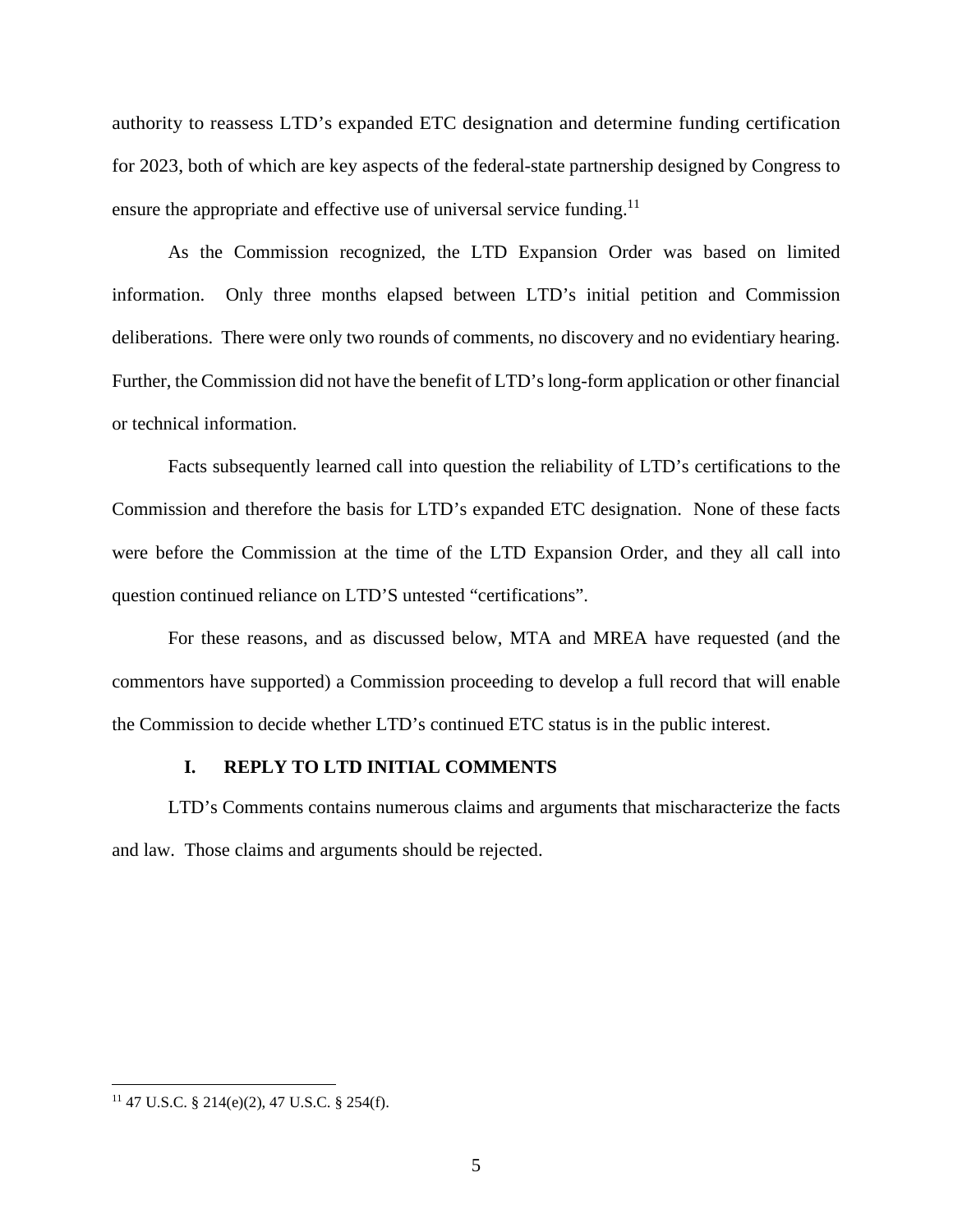### **A. LTD ARGUES ERRONEOUSLY THAT THE COMMISSION LACKS AUTHORITY TO REEXAMINE AND REVOKE LTD**'**S EXPANDED ETC DESIGNATION BECAUSE LTD IS NOT A CERTIFICATED CARRIER.**

LTD argues that the Commission's authority to revoke an ETC designation is limited to carriers that are certified by the Commission and does not include LTD. LTD's argument is refuted by federal and Minnesota state law.

The FCC's *2011 Transformation Order* specifically recognizes the authority of state commissions to revoke ETC designations, an authority that is not limited to state certified carriers:

*[S]tate commissions possess the authority to rescind ETC designations* for failure of an ETC to comply with the requirements of section 214(e) of the Act or any other conditions imposed by the state.<sup>12</sup>

Contrary to LTD's argument, no provisions of federal law or FCC regulations restrict state commission ETC authority to certificated carriers. Further, as the OAG recognized, federal law assigns primary responsibility for ETC designations to state commissions and contemplates revocation of ETC designations as an appropriate remedy.<sup>13</sup>

Minnesota Rules 7811.1400 and 7812.1400 also specifically authorize the Commission to revoke ETC designations for noncompliance with ETC requirements.<sup>14</sup> LTD's comments claim that these rules "do not apply to non-certificated providers such as LTD." But that interpretation would lead to an absurd result because, if the Commission's rules apply solely to certificated carriers, then the Commission did not have authority to designate LTD as an ETC in the first place. Therefore, LTD's interpretation would compel the Commission to rescind its designation.

<sup>&</sup>lt;sup>12</sup> A *In the Matter of Connect America Fund et al.*, WC Docket Nos. 10-90 et al., Report and Order and Further Notice of Proposed Rulemaking, FCC 11-161, para.612, n.999 (2011) (hereinafter "FCC 11-161) (emphasis added).

<sup>13</sup> *See* OAG Comments, pp. 4-6, including citation to 47 C.F.R. 54.320 (c), which provides that as follows: "Eligible telecommunications carriers authorized to receive high-cost support that fail to comply with the public interest obligations or any other terms and conditions may be subject to further action, including . . . potential revocation of ETC designation."

<sup>14</sup> Minn. R. 7811.1400, subp. 15; Minn. R. 7812.1400, subp. 15.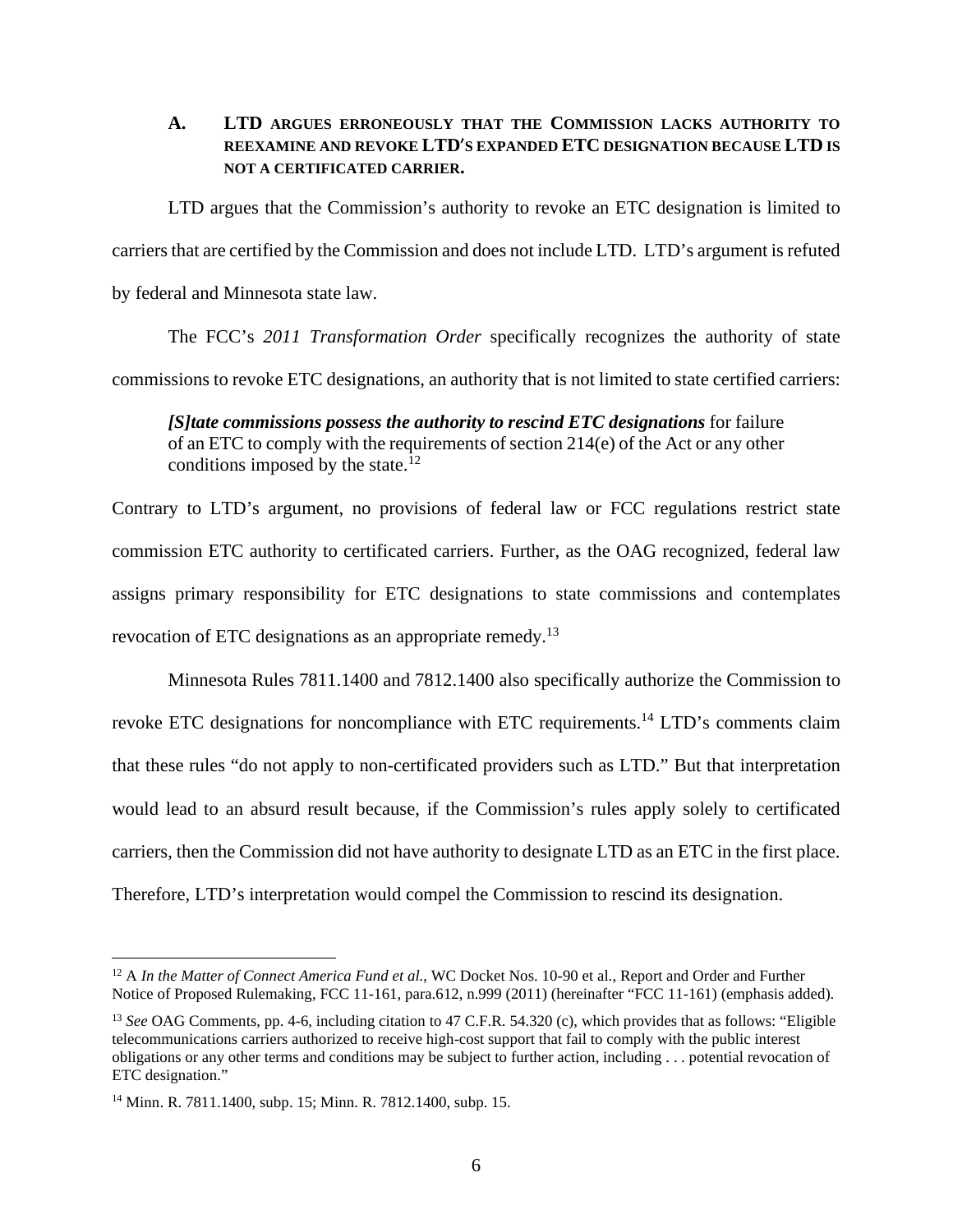#### **B. LTD ARGUES ERRONEOUSLY THAT THE COMMISSION IS PROCEDURALLY BARRED FROM CONSIDERING THE MTA/MREA PETITION.**

The Commission's authority to revoke ETC designations is clear. Nevertheless, LTD argues that the Commission is procedurally barred from exercising that authority in this instance either because the Petition: (1) is not truly a "petition" under Minn. Stat. 216A.05, subdivision 5; or (2) is an untimely request for rehearing. Both claims lack any foundation.

LTD's constrained interpretation of the term "Petitioner" in Minn. R. 7829.0100, subp. 16 cannot be seriously viewed as a bar to Commission consideration of the Petition in this case. The MTA/MREA Petition is simply a formal request that the Commission exercise its substantive authority under federal law and its own rules to consider revoking LTD's expanded ETC designation.

The Commission's substantive authority and responsibility cannot be limited by procedural rules, much less by LTD's mistaken interpretation of those rules. Such an approach would make the Commission's substantive jurisdiction subordinate to a definition of "petitioner" under procedural rules, a prioritization that is contrary to established principles and common sense. Moreover, Chapter 7829 itself requires that its provisions "be construed in light of the commission's statutory authority and responsibilities."<sup>15</sup> LTD's argument, which seeks to subordinate the Commission's ability to conduct a substantive review affecting over 160,000 Minnesota residents to a procedural rule, violates these principles of construction.

The MTA/MREA Petition is also not a request for reconsideration. It is simply a formal request that the Commission exercise its ETC revocation authority, beginning with an evidentiary proceeding to develop a robust record based on additional information now available. If the Petition were treated as a request for reconsideration (as LTD illogically argues), the Commission

<sup>15</sup> Minn. R. 7829.0200, subp. 1.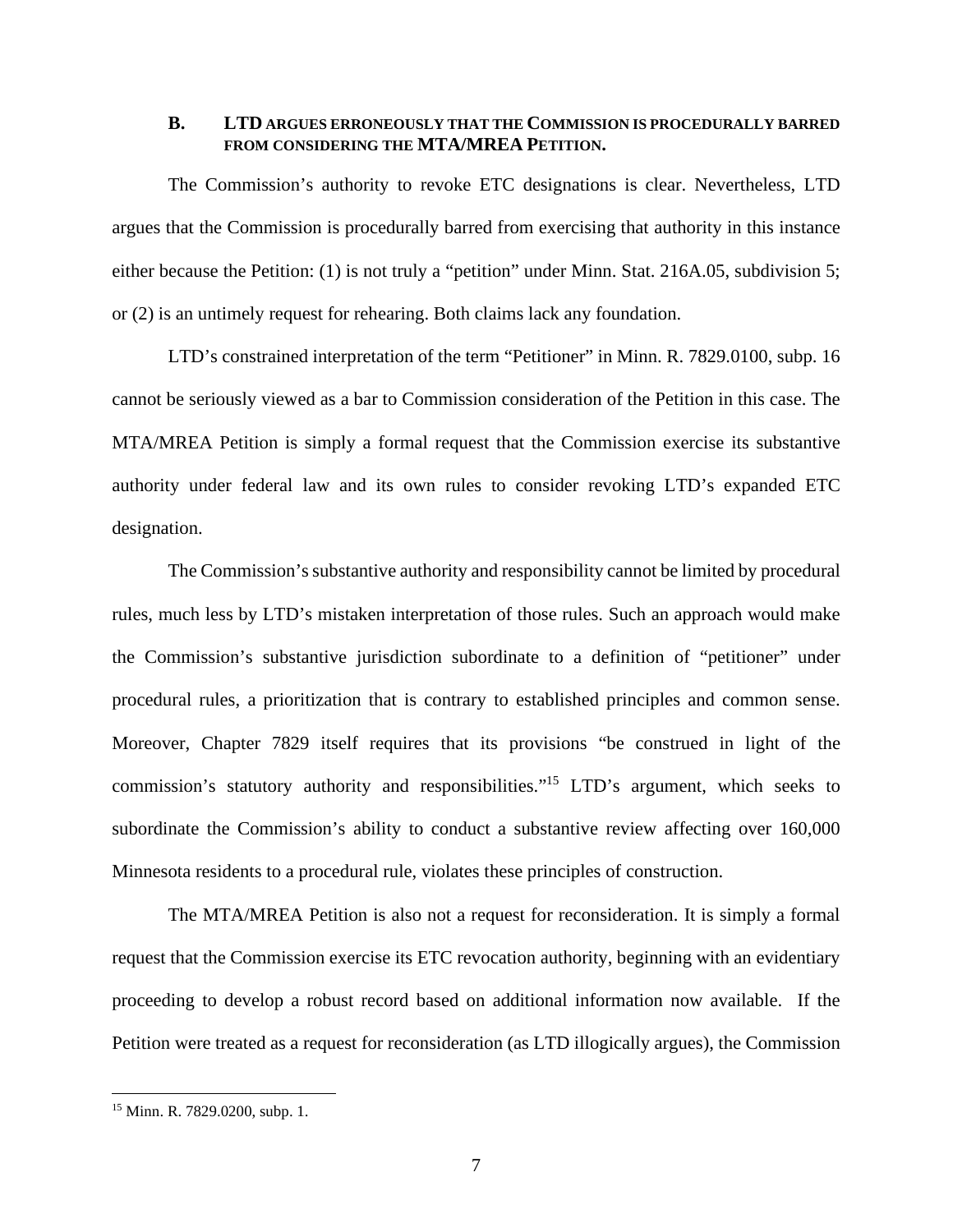would never be able to consider new or additional information, or exercise its ongoing regulatory authority, once the window for a rehearing petition has closed. In this instance, LTD's interpretation would preclude the Commission's ability to conduct a substantive review of an ETC designation affecting over 160,000 Minnesota residents.<sup>16</sup> That position is not tenable and would clearly violate fundamental principles in administrative law in Minnesota, as explained below.

### **C. THE LTD EXPANSION ORDER DOES NOT PRECLUDE EVALUATION OF LTD**'**S EXPANDED ETC DESIGNATION AND 2023 RDOF FUNDING CERTIFICATION***.*

LTD also claims that the Petition must be rejected because it raises the same issues that were addressed previously in the LTD Expansion Order.<sup>17</sup> This claim fails for at least three reasons.

First, while the issues in the initial ETC designation and the Petition might address some of the same issues, the facts are very different. The Commission often faces cases in which it considers previously decided issues in light of new facts outside the scope of a re-hearing petition. The Commission is always free to re-examine issues from prior decisions in light of newly available facts or changed circumstances under well-established principles of administrative law.

Second, LTD's claim is inconsistent with the Commission's ongoing authority and responsibility to ensure that ETC's meet their ETC obligations.<sup>18</sup> The Commission could not exercise this ongoing authority and responsibility if it were forever bound by its initial ETC designation, as LTD claims.

<sup>16</sup> LTD Comments, at p. 8.

<sup>17</sup> LTD Comments, at pp. 8-9.

<sup>&</sup>lt;sup>18</sup> The Commission relied on LTD's unsupported assurances in the initial designation which reflected the limited record that was developed in the context of the goal of meeting a FCC target of completing ETC designation by June 7, 2021. Acceptance of those assurances in 2022 is no longer reasonable give the facts that now show that LTD's assurances are not trustworthy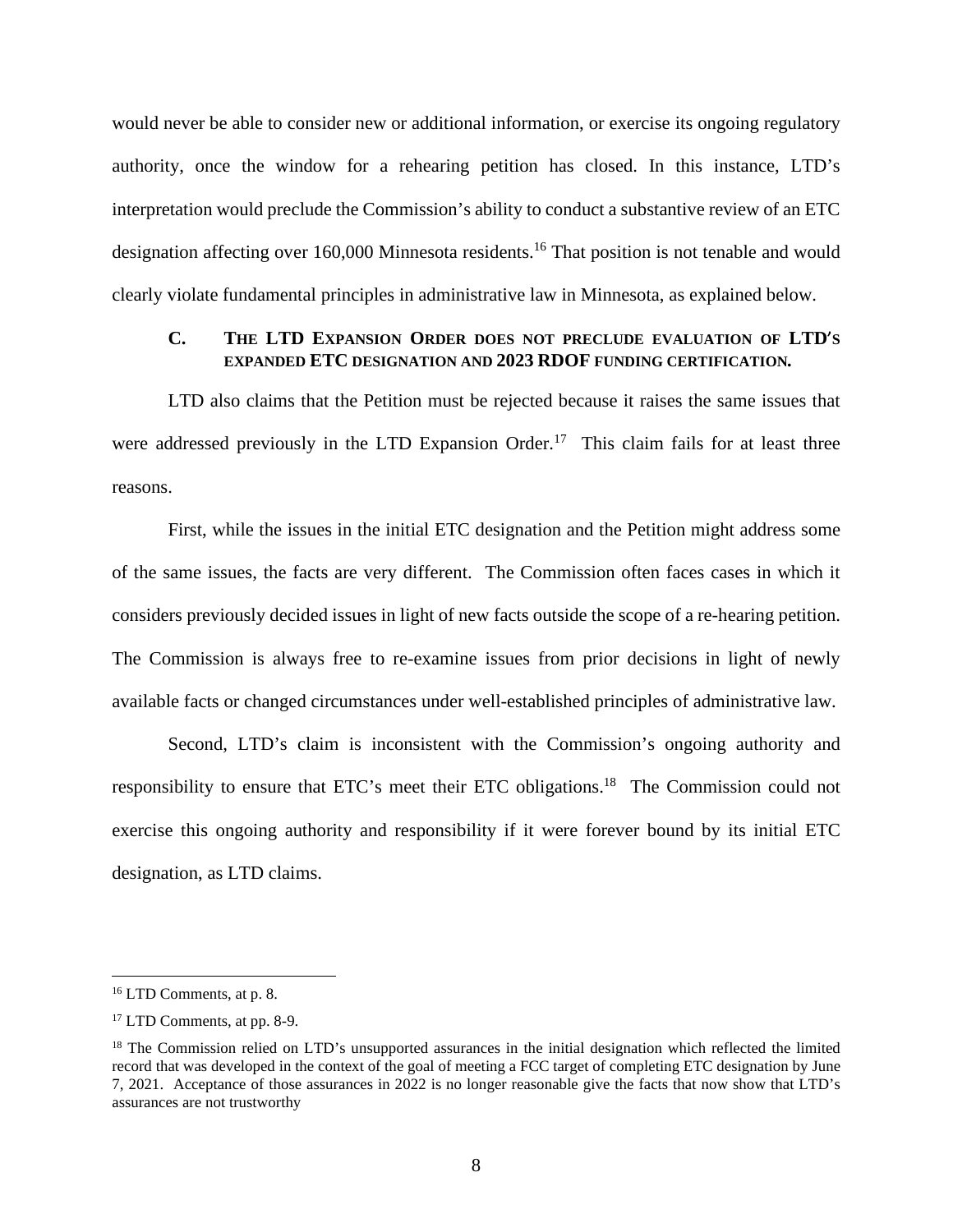Third, as a matter of general administrative law, the Commission may always re-examine and depart from its prior decisions. In *Wangen v. Comm'r of Pub. Safety,* the Court rejected an argument that an agency was bound by its prior decision, saying:

Court decisions are reflected in a judgment which is docketed and final; the trial court's work is at an end with regard to the matter. In the administrative process, however, agencies typically exert continuing supervisory and regulatory jurisdiction over the affected person. In addition, administrative policies are in a constant state of change, and administrative decision-makers are not only adjudicating but often policy-making. Finally, administrative agencies are charged by a legislative body with protecting public health, safety, and welfare, not merely resolving past adjudicative facts in light of existing law.<sup>19</sup>

Other decisions have applied the same principles.<sup>20</sup> Under these principles, the Commission can certainly re-examine and revoke LTD's expanded ETC designation based on new information.

# **D. THE ABSENCE OF A REQUEST FOR CONTESTED CASE IN THE 2021 CASE DOES NOT BAR THE PROCEEDING REQUESTED BY PETITIONERS.**

In another baseless procedural argument, LTD argues that the decision by MTA and Paul

Bunyan to not request a contested case hearing in the ETC expansion proceeding last year bars the

proceeding requested in this case.<sup>21</sup> LTD cites no authority for this argument. In fact, there is no

authority for this argument. A prior decision to forgo an evidentiary proceeding has no bearing on

whether the Commission should initiate an evidentiary proceeding now, especially given all the

additional information that has come to light. Further, LTD's efforts to use procedural claims to

<sup>19</sup> 437 N.W.2d 120, 123 (Minn. Ct. App. 1989) (quoting W. Keppel D. Gilbert, *Minnesota Administrative Practice and Procedure* § 624 at 119-20 (1982)).

<sup>&</sup>lt;sup>20</sup> State ex. rel. Turnblad v. Dist. Ct., 259 Minn. 228, 107 N.W.2d 307 (1960) ("A second, equally important, point is that in such a situation as presented here an administrative agency has a well-established right to reopen, rehear, and redetermine the matter even after a determination has been made. This is a rule of general application."); In re North Metro Harness, Inc., 711 N.W.2d 129 (Minn. Ct. App. 2006) ("Because there is no statute barring the commission from reconsidering its decisions while it still has jurisdiction, the commission had inherent authority to reconsider its decision.").

<sup>21</sup> LTD Comments, at pp. 4-5.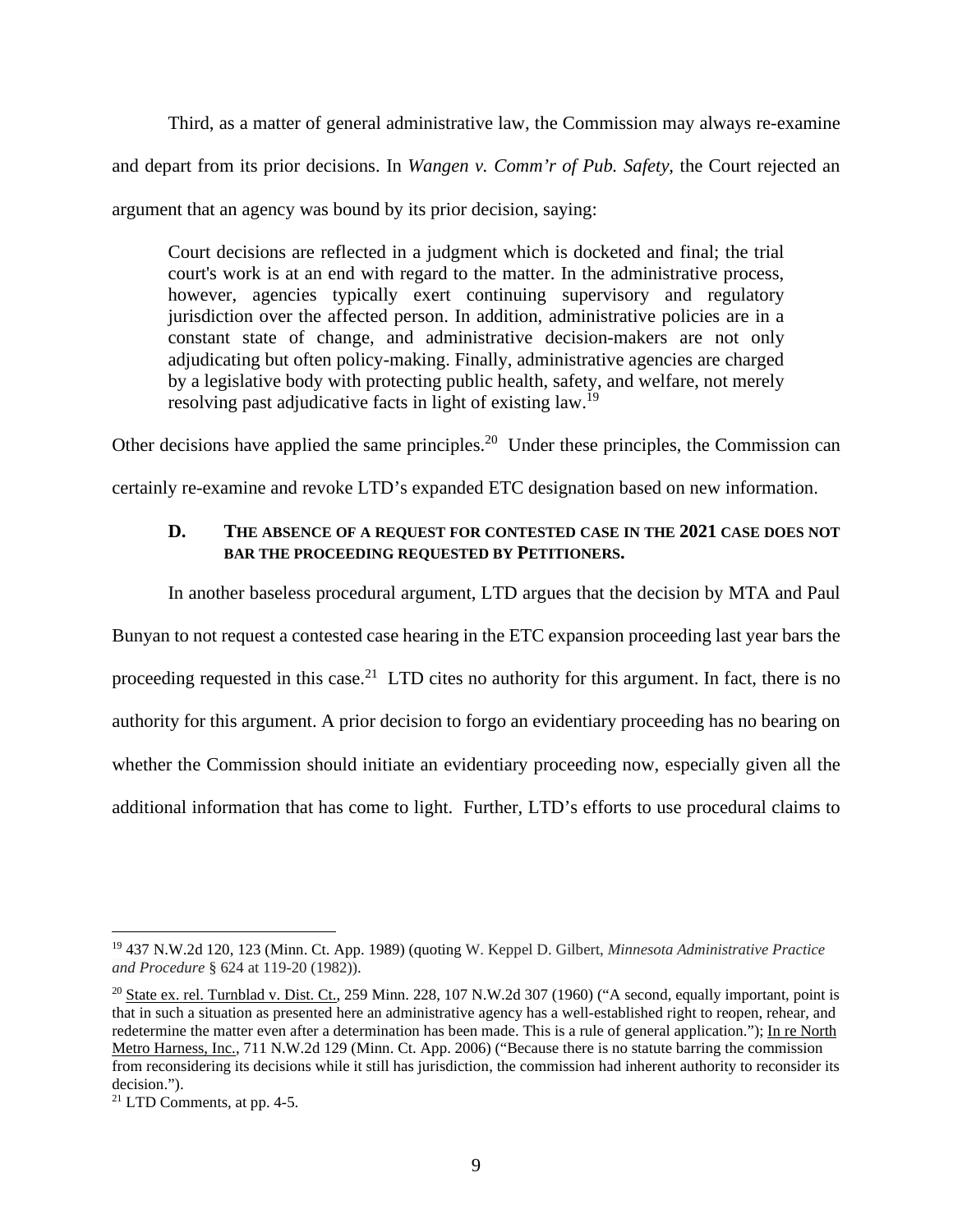evade investigation are particularly inappropriate given the enormous public interest implications

at stake and the principles of *Wangen* and other cases.

# **E. LTD WRONGLY CLAIMS THAT ITS EXPANDED ETC DESIGNATION WAS**  "**EXHAUSTIVELY ANALYZED.**"

The LTD Comments also wrongly claim that its expanded ETC designation was

"exhaustively analyzed just a year ago."<sup>22</sup> To the contrary, the LTD Expansion Order reflected the

Commission's awareness that the record before it was significantly limited:

The Commission acknowledges participants' concerns about LTD's ability to deploy the proposed services and meet all RDOF requirements. *However, the record currently before the Commission* does not contain evidence sufficient to disprove the certifications in LTD's petition or otherwise support a finding of failure to meet any of the ETC-designation criteria. *Therefore, the record does not support denying* the requested ETC designation and, thus, precluding LTD from receiving RDOF support for Minnesota locations.

*Nor does the record developed to date* contain evidence of disputed factual or legal issues sufficient to warrant a contested case regarding the question currently before the Commission. $23$ 

The Commission also expressly noted that the limited record and its decision would not

limit its ongoing supervision:

*Based on the record currently before the Commission*, the Commission finds that LTD Broadband LLC has met the requirements for ETC designation, and approves LTD's petition for ETC designation in the census blocks listed in its petition, *subject to this Commission's ongoing jurisdiction to oversee ETC compliance* as set forth in sections 214(e)(2) and 254(f) of the Communications Act of 1934 as amended, the FCC's universal service rules codified at 47 C.F.R. part 54, and the applicable FCC auction materials.<sup>24</sup>

<sup>22</sup> LTD Comments, at p. 1.

 $23$  LTD Expansion Order, at p. 8 (emphasis added).

<sup>24</sup> LTD Expansion Order, at pp. 9-10 (emphasis added).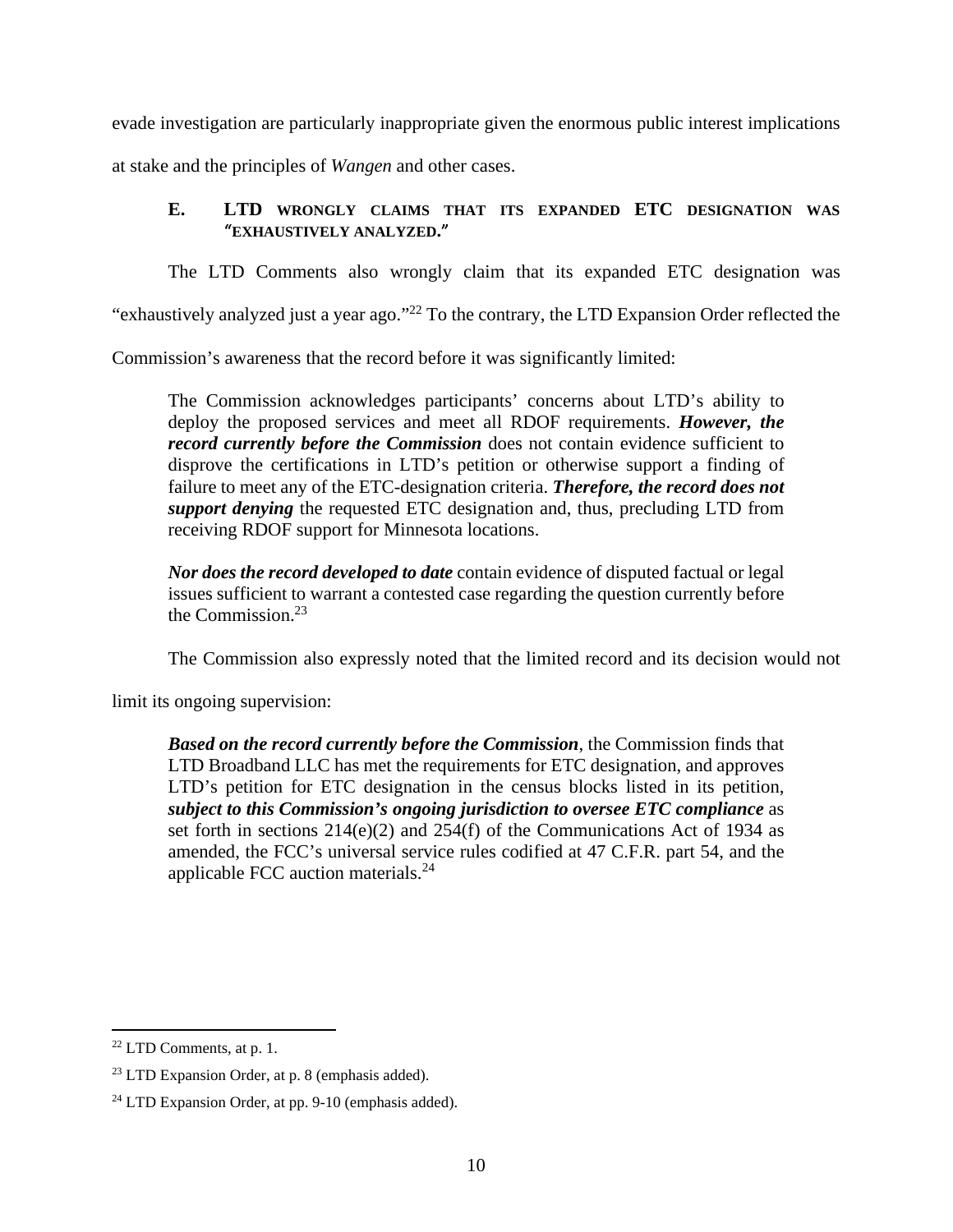In short, the Commission was under a time constraint and was fully aware that it was relying on a limited, quickly developed record. As such, the Commission understood that its analysis could not be credibly described as "exhaustive."

#### **F. LTD WRONGLY CLAIMS THAT NO NEW INFORMATION HAS BECOME AVAILABLE SINCE THE LTD EXPANSION ORDER.**

LTD also erroneously claims that "[t]he information on which [Petitioners] rely is not new" and is simply "a rehash of arguments Petitioners made a year ago that the Commission rejected."<sup>25</sup> LTD is again confusing issues with facts. The core issue (whether LTD qualifies for its expanded ETC designation) remains the same; however, there is significant additional information now available to the Commission that was not available when the LTD Expansion Order was issued. That information includes: (1) SD PUC findings that led to denial of ETC designation for 7481 locations in South Dakota; (2) extensive FCC-declared defaults for LTD's failure to meet basic filing requirements; (3) a FCC notice of apparent forfeiture for violation of rules and failure to disclose prohibited contacts with another RDOF bidder; and (4) denial of ETC designation by other states.

Under the principles of *Wagen* and other cases, when the Commission is presented with additional new information, it has full authority to decide the same issues differently, especially when there are significant public interest implications. This information clearly supports a proceeding to develop a record to determine whether LTD's expanded ETC designation should be revoked.

Moreover, Petitioners intend to provide additional Minnesota-specific information and evidence comparable to what was provided in South Dakota along with information pertaining to the impacts on funding availability.

 $25$  LTD Comments, at p. 1.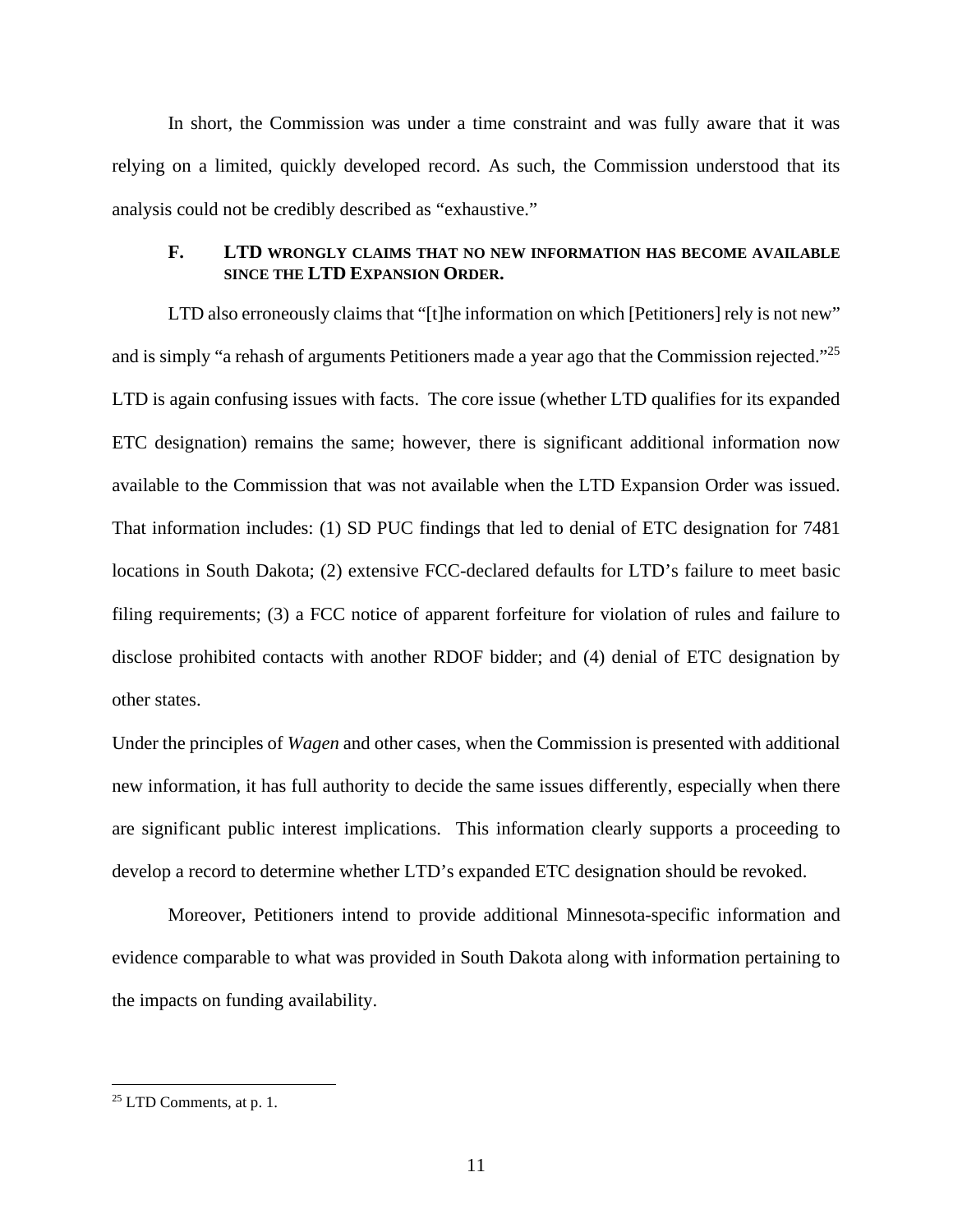# **G. LTD**'**S CLAIMS ABOUT ITS FIXED WIRELESS SERVICE AND CAF II IMPLEMENTATION HAVE LITTLE OR NO RELEVANCE TO ITS ABILITY TO MEET ITS EXPANDED ETC OBLIGATIONS UNDER RDOF.**

LTD asserts that it is ahead of schedule for its CAF II deployments.<sup>26</sup> The present status and significance, if any, of LTD's CAF II deployment are evidentiary matters to be explored in a proceeding. Moreover, the information provided in ILSR's comments suggests that LTD's poor track record with its CAF II fixed wireless service might serve as further basis *for revoking* LTD's expanded ETC designation for RDOF funding.<sup>27</sup> Even if LTD is entirely correct about the quality and success of its fixed wireless service under CAF II, the gulf between a small-scale deployment of a familiar technology (fixed wireless) and a massive deployment of unfamiliar technology (FTTP) calls into question the probative value of LTD's CAF II performance in predicting the successful deployment and operation of a massive FTTP network under RDOF.

# **H. LTD**'**S VAGUE CLAIMS ABOUT DEPLOYING FTTP IN MINNESOTA PROVIDE NO BASIS FOR DECLINING TO INITIATE THE PROCEEDING REQUESTED IN THIS MATTER.**

LTD asserts that it is currently deploying FTTP in rural areas in Minnesota.<sup>28</sup> However, LTD offers no information whatsoever on the nature, extent, cost or location of any such deployments. Moreover, it is inconceivable that any deployments being made have any resemblance to the scale and complexity of the deployments that will be needed to address any significant part, much less all, of LTD's obligations to approximately 102,000 Minnesota locations. The actual extent and nature of any LTD deployments that have been made, or may be in process, are also evidentiary matters to explore in a proceeding.

 $26$  LTD Comments, at p. 3.

<sup>27</sup> ILSR Comments, at p. 3.

<sup>28</sup> LTD Comments, at p. 6.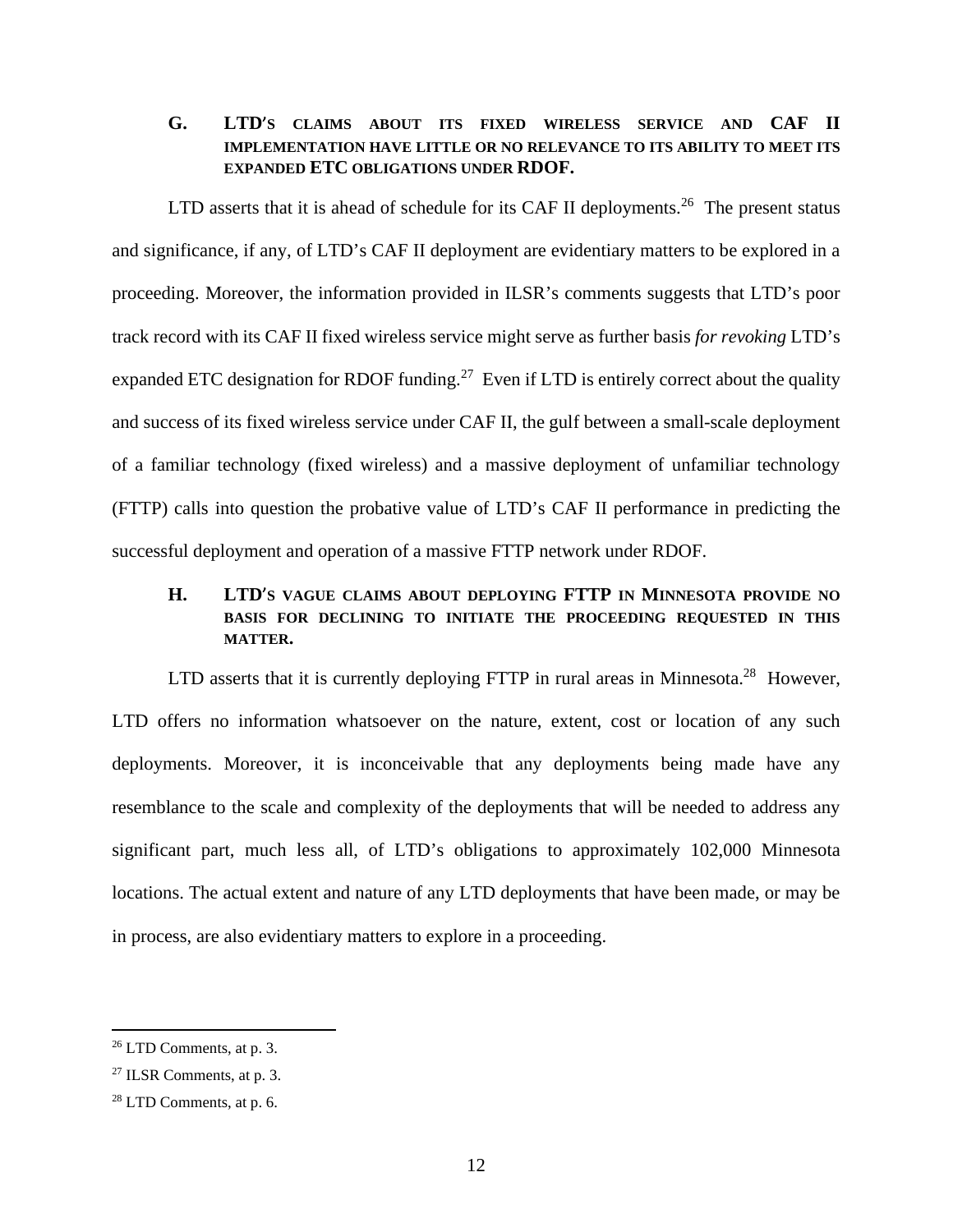### **I. THE COMMISSION SHOULD REJECT LTD**'**S PROPOSAL TO USE UNLAWFULLY NARROW CRITERIA FOR REVOCATION OF ETC STATUS.**

In another effort to constrain the Commission's authority, LTD invents an "extreme circumstance" standard for revoking ETC designations.<sup>29</sup> LTD doesn't define or cite any authority for this standard, which is not surprising since there is no such standard. LTD then erroneously argues that the OAG recommended limiting the Commission's revocation authority in the OAG's Reply Comments last year.<sup>30</sup> In those comments, the OAG simply stated that "the Commission" must be prepared to deny and/or revoke ETC designations for companies that will not recognize its authority or that refuse to comply with its ETC requirements." It is obvious from the text of those comments that the OAG was not seeking to define the limits of Commission revocation authority but was instead identifying two circumstances that would require revocation.

In a further attempt to support its arguments for unlawfully narrow revocation criteria, LTD claims that the Commission's criteria for revocation of ETC designations are limited to circumstances present in a 2010 case involving Midwestern Telecommunications, Inc., and that LTD does not meet those criteria.<sup>31</sup> To the contrary, there is no indication that the Commission was limiting its authority or establishing exclusive criteria for revoking ETC designations. Rather, the Commission was merely stating the basis for revocation in that instance.

 $29$  LTD Comments, at p. 9

 $30$  LTD Comments, at pp. 10-11.

<sup>31</sup> LTD Comments, at p. 11.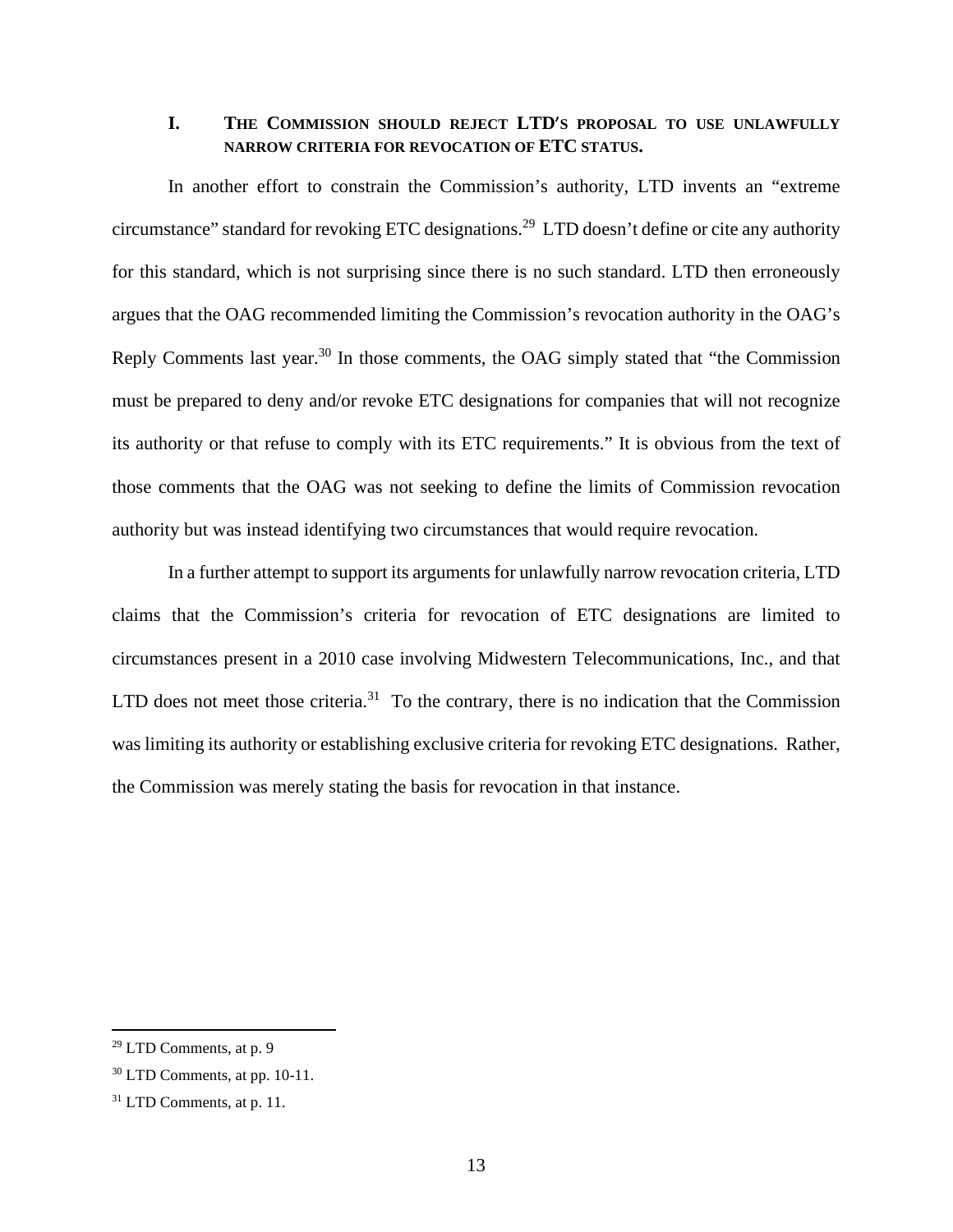#### **J. THE COMMISSION HAS FULL AUTHORITY TO REVIEW INFORMATION PROVIDED TO THE FCC.**

LTD continues its efforts to avoid dealing with the facts by arguing that the Commission "does not have authority to evaluate RDOF commitments LTD has made to the FCC."32 There are several reasons why the Commission should reject this argument.

First, LTD's position ignores the Commission's obligations and authority under Federal statutes and rules to take primary responsibility for ETC designations Further, there are no provisions of federal law, rules or FCC orders to suggest that states cannot consider technical and financial capabilities (including information provided to the FCC) as part of determining whether an applicant qualifies for an ETC designation. To the contrary, the FCC has repeatedly emphasized its reliance on state commissions to police access to public USF funding through their ETC designation and annual certification authority. The FCC has been clear regarding the broad discretion of state commissions regarding ETC designations. And the FCC has repeatedly emphasized its reliance on state commission fact-finding in relation to ETC designations as it did in the following passage from its *2005 ETC Order*:

We believe that section  $214(e)(2)$  demonstrates Congress's intent that state commissions evaluate local factual situations in ETC cases and exercise discretion in reaching their conclusions regarding the public interest, convenience and necessity, as long as such determinations are consistent with federal and other state  $law.<sup>33</sup>$ 

It is not possible to evaluate local factual situations without access to information related to a provider's ETC designation. This necessarily includes information provided to the FCC. Moreover, since ETC designations are limited to those who provide federally supported services,

<sup>32</sup> LTD Comments, at pp. 12-13.

<sup>33</sup> *In the Matter of Federal-State Joint Board on Universal Service*, CC Docket No. 96-45, Report and Order, FCC 05- 46, para. 61 (2005) (hereinafter "2005 ETC Order").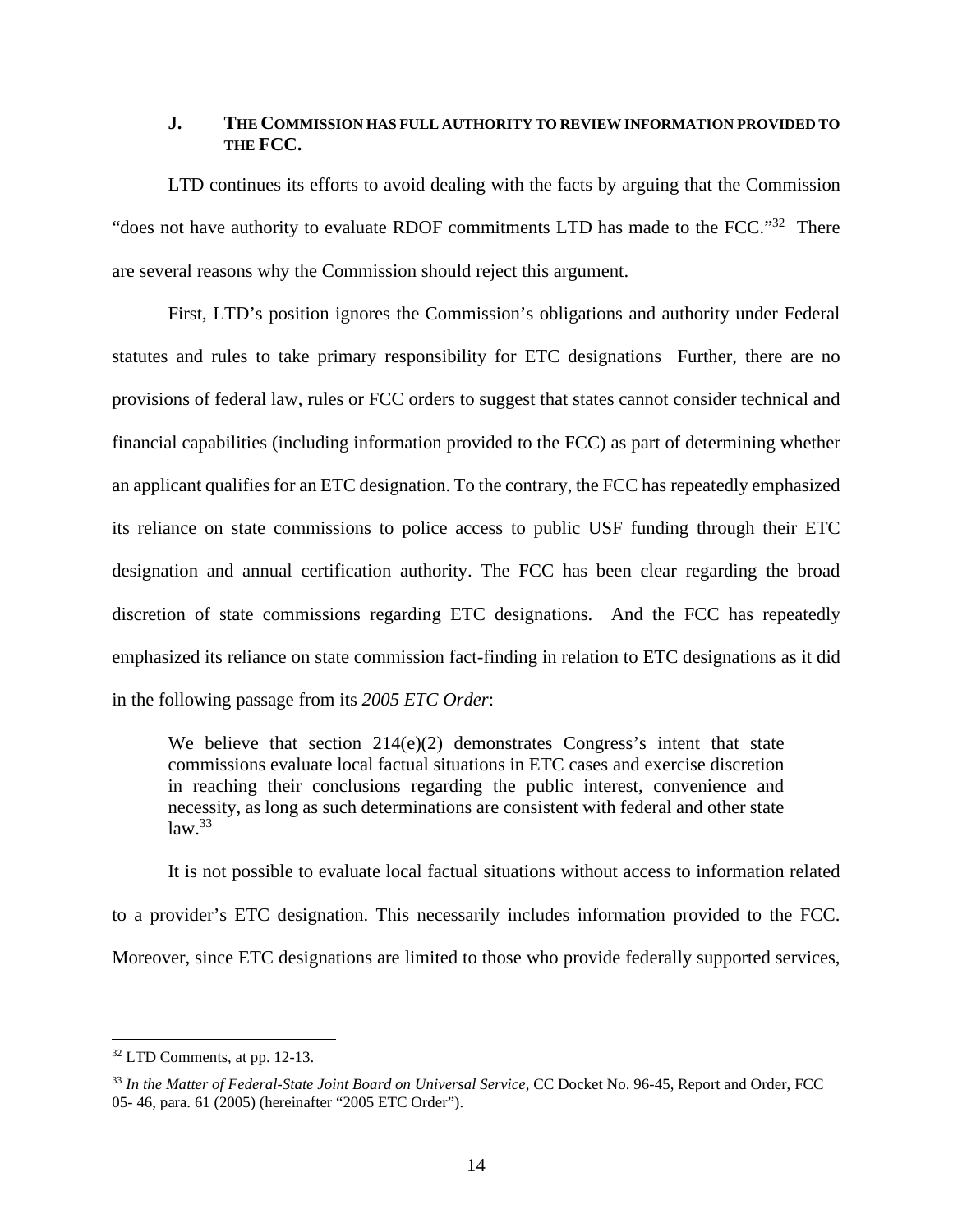the Commission must necessarily have access to information regarding a provider's ability to offer those services to determine whether the provider qualifies for ETC status. In this case, the supported services are the FTTP broadband services for which LTD seeks RDOF funding.

Second, the discretion of states to consider and address local needs with eligibility requirements has judicial support. The Fifth Circuit reversed an earlier FCC decision that had attempted to deny states authority to add eligibility requirements:

The plain language of the statute [Section 214(e)(2)] speaks to the question of how many carriers a state commission may designate, but nothing in the subsection prohibits the states from imposing their own eligibility requirements. This reading makes sense in light of the states 'historical role in ensuring service quality standards for local service. Therefore, we reverse that portion of the Order prohibiting the states from imposing any additional requirements when designating carriers as eligible for federal universal service support.<sup>34</sup>

In the Commission's 2021 proceeding, LTD erroneously cited this case for the opposite

(and incorrect) proposition that the Commission's role in ETC designation was narrow and that

the Commission "cannot consider LTD's technological or financial ability – that important task is

exclusively within the FCC's jurisdiction."<sup>35</sup> LTD takes the same erroneous position in this case,

without reliance on the Fifth Circuit.

Accordingly, the Commission cannot consider LTD's technological or financial ability – that important task is exclusively within the FCC's jurisdiction.

<sup>34</sup> *Tex. Office of Pub. Util. Counsel v. FCC*, 183 F.3d 393, 418 (5th Cir. 1999).

<sup>35</sup> Page 7 of LTD's April 12, 2021 Reply Comments in Docket No. P-6995/M-21-133 stated:

In Tex. Office of Pub. Util. Counsel v. FCC, the Court interpreted Section  $214(e)(2)$  as follows: [w]ith limited exceptions for rural areas, a state commission has no discretion when assessing a carrier's eligibility for federal support. If a carrier satisfies the terms of § 214(e)(1), a state commission must designate it as eligible. Thus, the FCC ruled that a state commission may not impose additional eligibility requirements on a carrier seeking universal service support in non-rural service areas. The agency does permit the states to impose service quality obligations on local carriers if those obligations are unrelated to a carrier's eligibility to receive federal universal service support.

However, the quote was not the Court's decision, but rather a paraphrasing of the FCC argument: In the Order, the FCC interpreted  $\S 214(e)(2)$  in this way. With limited exceptions for rural areas, a state commission has no discretion, …" (emphasis added)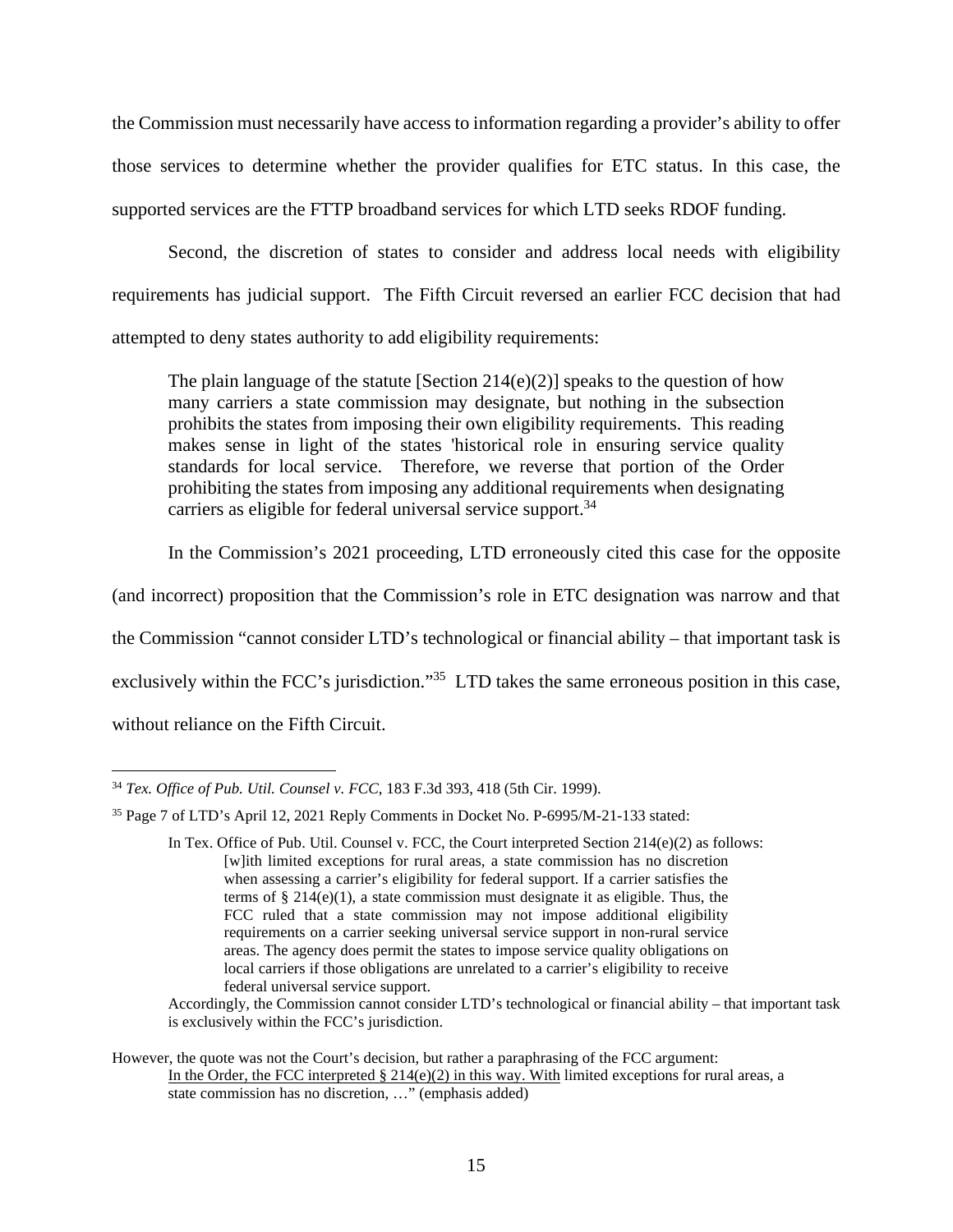LTD also argues that a review of the LTD long form would disrupt the partnership between the FCC and the Commission.<sup>36</sup> Again, there are no FCC rules or orders or any court decisions to suggest that state commissions are walled off from considering long-form applications in ETC proceedings. To the contrary, the FCC frequently has acknowledged the primary role of a state commission to "evaluate local factual situations in ETC cases."<sup>37</sup> Moreover, LTD provided its long-form application to the SD PUC, which considered it as a significant part of its decision.

A close review of all available facts, including information submitted to the FCC, is especially important since LTD (1) has no significant experience installing and operating FTTP facilities; and (2) is also attempting a dramatic increase is the size (and complexity) of its operations. This combination fully supports a requirement for LTD to share the information that it has provided to the FCC.

Further, LTD voluntarily provided its long form in the South Dakota PUC proceeding, which involved LTD's ability to provide FTTP to 7,481 locations. By comparison, LTD claims the ability to provide FTTP to approximately 13 times as many locations in Minnesota (102,000). The Commission has far greater cause for concern regarding LTD's ability to meet its obligations to such a far larger number of locations, which further supports the need to consider all information.

As the Fifth Circuit opinion made clear, the court rejected this narrow interpretation of section  $214(e)(2)$ .

 $36$  LTD Comments, at p. 13.

<sup>37</sup> 2005 ETC Order, para. 61.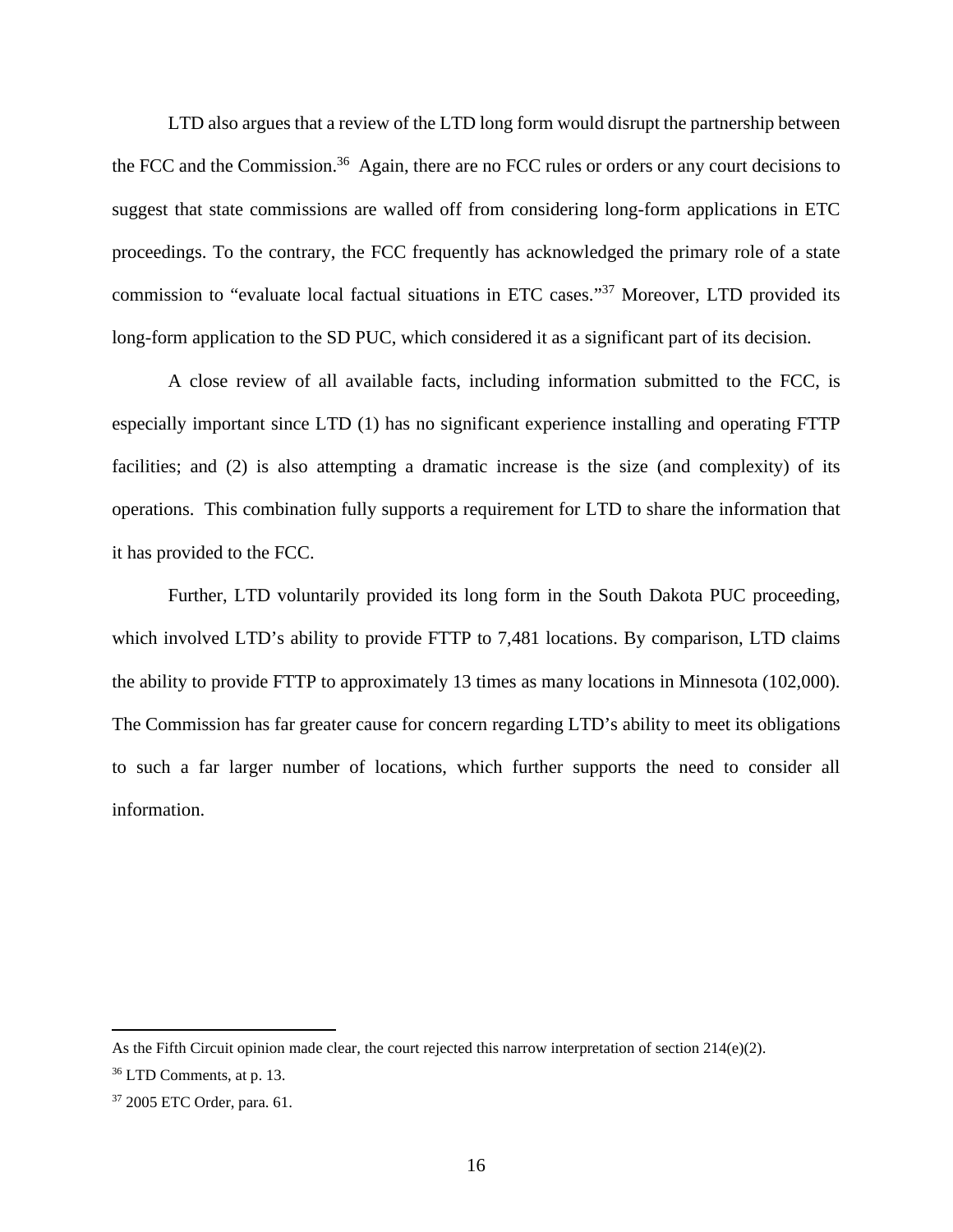### **K. LTD ARGUES ERRONEOUSLY THAT THERE ARE NO NEW SIGNIFICANT FACTS TO JUSTIFY OPENING A PROCEEDING.**

LTD argues that the facts identified in the Petition are not "significant or relevant 'new facts," and do not support opening any sort of proceeding or investigation.<sup>38</sup> MTA, MREA, the OAG, and all other Commenters disagree.

# *1. Events since the LTD Expansion Order clearly justify Commission investigation.*

Since the Commission issued the LTD Expansion Order, each of the following has

occurred:

- The SD PUC has made detailed findings showing LTD cannot meet its RDOF obligations to 7,481 locations in South Dakota and denied LTD ETC designation;
- The FCC has declared LTD in default for failure to meet basic filing ETC filing deadlines in six states;
- The FCC informed LTD of apparent liability for noncompliance with critical requirements, including failure meet disclosure requirements, related to its bid for the RDOF funding; and
- California and Iowa have also denied LTD ETC status on the merits.

Overall, these actions have resulted in the FCC declaring LTD in default on over 30 percent

(161,343 of 528,088) of the RDOF locations included in LTD's bid.<sup>39</sup> It is difficult to understand

how LTD can assert these are not "significant" events.

<sup>&</sup>lt;sup>38</sup> LTD Comments, at p. 14. LTD also asserts that information identified in the Petition does not support revocation, based on LTD's inappropriately narrow articulation of the standard for revocation. LTD Comments, at p. 13. As discussed above, whether to revoke LTD's expanded ETC designation is the ultimate issue facing the Commission, but the current, threshold matter is whether to open a proceeding to gather additional facts directed at that issue.

<sup>&</sup>lt;sup>39</sup> The FCC declared LTD in default in California, Kansas, Oklahoma, Iowa, Nebraska, and North Dakota. RDOF Winning Bidders; *Rural Digital Opportunity Fund Auction (Auction 904); Rural Digital Opportunity Fund*, DA 21- 908, Order para. 16 (July 26, 2021) ("DA 21-908"); *Rural Digital Opportunity Fund Auction (Auction 904); Rural Digital Opportunity Fund*, Order para. 18, DA 21-1311 (Oct. 20, 2021) ("DA 21-1311"); *Rural Digital Opportunity Fund Support for 7,608 Winning Bids Ready to be Authorized; Bid Defaults Announced*, Public Notice, DA 21-1582, at Attach. B (Dec. 16, 2021) ("DA 21-1582, Attach. B."); *Rural Digital Opportunity Fund Support for 5,254 Winning Bids Ready to be Authorized; Bid Defaults Announced*, Public Notice, DA 22-96, at Attach. B (Jan. 28, 2022) ("DA 22-96, Attach. B.").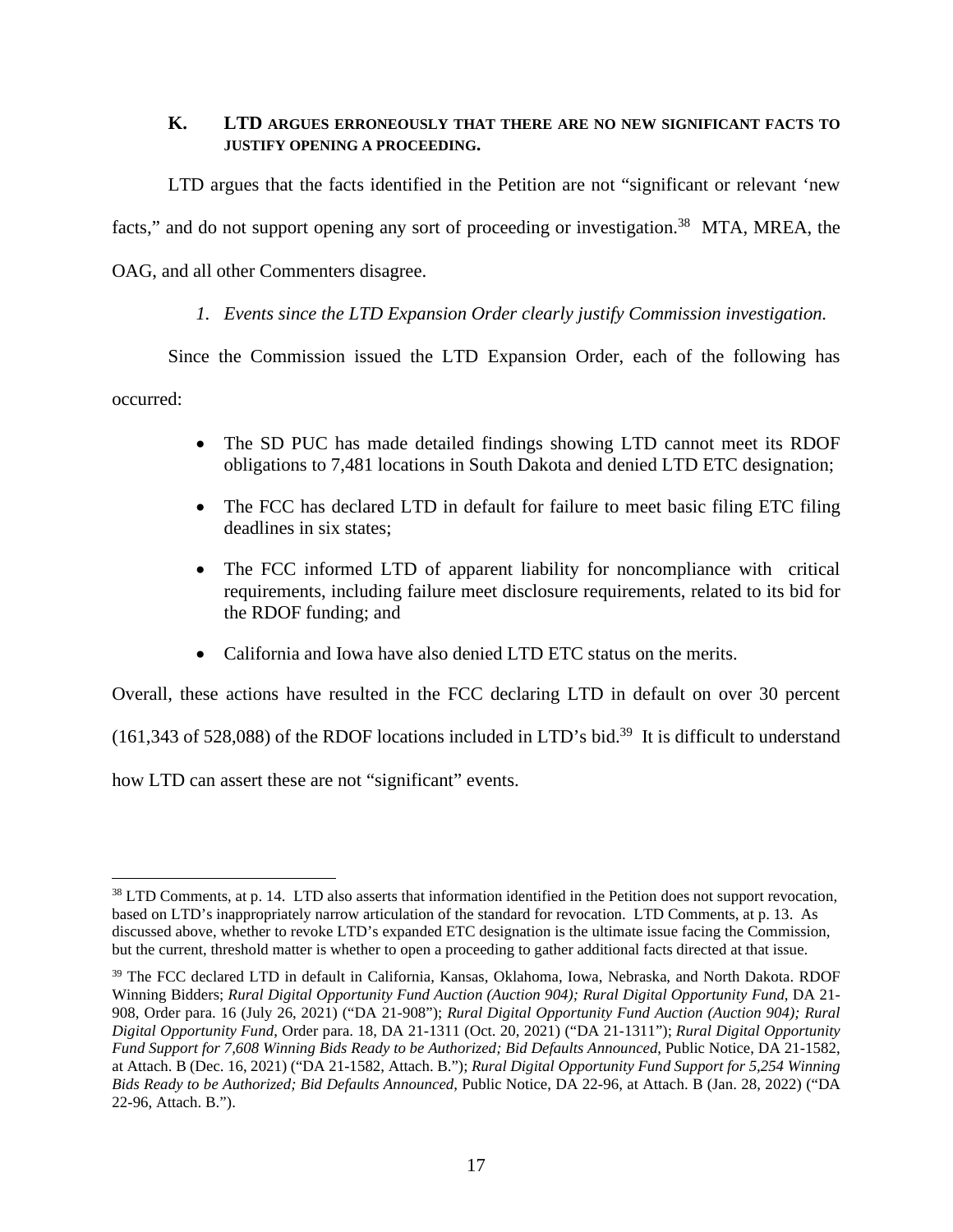*2. The SD PUC proceeding is particularly informative because it directly pertains to the same factors that will apply with even more force in Minnesota.* 

LTD attempts to minimize the importance of the SD PUC proceeding, asserting that the SD PUC's determinations were specific to South Dakota's public interest statute and based entirely on one person's testimony. Contrary to LTD's argument, the SD PUC findings regarding LTD's inability to perform are themselves *facts* that are not dependent on the SD PUC public interest *conclusions* that were also included in the SD PUC Order. It is a fact that the SD PUC denied LTD's request for ETC designation and the SD PUC's findings in support of its decision factually represent what the SD PUC determined as the basis for its ultimate decision. MTA and MREA are not asking the Commission to rely upon the facts found by the SD PUC to make its ultimate decision regarding LTD's expanded ETC designation. Rather, Petitioners will provide comparable evidence directly pertaining to Minnesota – evidence that will support comparable conclusions. The facts found by the SD PUC, along with other information now available, clearly support initiating a similar proceeding in Minnesota.

The LTD Comments appear to misunderstand the fact-finding role of regulatory commissions. Expert witnesses are often called upon in regulatory proceedings to provide reports, expert testimony, and opinions. It is up to the regulatory body to weigh the evidence and make factual determinations. If the regulatory agency accepts the testimony of an expert, that testimony is no longer merely the opinion of the expert.

 Mr. Larry Thompson provided testimony based on extensive experience in the installation of FTTP facilities and networks and direct familiarity with the engineering characteristics areas to be served in South Dakota. LTD presented testimony of its Chief Executive Officer, Mr. Corey Hauer. Assessing the credibility and weight to be given to these experts is entirely within the fact-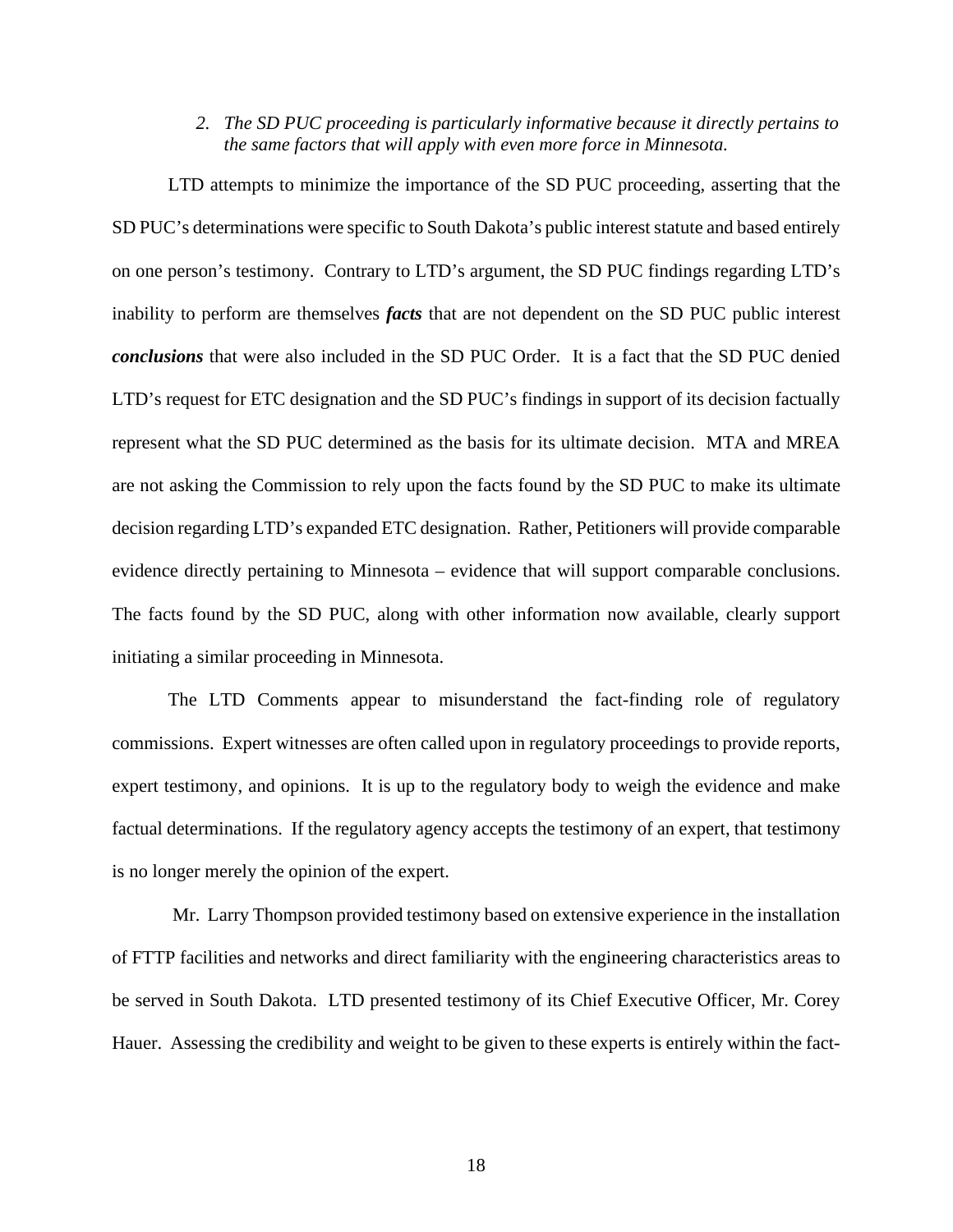finding role of regulatory commissions. In performing that role, the SD PUC accepted Mr. Thompson's testimony<sup>40</sup> and rejected Mr. Hauer's.<sup>41</sup>

LTD's primary response to the information contained in its long form and the SD PUC findings is that these facts "existed at the time" of the Commission designation of LTD, making these facts not "new."<sup>42</sup> Although LTD's long-form application information was available previously, the salient point is that the Commission did not have that information when it granted LTD's expanded ETC designation. The unknown "existence" of these facts does not preclude the Commission from considering these facts now.

LTD also argues that the SD PUC decision is meaningless because it is based on a "public interest" standard and the South Dakota rules.<sup>43</sup> But the application of a public interest standard to ETC designations is not unique to South Dakota. Public interest considerations expressly apply to ETCs in Minnesota under both State and Federal law, as discussed above

# *3. LTD's other claims are mistaken and do not address the immediate issue of whether the Commission should initiate a proceeding.*

LTD makes several claims regarding the question of whether its expanded ETC designation should be revoked. Those claims are unsupported and do not address the immediate issue of whether the commission should initiate an investigation. At most, LTD's claims suggest factual disputes to be resolved in the expedited proceeding requested by Petitioners.

<sup>40</sup> *In the Matter of the Application of LTD Broadband LLC for Designation as an Eligible Telecommunications Carrier for Purposes of Receiving Federal Universal Support*, TC21-001, Final Decision and Order Denying Application for Designation as an Eligible Telecommunications Carrier in Certain Census Blocks; Notice of Entry of Order, Findings of Fact para. 82 (Mar. 21, 2022) ("SD PUC Order").

<sup>41</sup> SD PUC Order, Findings of Fact, para. 69.

 $42$  LTD Comments, at p. 14.

<sup>43</sup> LTD Comments, at p. 18.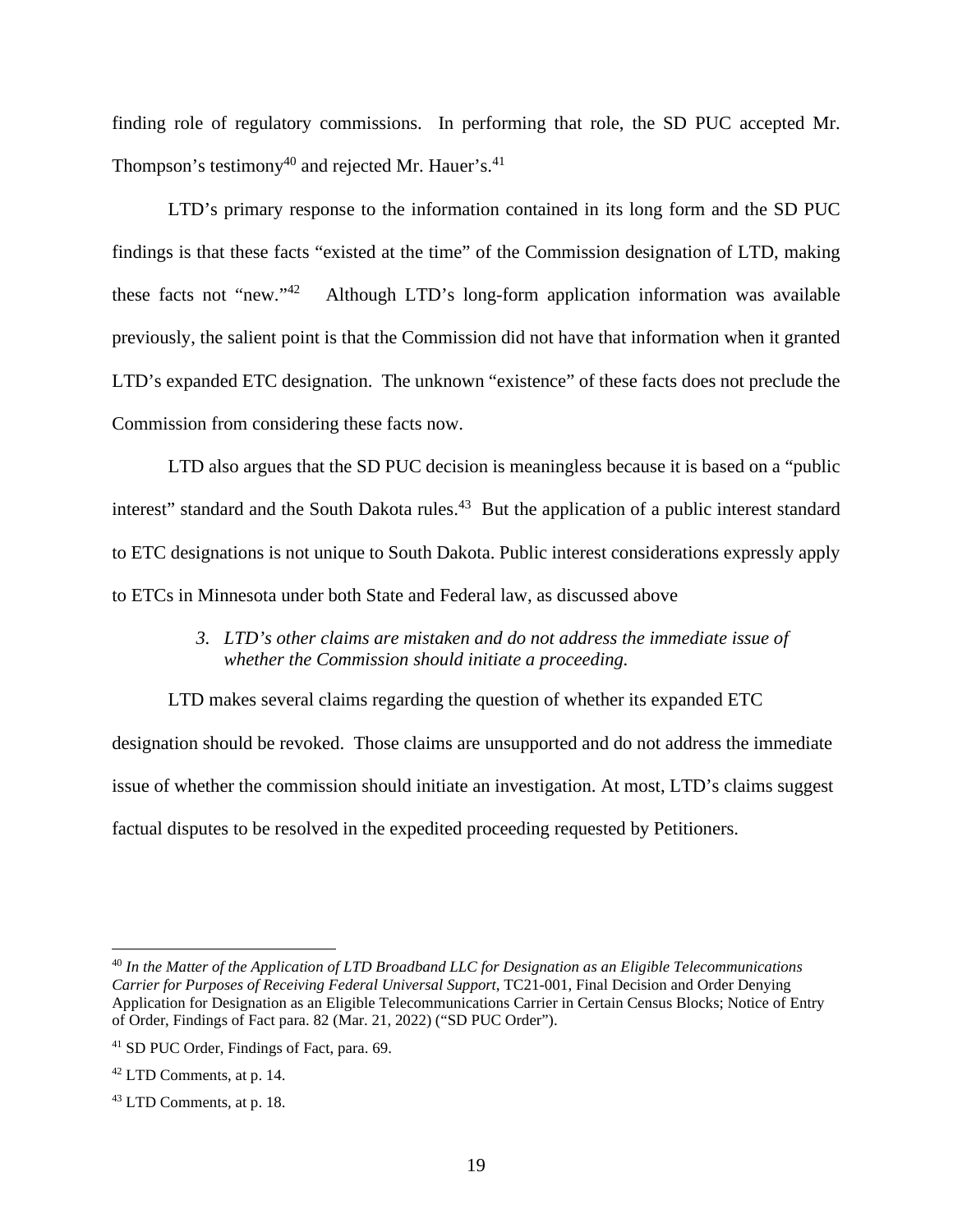**Public Interest Harms:** LTD argues that the Petition's discussion pertaining to public interest harms is no more than illogical speculation, based on improper competitive motives,<sup>44</sup> and that Petitioners have provided no support for great risk to other federal funding sources resulting from LTD's ETC designation.<sup>45</sup> To the contrary, Petitioners will present clear evidence that LTD's expanded ETC designation: (1) impedes other federal and state funding for those 102,000 locations within its designation; and (2) will continue to do so for as long as LTD remains a designated ETC for those locations.

Finally as explained above, there is absolutely no basis for any assertions about the motives of the Petitioners, much less the motives of the many Commenters who have filed in support of the Petition.

**Claims re CAF II:** LTD also claims that it is providing reliable service and exceeding CAF obligations in Minnesota.<sup>46</sup> There are two fundamental flaws with this claim: (1) even if LTD was meeting or exceeding its CAF II obligations in Minnesota, it would have very little, if any, relevance or significance with respect to LTD's ability to simultaneously meet its RDOF obligations and manage a huge increase to the size and complexity of its business operation; (2) there is substantial question as to whether LTD is providing the service quality called for by CAF II, since installation of facilities does not equate to meeting CAF II service quality requirements.

**Installation of Fiber Facilities:** LTD further claims that it has invested in deployment and operation of fiber broadband in rural areas of Minnesota and that this investment somehow indicates that LTD can meet its ETC obligations to the approximately 102,000 Minnesota locations

<sup>44</sup> LTD Comments, at pp. 15-17.

<sup>45</sup> LTD Comments, at p. 17

<sup>46</sup> LTD Comments, at p. 16.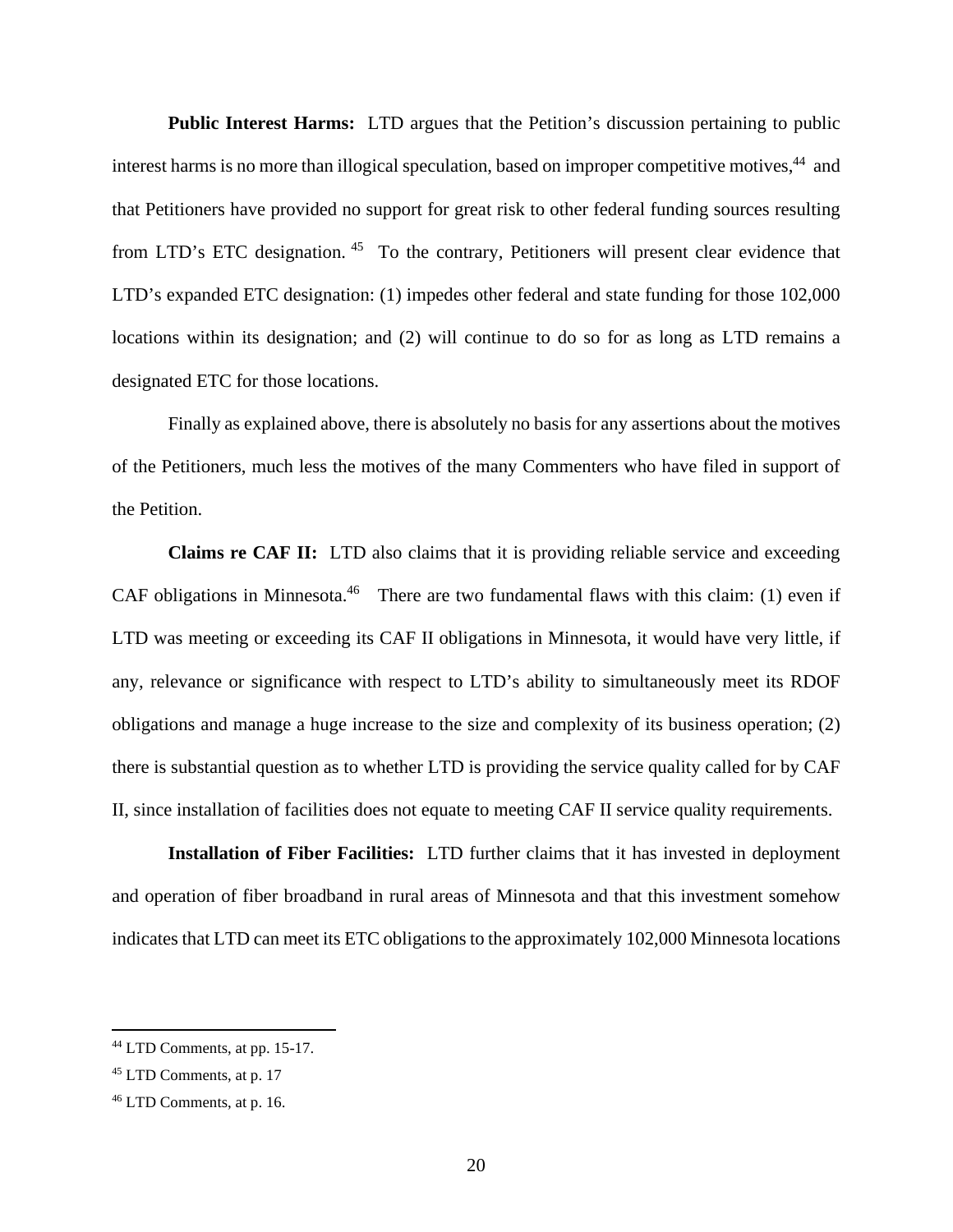within its expanded ETC designation area.<sup>47</sup> Even if LTD has installed some fiber facilities in Minnesota, it would have very little, if any, relevance or significance with respect to LTD's ability to simultaneously meet its expanded ETC obligation to build and operate an extensive FTTP network and manage a huge increase in the size and complexity of its business operation. Moreover, there is also substantial question as to exactly what LTD has installed and how much, if any, installation has been accomplished. A proceeding and factual record is needed to evaluate these claims.

**The LTD Expansion Order.** LTD quotes the Commission's finding in last year's LTD Expansion Order that ETC designation of LTD for its RDOF areas was in the public interest.<sup>48</sup> LTD then claims that none of the facts in the Petition "could, if true, change this public interest analysis."<sup>49</sup> But the LTD Expansion Order was clear that the public interest finding at that time was based on the assumptions that LTD could actually be successful: (1) in deploying the FTTP network; and (2) thereafter operating the FTTP network. As explained above, the facts now available suggest that LTD certifications are unreliable and call into question LTD's ability to successfully deploy and operate the promised FTTP network. The LTD Expansion Order was also clear that: (1) the Commission had accepted LTD "certifications" of its abilities;<sup>50</sup> (2) the

<sup>47</sup> LTD Comments, at p. 16.

<sup>48</sup> LTD Comment, at p. 17.

<sup>49</sup> LTD Comments, at p. 17.

<sup>50</sup> LTD Expansion Order, at p. 8.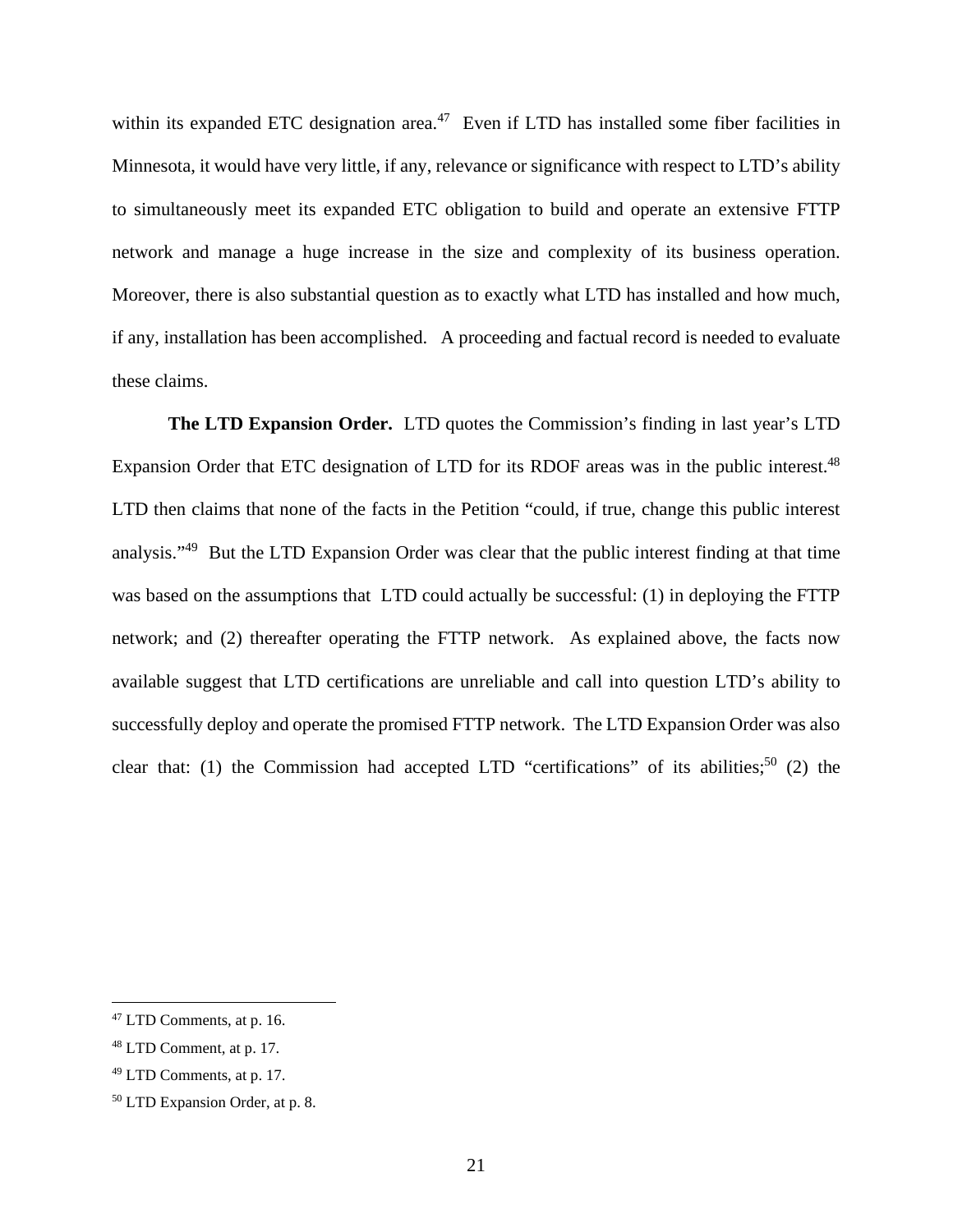Commission was aware of limitations in the record;<sup>51</sup> and (3) the Commission expressly reserved its rights to revisit the designation if facts warranted such a step.<sup>52</sup>

As discussed above, the Commission has full authority to consider all available information (including information provided to the FCC) and to revoke LTD's ETC designation for RDOF areas under both state and federal law.

### **L. LTD SHOULD NOT BE INCLUDED IN THE 2022 GENERAL CERTIFICATION PROCEEDING BECAUSE OF SERIOUS AND UNIQUE QUESTIONS REGARDING LTD.**

LTD claims that its annual ETC certification should be included in Docket P-999/PR-22- 8.<sup>53</sup> To the contrary, the unique and troubling questions related to LTD preclude such an approach.

LTD's position is based on the instructions for completing data collection forms,<sup>54</sup> which is in turn based on its position that its certification does not raise any unusual concerns. Again, LTD's position elevates form over substance.

LTD argues that its' "track record, experience and planning" are irrelevant. LTD further raises an imaginary risk that the Commission's consideration of these facts "could be construed to require the State to examine the track record and experience of Petitioners' members' nondeployment in the areas where LTD successfully bid for RDOF support."<sup>55</sup> LTD appears to not recognize the connection between receipt of federal support and an obligation to serve. LTD's duties and the Commission's concern are rooted in LTD's possible \$311 million of support.

 $51$  LTD Expansion Order, at p. 8 ("[T]he record currently before the Commission does not contain evidence sufficient to disprove the certifications in LTD's petition or otherwise support a finding of failure to meet any of the ETC-designation criteria."

<sup>52</sup> LTD Expansion Order at p. 9 -10 ("LTD and its ETC status remain subject to this Commission's ongoing authority to oversee compliance.).

<sup>53</sup> LTD Comments, at pp. 19-20.

<sup>54</sup> LTD Comments, at pp. 19-20.

<sup>55</sup> LTD Comments, at p. 20.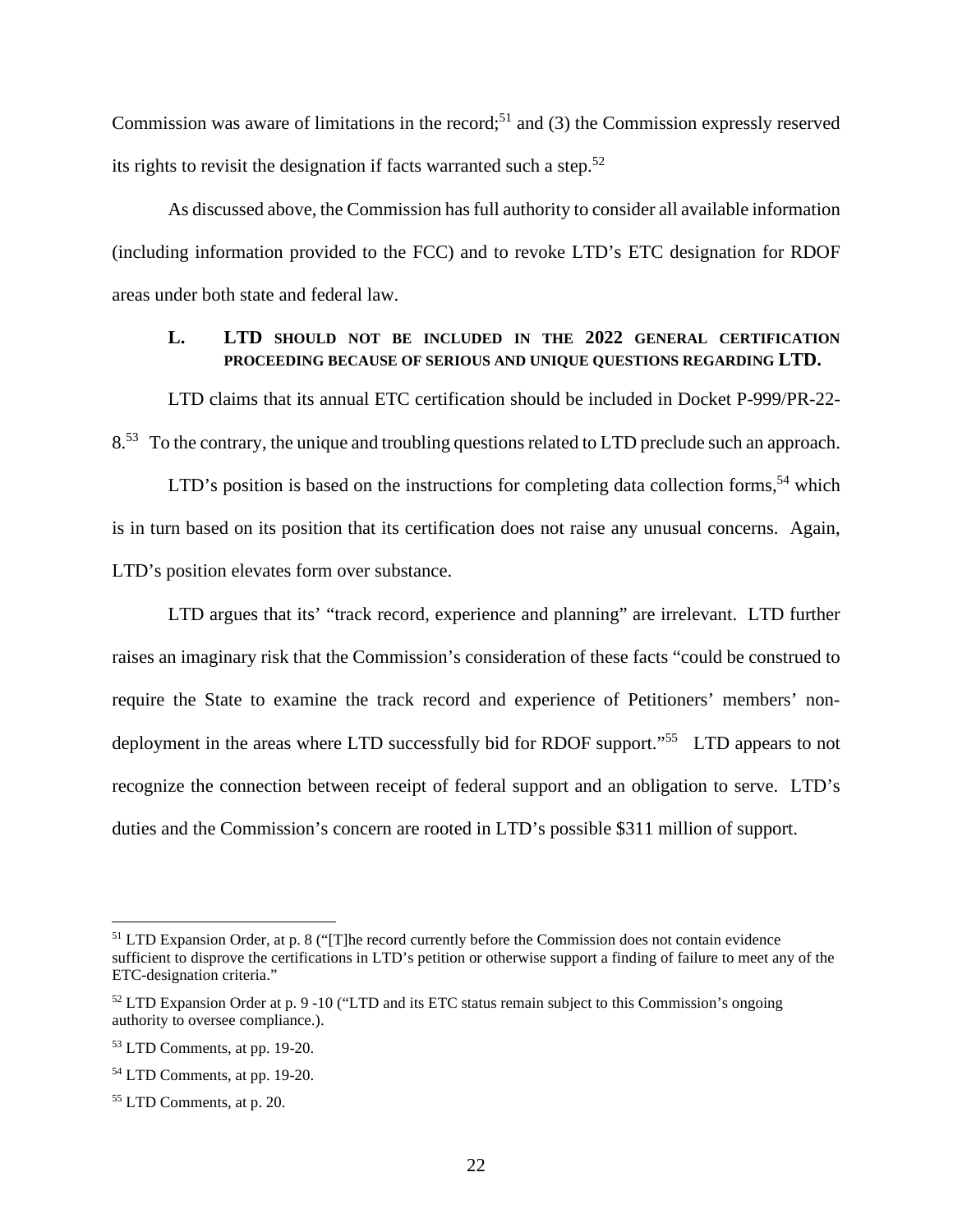#### **M. CONTRARY TO LTD**'**S CLAIMS, AN EXPEDITED PROCEEDING WITH DISCOVERY IS NEEDED TO PROVIDE A FACTUAL BASIS FOR THE COMMISSION**'**S DECISION.**

LTD argues that no proceeding is needed.<sup>56</sup> As a secondary position, LTD argues for an unreasonably compressed timeframe with no discovery.<sup>57</sup> This position is an extension of LTD's claim that there are no remaining factual issues regarding its designation that are within the Commission's jurisdiction. LTD is wrong on all of these points as explained above. As a result, its procedural recommendations are also wrong.

Contrary to LTD's position, discovery is essential to develop a fact record that will address the critical public interest question of whether LTD can meet its ETC obligation to provide the supported broadband services contemplated in bid for \$311 in RDOF funding for Minnesota. It is widely recognized that discovery is an essential tool to develop reliable records, and the Commission routinely grants discovery even in proceedings when no evidentiary record is being developed. Discovery is an essential tool to obtain relevant information and to test the credibility and weight of parties' claims The need for discovery is all the more obvious when critically important material facts are contested, as in this case.

LTD also claims that it needs further protections beyond those provided in Petitioners' draft protective order, which LTD characterizes as a "tolerable start but is not fully adequate to protect LTD's interests and competitively-sensitive information."<sup>58</sup> That claim is refuted by the fact that the protections for highly sensitive data that are contained in Petitioners' draft protective order are essentially the same as the protections to which LTD stipulated in the SD PUC proceeding.

<sup>56</sup> LTD Comments, at pp. 1-2.

<sup>57</sup> LTD Comments, at p. 21.

<sup>58</sup> LTD Comments, at p. 21.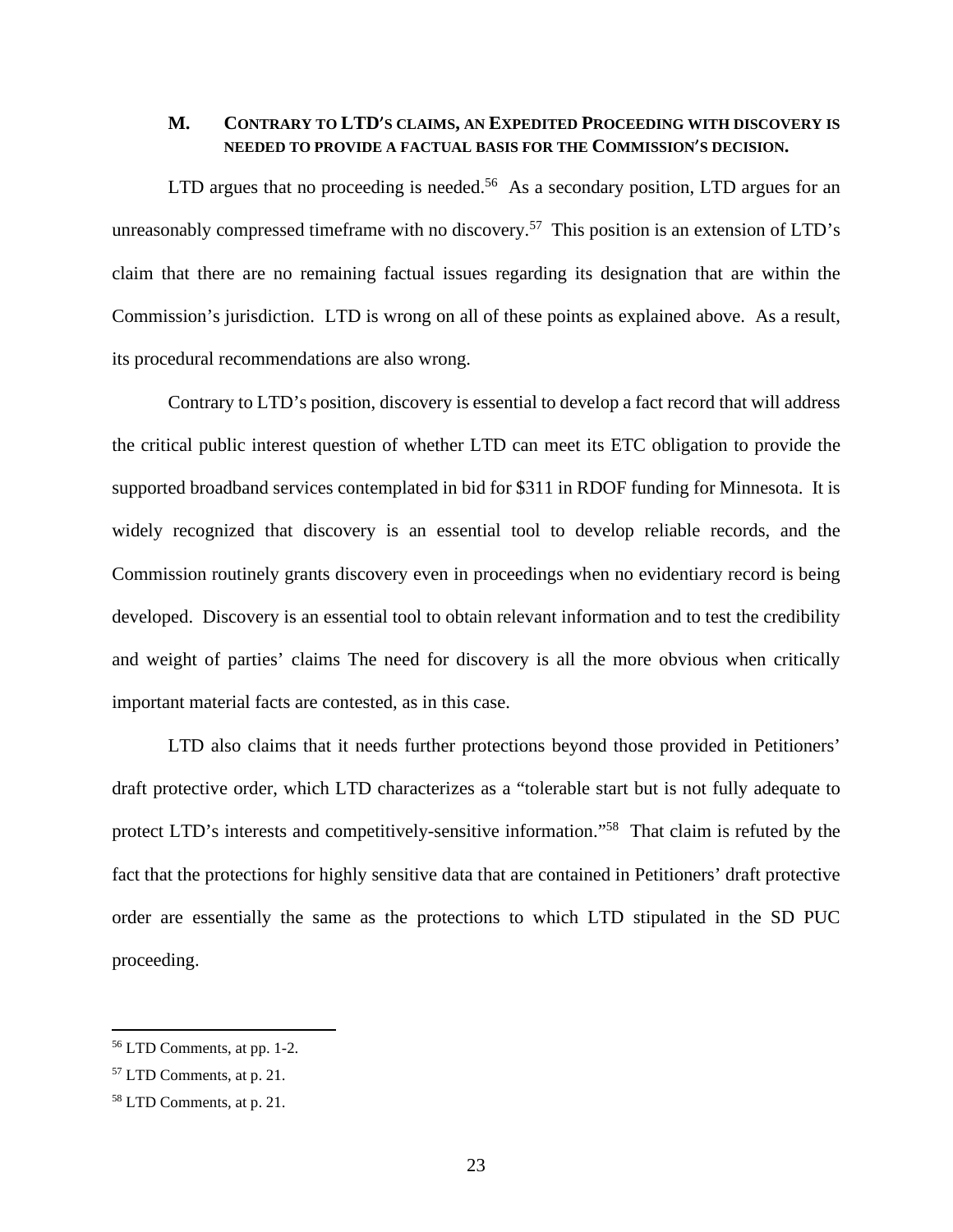#### **II. REPLY TO DEPARTMENT AND OAG COMMENTS**

#### **A. REPLY TO DEPARTMENT COMMENTS**

The Department Comments indicate general agreement with the need for Commission diligence in policing access to federal broadband funding through its authority over ETC designation and certification. As the Department comments note, the need for diligence is reflected in the Le Sueur and Pine Counties comments, which "clearly reflect how critical it is that all sources of high-cost funds are coordinated, are distributed to providers to serve unserved and underserved areas as soon as possible, and providers are held accountable to the standards of the federal program."<sup>59</sup>

Once public funds are given to an ill-equipped or untrustworthy provider, it is virtually impossible for regulators to assure proper use of funds or quality service. To have a meaningful impact that protects the integrity of these public funds and ensures the effective, timely deployment of high quality broadband to Minnesota residents services , the Commission needs to address the concerns on the front end through ETC designation. In this case, this means revoking LTD's expanded ETC designation.

The Department Comments recount that on February 19, 2019, Commerce filed a Petition for Reconsideration that asked the Commission to issue an Order requiring LTD and Broadband Corp. to "commit to comply with the consumer protections afforded by specific, identified Minnesota laws and rules, and commit to enforcement authority of the Commission and Department."<sup>60</sup> Petitioners acknowledge that consumer protections are important, but such requirements do not address the far more fundamental issue of whether a provider can be trusted

<sup>59</sup> Department Comments, at p. 1.

<sup>60</sup> Department Comments, at p. 5.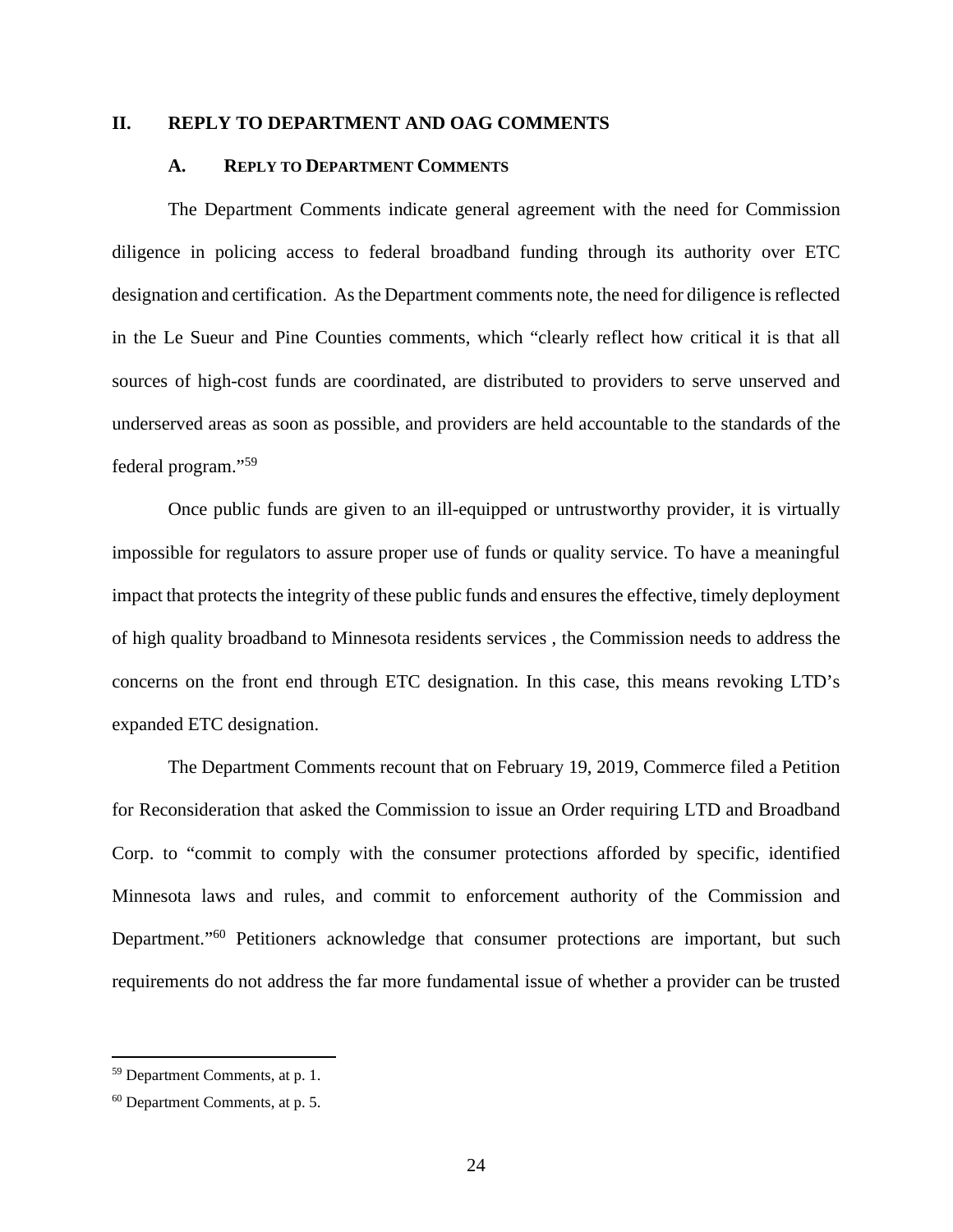with public funds to build and reliably operate a broadband network. By the time the Commission applies consumer protections to a provider's operations, it is too late to protect the funds that have been provided and too late to assure installation of a network that will provide quality service.

Petitioners agree with the Department that LTD never explained how it will meet the FCC's requirement that providers receiving RDOF support be prepared to provide voice service throughout its service areas.<sup>61</sup> Even more troubling is the fact that LTD has not explained, much less demonstrated, how it will provide RDOF-supported FTTP broadband services throughout its expanded ETC areas. Instead of providing an explanation, LTD has relied on mere certifications that it can meet its obligations. With no experience or track record building and operating a FTTP in Minnesota and given the need for massive growth to meet its nationwide RDOF obligations, it is critical that LTD provide a thorough and credible demonstration of its ability to meet its ETC obligations consistent with the public interest.

 The Department's comments request that Petitioners further explain the purpose of statelevel review and how a positive or negative FCC determination for LTD would influence a pending Commission proceeding.<sup>62</sup> The Commission has authority over the designation and annual certification of ETCs under the Telecommunications Act of 1996.<sup>63</sup> As the Department Comments note, states were given this authority because "Congress determined that state commissions are the best situated to scrutinize ETC applicants."<sup>64</sup> The FCC does not have the same ability or knowledge of conditions in Minnesota to match the Commission's ability to determine whether a provider can meet its ETC obligations in Minnesota. Further, the focus of the FCC's review will not be limited

<sup>61</sup> Department Comments, at p. 6.

<sup>62</sup> Department Comments, at p. 8.

<sup>47</sup> U.S.C. § 214(e)(2), 47 U.S.C. § 254(f).

<sup>64</sup> Department Comments, at p. 9.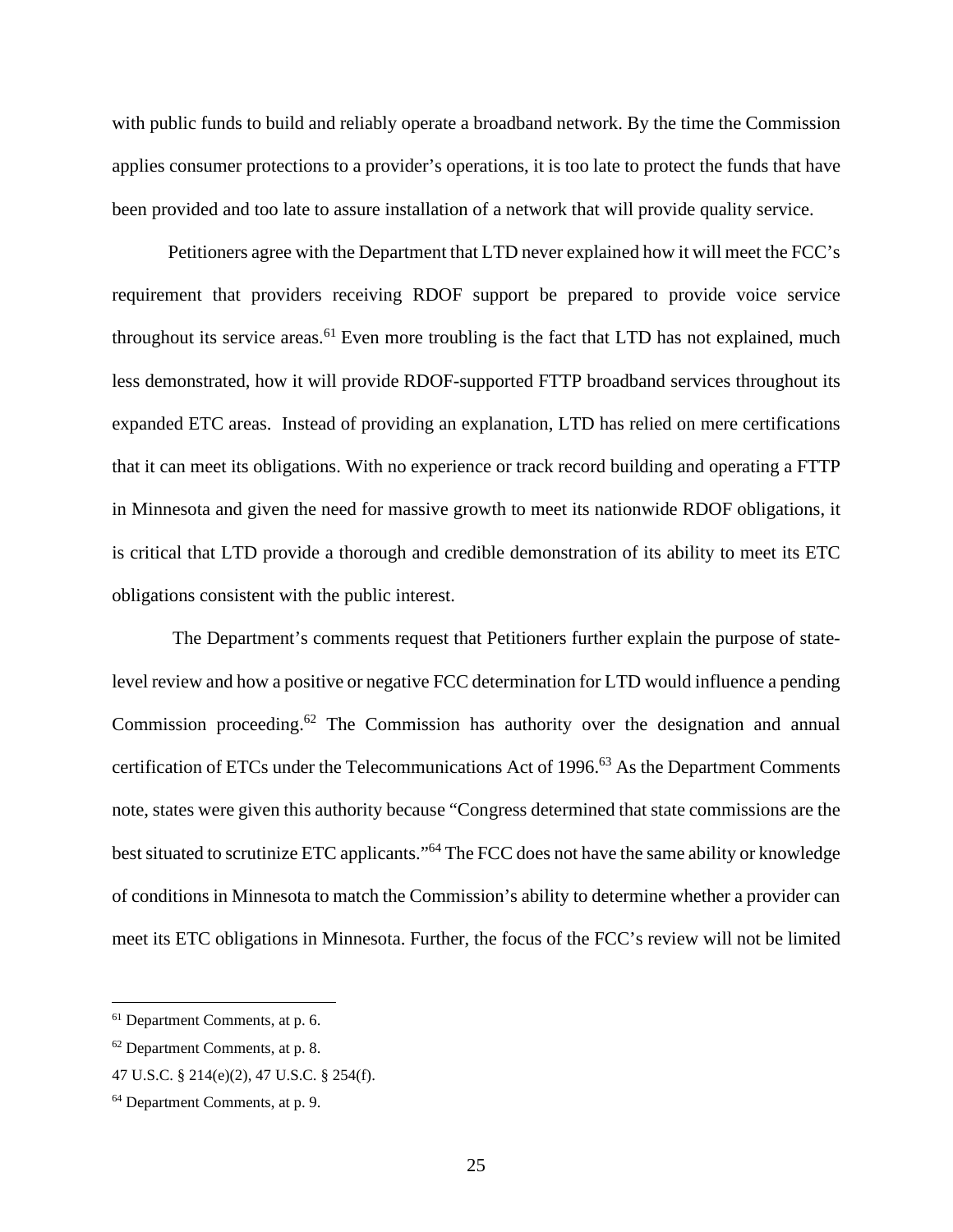to Minnesota and will not necessarily be informed as to specific Minnesota facts*.* For these reasons, the FCC depends on states to police access to Universal Service Funds on the front end through ETC designations.<sup>65</sup>

Given the FCC's express reliance on state commission ETC designations to protect the public interest in each state, this proceeding would not be rendered moot by a positive or negative FCC decision on LTD's RDOF funding request. The FCC will still look to and depend on the Commission, which has sole responsibility for ETC designations in Minnesota. Moreover, the FCC has given no indication that it is poised to decide LTD's funding any time soon. As of the date of this filing, the FCC has approved funding for 15 of 22 RDOF companies in Minnesota, but has not approved funding for LTD, which "won" over 75 percent of total Minnesota RDOF funding.<sup>66</sup>

The Department Comments suggest that if the Commission decides to open a proceeding, the Commission may wish to apply consistent criteria for all  $ETCs$ .<sup>67</sup> No such decision is needed in this proceeding, and any such decision by the Commission should be made after this proceeding since this proceeding will already involve multiple issues and a compressed timetable. The standard for ETC designations has already been established by the FCC and Commission rules.

<sup>65</sup> See *In the Matter of Bridging the Digital Divide for Low-Income Consumers et al.*, WC Docket No. 17-287 et al., Fifth Report and Order, Memorandum Opinion and Order and Order on Reconsideration, and Further Notice of Proposed Rulemaking, FCC 19-111, para. 52. (2019) (emphasis added) ("the *traditional state designation role better serves section 254(b)'s policy goals by facilitating thorough state reviews of carriers seeking ETC designations*, as well as state monitoring of carriers who have received ETC designations. This helps prevent, detect, and curb waste, fraud, and abuse in the program, which in turn promotes the efficient and responsible use of limited program funds.") (emphasis added).

<sup>66</sup> *Rural Digital Opportunity Fund Support Authorized for 466 Winning Bids*, Public Notice, DA 21-1158, at Attach. A (Sept. 15, 2021); *Rural Digital Opportunity Fund Support Authorized for 311 Winning Bids*, Public Notice, DA 21- 1420, at Attach. A (Nov. 12, 2021); Rural *Digital Opportunity Fund Support Authorized for 2,008 Winning Bids*, Public Notice, DA 21-1560, at Attach. A (Dec. 14, 2021); *Rural Digital Opportunity Fund Support Authorized for 2,521 Winning Bids*, Public Notice, DA 22-38, at Attach. A (Jan. 14, 2022); *Rural Digital Opportunity Fund Support Authorized for 5,657 Winning Bids*, Public Notice, DA 22-280, at Attach. A (Mar. 15, 2022); *Rural Digital Opportunity Fund Support Authorized for 1,345 Winning Bids*, Public Notice, DA 22-402, at Attach. A (Apr. 15, 2022); *Rural Digital Opportunity Fund Support Authorized for 830 Winning Bids*, Public Notice, DA 22-523, at Attach. A (May. 12, 2022).

<sup>67</sup> Department Comments, at p. 8.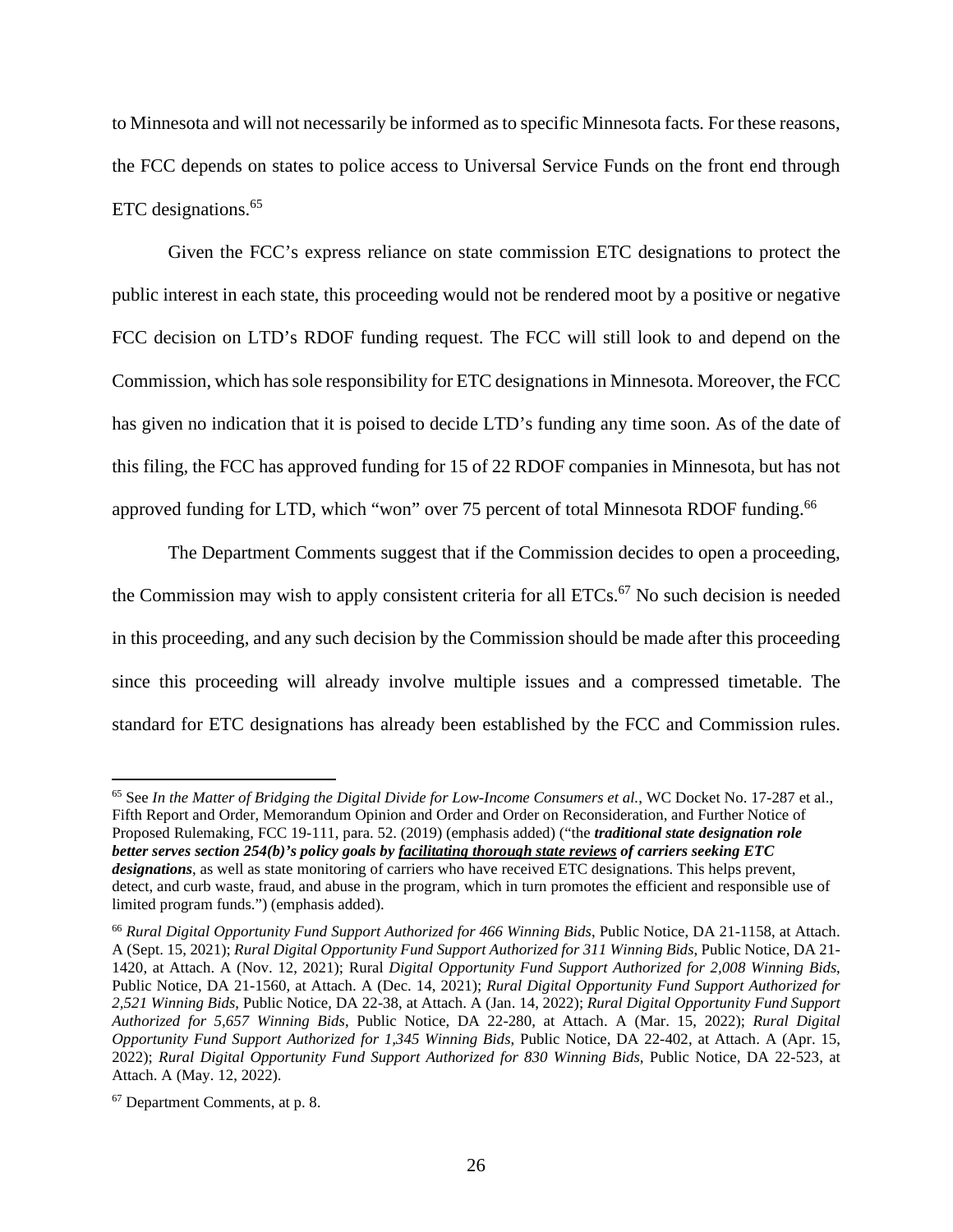The crux of that standard boils down to whether the applicant can provide the supported services, which includes broadband services for which the applicant seeks funding, consistent with the public interest. That is the standard to apply in this case or any other.

Petitioners also agree with the Department's recommendation to consider all the criteria used by the SD PUC to reach its decision.<sup>68</sup> Therefore, the Commission should, in addition to technical, managerial, financial capability, consider issues such as service quality defects that are likely to result from a cut-rate network designed with minimization of costs as the overriding consideration. LTD's ability to provide reliable broadband service to the over 160,000 Minnesotans within its expanded ETC territory, will ultimately depend on LTD's ability to build and operate an extensive, high quality FTTP network. As such, the Commission should consider the impacts of LTD's financial limitations on the construction of the FTTP and how a cobbledtogether FTTP will impact service quality.

The Department Comments also recognize that Congress gave primary responsibility to states to designate and annually recertify ETCs.<sup>69</sup> This position is also supported by the 2005 *Report and Order*, in which the FCC emphasized the critical role of states, noting that "Section  $214(e)(2)$  of the Act gives states the primary responsibility to designate ETCs."<sup>70</sup>

The Department Comments state that if the Commission decides to grant Petitioners' request to build a more complete record on LTD's ETC status, findings from such a record may assist the Commission to determine future state specific requirements to ensure a meaningful ETC designation process.<sup>71</sup> Petitioners agree that this proceeding might inform future proceedings.

<sup>68</sup> Department Comments, at p. 9.

<sup>69</sup> Department Comments, at p. 9.

<sup>70</sup> 2005 ETC Order, para. 61.

<sup>71</sup> Department Comments, at p. 10.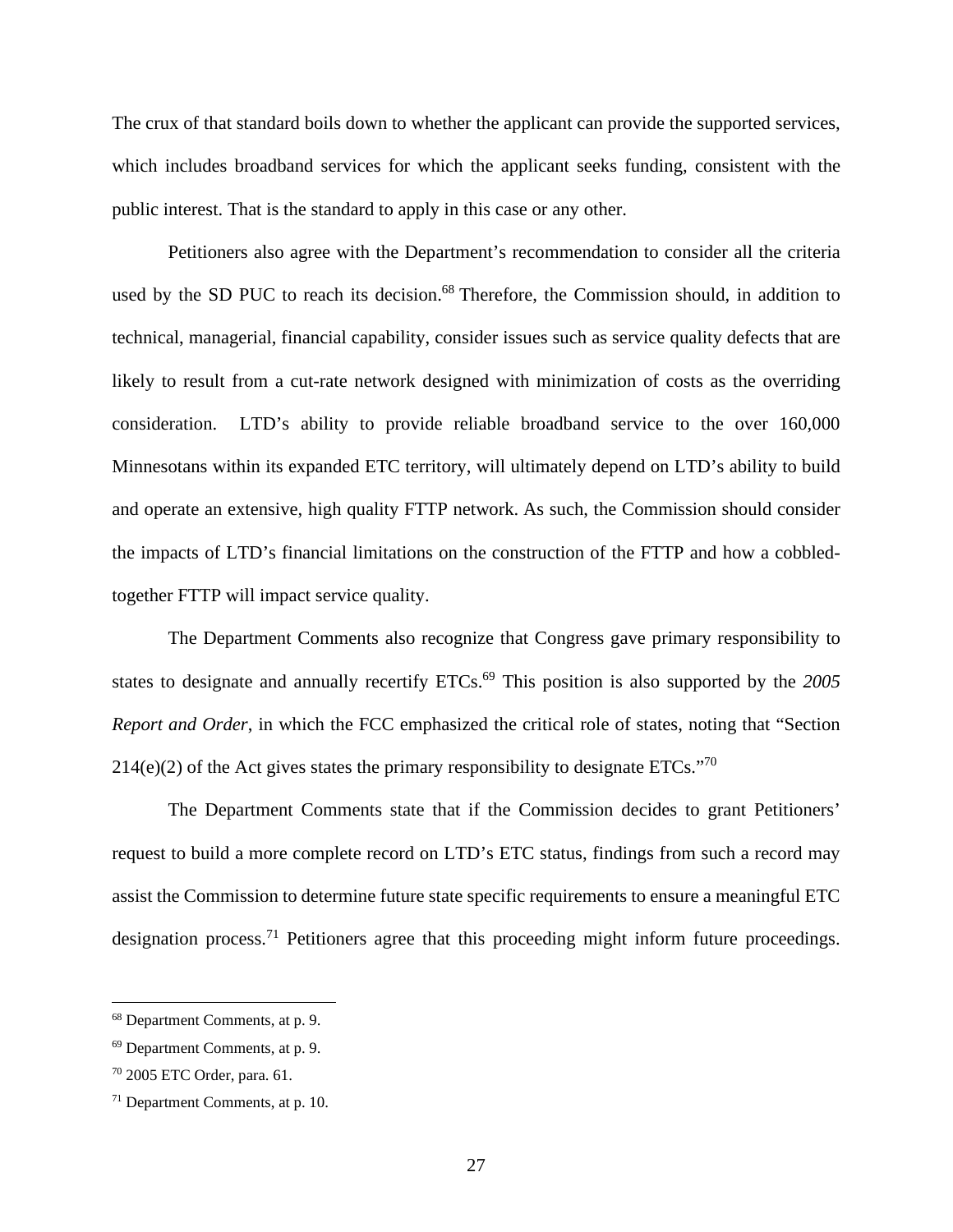However, decisions regarding any such future proceedings will obviously have to be made in those proceedings or in a generic docket rather than this case.

#### **B. REPLY TO OAG COMMENTS**

As explained below, Petitioners agree with the great majority of the OAG Comments.

**Procedural Recommendations:** The OAG Comments recommend that the Commission grant the Petition's request for a proceeding.<sup>72</sup> In support of its recommendation, the OAG Comments note that oversight of ETCs to ensure that they properly use federal Universal Service support is a "continual process."<sup>73</sup> Petitioners agree with the OAG on this fundamental point. As the OAG indicates, even after a state commission grants ETC designation, it must continue to ensure that federal high-cost support is used "only for the provision, maintenance, and upgrading of facilities and services for which the support is intended."<sup>74</sup>

The OAG Comments are not opposed to an expedited proceeding under Minn. Stat. § 237.61.<sup>75</sup> Petitioners continue to believe that an expedited proceeding provides the best path for building a robust record as efficiently and quickly as possible. While a contested case process could also develop a robust record, it would be more costly to the parties and take significantly more time. It is important to resolve this matter as expeditiously as possible given the need to clarify the availability of broadband funding and the opportunities for broadband development in Minnesota. Therefore, an expedited proceeding would be a far better alternative than a contested case in this instance.

<sup>72</sup> OAG Comments, at p. 3.

<sup>73</sup> OAG Comments, at p. 3.

<sup>74</sup> 47 C.F.R. § 54.314(a).

<sup>75</sup> OAG Comments, at p. 3.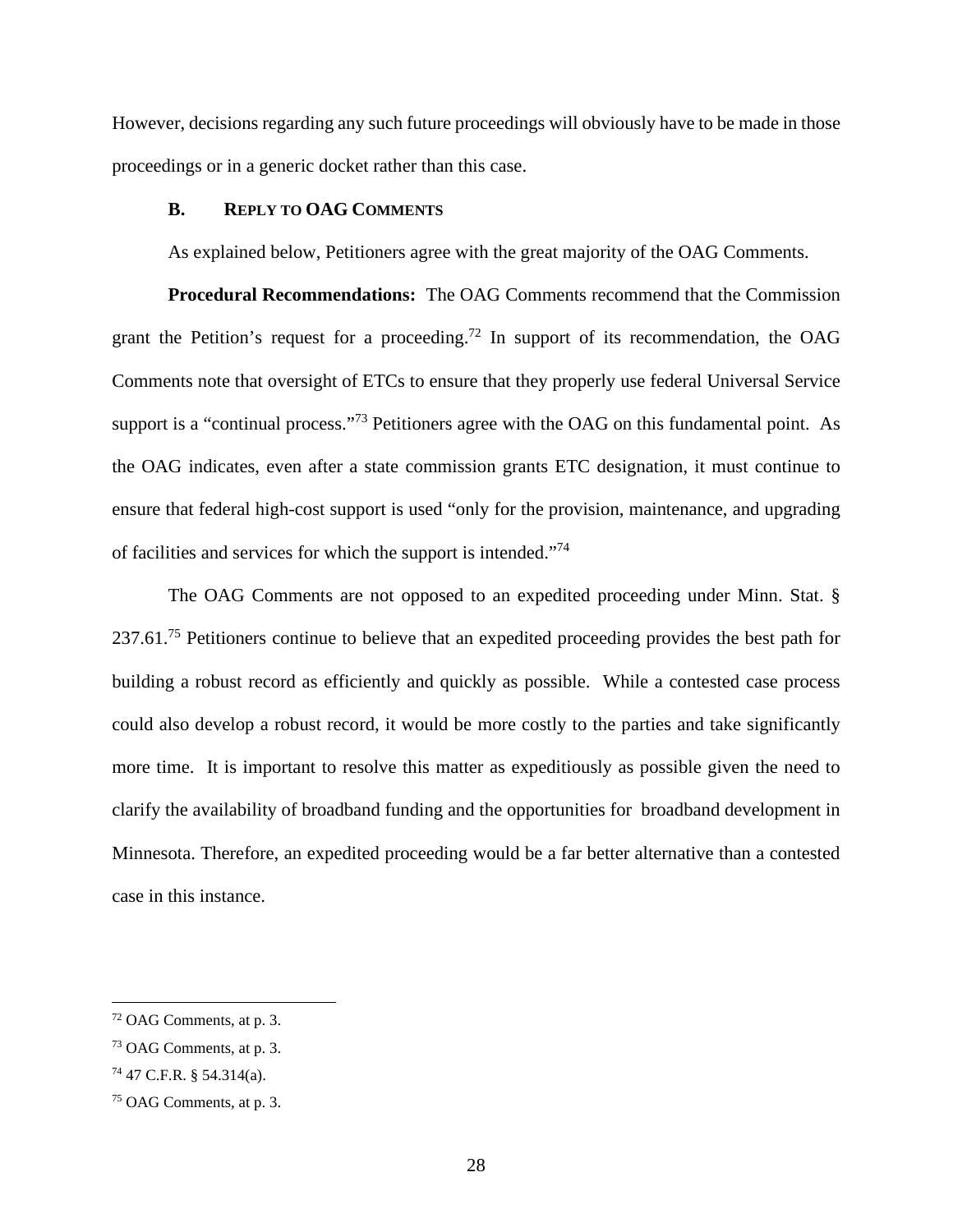The OAG Comments assert that the Commission could also initiate an informal or expedited proceeding under Minnesota Rules 7829.1200 and 7829.1900. Petitioners agree on the initiation of an expedited proceeding but do not agree that an informal proceeding would be appropriate because there are contested material facts that do not lend themselves to more informal proceedings.

The OAG Comments do not oppose the designation of a lead Commissioner or subcommittee of Commissioners to facilitate the proceeding,<sup>76</sup> which is allowed under Minn. Stat.  $\S$ 216A.03, sub. 8 or 9. Petitioners continue to believe that the appointment of a lead commissioner or subcommittee is essential to ensure the timely and orderly management of the proceeding and to resolve any discovery or evidentiary disputes. The OAG is not opposed to the cross-examination of parties if the Commission would find it helpful.<sup>77</sup> The Petitioners continue to believe that cross examination is important.

The OAG Comments also agree that either schedule proposed by the Petitioners is acceptable, as is a proposed schedule from the Commission or an  $ALL^{78}$  The Petitioners understand that the final schedule will have to account for other Commission priorities. The Petitioners encourage the adoption of a schedule that expedites consideration of this petition to the extent practical and consistent with development of a full record.

The OAG Comments also agree that the Commission should require LTD to submit the long-form application portion of its FCC Form 683 to the Commission.<sup>79</sup> The OAG Comments note that review of LTD's long form application is essential for the Commission to properly

<sup>76</sup> OAG Comments, at p. 4.

<sup>77</sup> OAG Comments, at p. 4.

<sup>78</sup> OAG Comments, at p. 4.

<sup>79</sup> OAG Comments, at p. 4.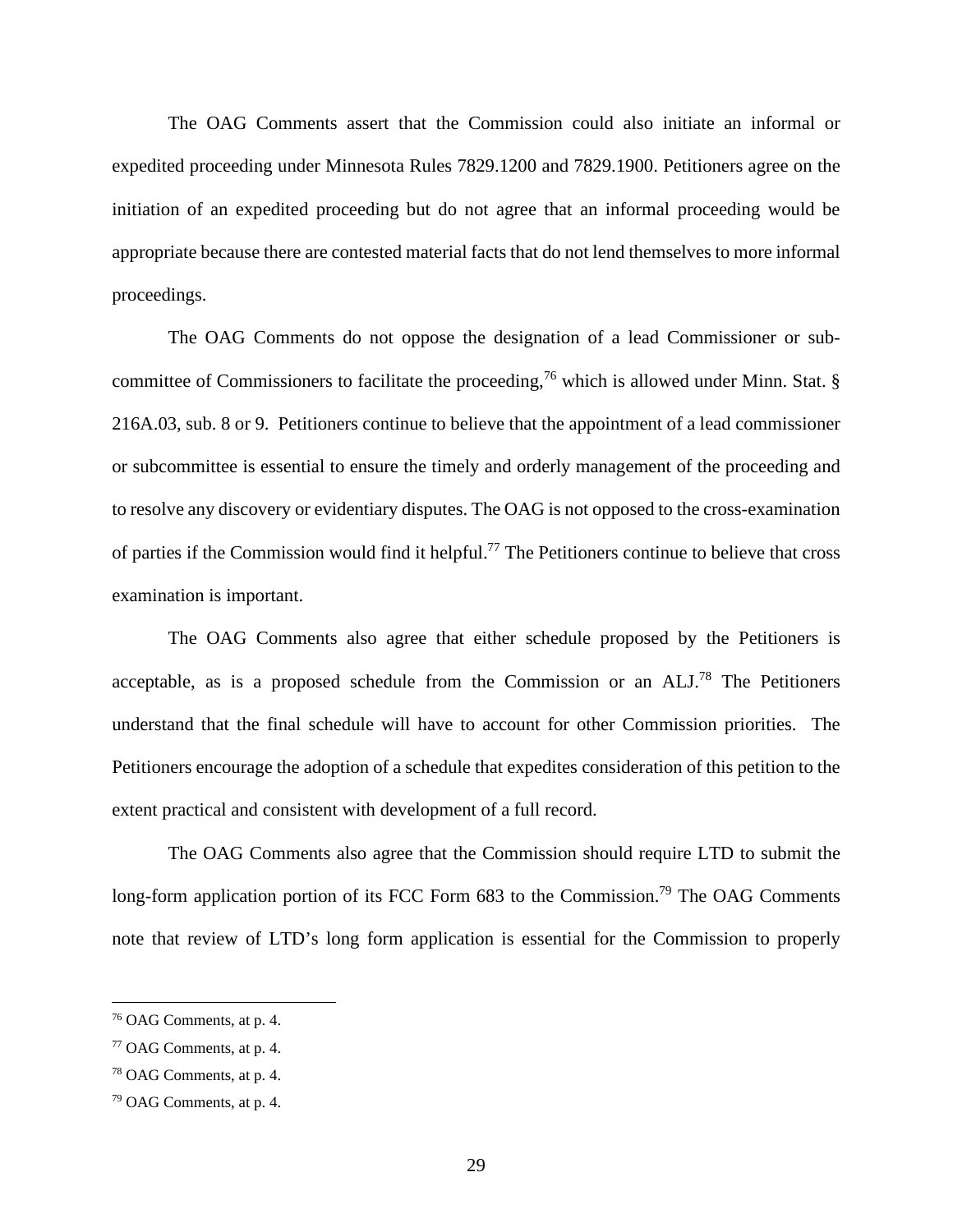determine LTD's capabilities and will show that LTD is not able to meet its bid commitments in Minnesota.

**Commission Authority and Jurisdiction:** The OAG Comments correctly note that the Commission has the authority to oversee and monitor an ETC's compliance with the federal Universal Service rules.<sup>80</sup> The FCC has made this point in several orders. In the 2011 *Transformational Order*, the FCC recognized that the statutory role that Congress created for state commissions with respect to eligible telecommunications carrier designations includes "monitoring compliance with the new public interest obligations."<sup>81</sup> More recently, the FCC emphasized the states' role in conducting thorough reviews of those seeking ETC designations and monitoring carriers who have received designations.<sup>82</sup>

The OAG Comments state that the Commission has the authority to put into place conditions it deems necessary to ensure that an ETC fulfills its federal Universal Service Obligations.<sup>83</sup> Petitioners agree with the OAG. Congress granted state commissions authority over ETC designations and certifications,  $84$  and FCC Orders have confirmed that states have authority to add requirements for ETC designation. That authority would also support added conditions.

The OAG Comments also recognize that the Commission has the necessary authority to revoke LTD's expanded ETC designation. The Petitioners agree because the Commission has express authority to revoke ETC designations under Minnesota Rules and the responsibility and

<sup>80</sup> OAG Comments, at pp. 4-5.

<sup>81</sup> FCC 11-161, para. 15.

<sup>82</sup> *In the Matter of Bridging the Digital Divide for Low-Income Consumers et al.*, WC Docket No. 17-287 et al., Fifth Report and Order, Memorandum Opinion and Order and Order on Reconsideration, and Further Notice of Proposed Rulemaking, FCC 19-111, para. 52. (2019).

<sup>83</sup> OAG Comments, at pp. 4-5.

<sup>84</sup> 47 U.S.C. § 214(e)(2), 47 U.S.C. § 254(f).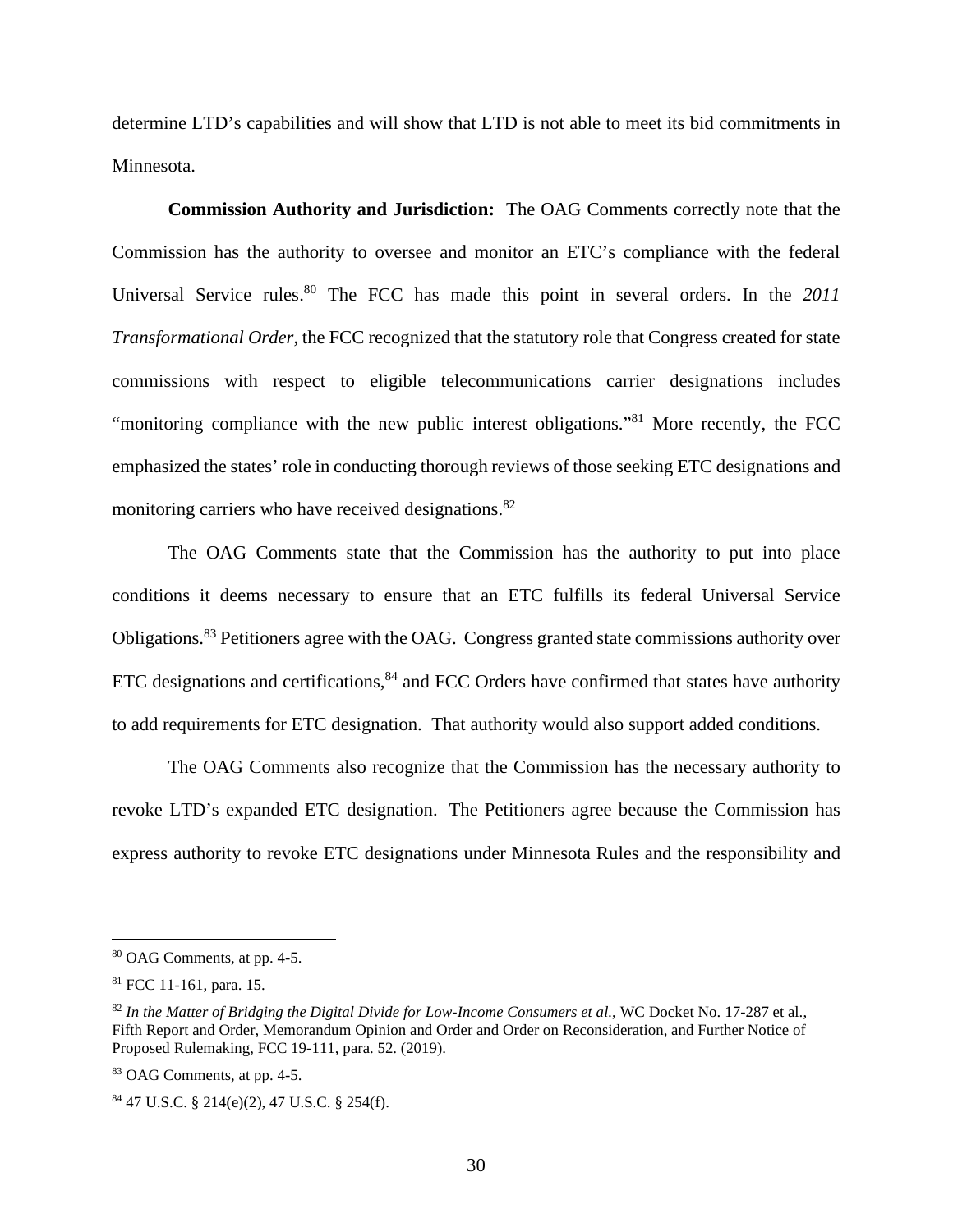authority to do so under Federal statute and FCC orders. Minn. R. 7811.1400, subp. 15 and 7812.1400, subp. 15 explicitly provide for revocation of ETC designation upon finding that a local service provider does not qualify as an ETC.

The OAG Comments also recognize that federal statute and FCC rules and orders provide sufficient authority for Commission revocation of an ETC designation if (1) the FCC's High Cost criteria are not met,  $(2)$  a designation is not in the public interest, or  $(3)$  an ETC does not use its support solely for the provision, maintenance, and upgrading of the facilities and services for which the support is intended. The OAG Comments also provide citations to federal statute and FCC rules and orders that establish Commission authority to revoke an ETC designation.

The OAG says that it is not strictly necessary for the Commission to revisit its LTD expanded ETC designation order, however, revisiting its prior order may provide the cleanest administrative path if the Commission decides to revoke TLD's expanded ETC designation.<sup>85</sup> Petitioners agree that there are several alternatives available to the Commission.

The OAG Comments clarify that while a state commission's denial or revocation of an ETC designation prevents the receipt of the federal Universal Service Support, state commissions do not make federal Universal Service funding decisions.<sup>86</sup> Petitioners agree with the OAG. The Telecommunications Act of 1996 created a federal-state partnership framework in which states have *"the primary responsibility* to designate ETCs."<sup>87</sup> Such designation unlocks access to limited federal universal service funding, but does not determine the amount of funding available upon designation.

<sup>86</sup> OAG Comments, at p. 7.

<sup>87</sup> 2005 ETC Order, para. 61 (emphasis added).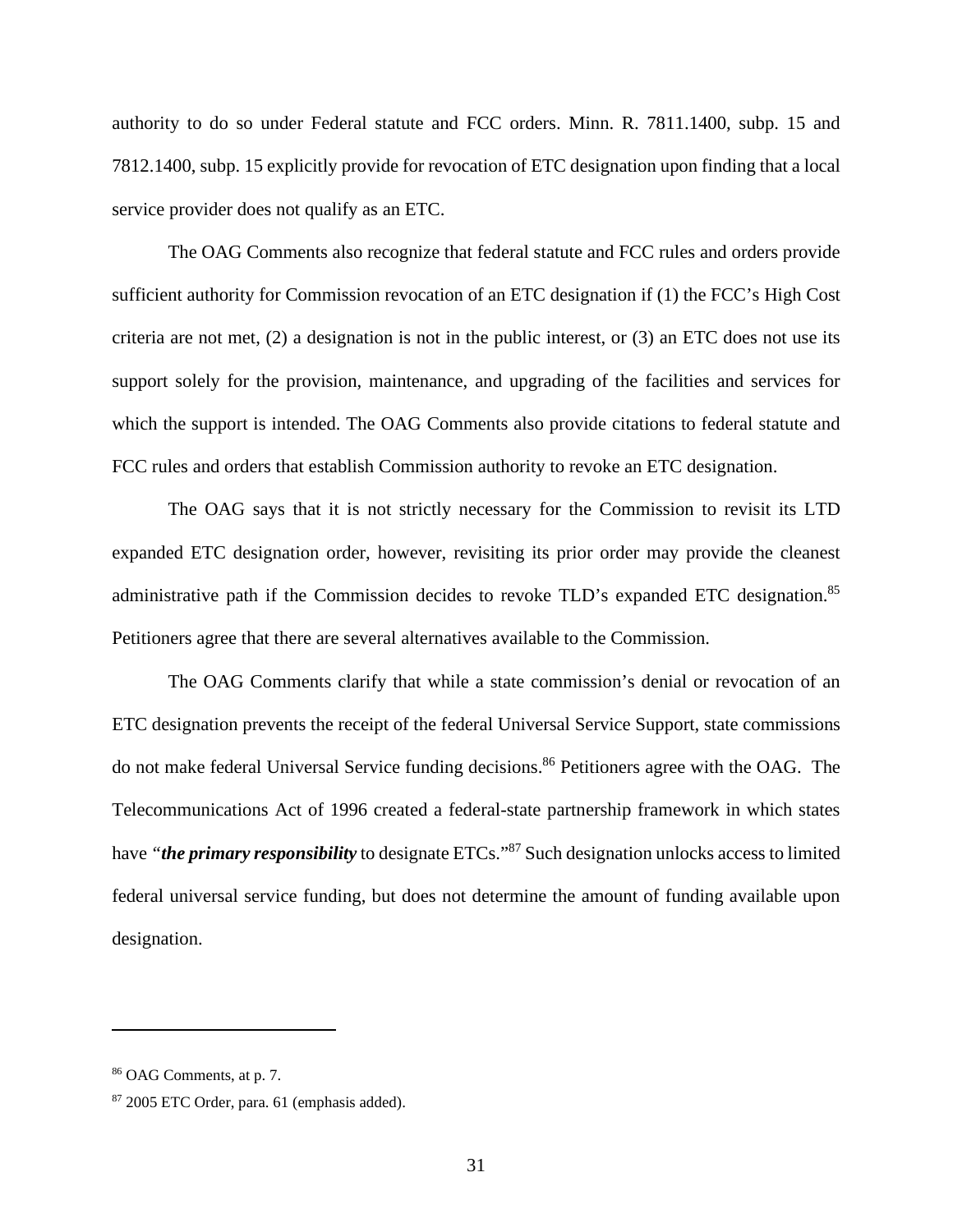The OAG Comments say that, contrary to footnote 24 of the Petition, the Commission's federal Universal Service jurisdiction goes beyond ETC designations and annual certifications, even for wireless and interconnected Voice Over Internet Protocol.<sup>88</sup> While Petitioners do not necessarily agree with this position, the OAG Comments note that there is an open docket regarding the Commission's ETC jurisdiction and, as such, they will not discuss jurisdiction at length here. Petitioners submit that this matter should be addressed without adding other issues that can be resolved in a separate pending proceeding.

**Public Interest Factors:** The OAG Comments recognize the importance of the fact that other state and federal broadband funding opportunities could be substantially limited or delayed if LTD is not able to fulfill its RDOF obligations and its expanded ETC designation is not revoked.<sup>89</sup> Comments by other parties in this docket confirm that LTD's expanded ETC designation is currently harming the public interest by tying up funding that could otherwise be used to expand broadband service to rural Minnesota residents. For instance, in January 2021, Le Sueur County had a state border to border grant rejected by the Minnesota Department of Employment and Economic Development because of LTD's RDOF commitments in the county.<sup>90</sup>

The OAG says that if the Commission determines that LTD's ETC expansion designation should be revoked, LTD's RDOF Phase I support will not automatically be redistributed to other Minnesota RDOF ETCs.<sup>91</sup> The Petitioners agree that RDOF Phase I support will not be automatically redistributed. However, this funding will be accessible for rural broadband

<sup>88</sup> OAG Comments, at p. 4.

<sup>89</sup> OAG Comments, at p. 7.

<sup>90</sup> Le Sueur County Comments, at pp. 1-2.

<sup>91</sup> OAG Comments, at p. 7.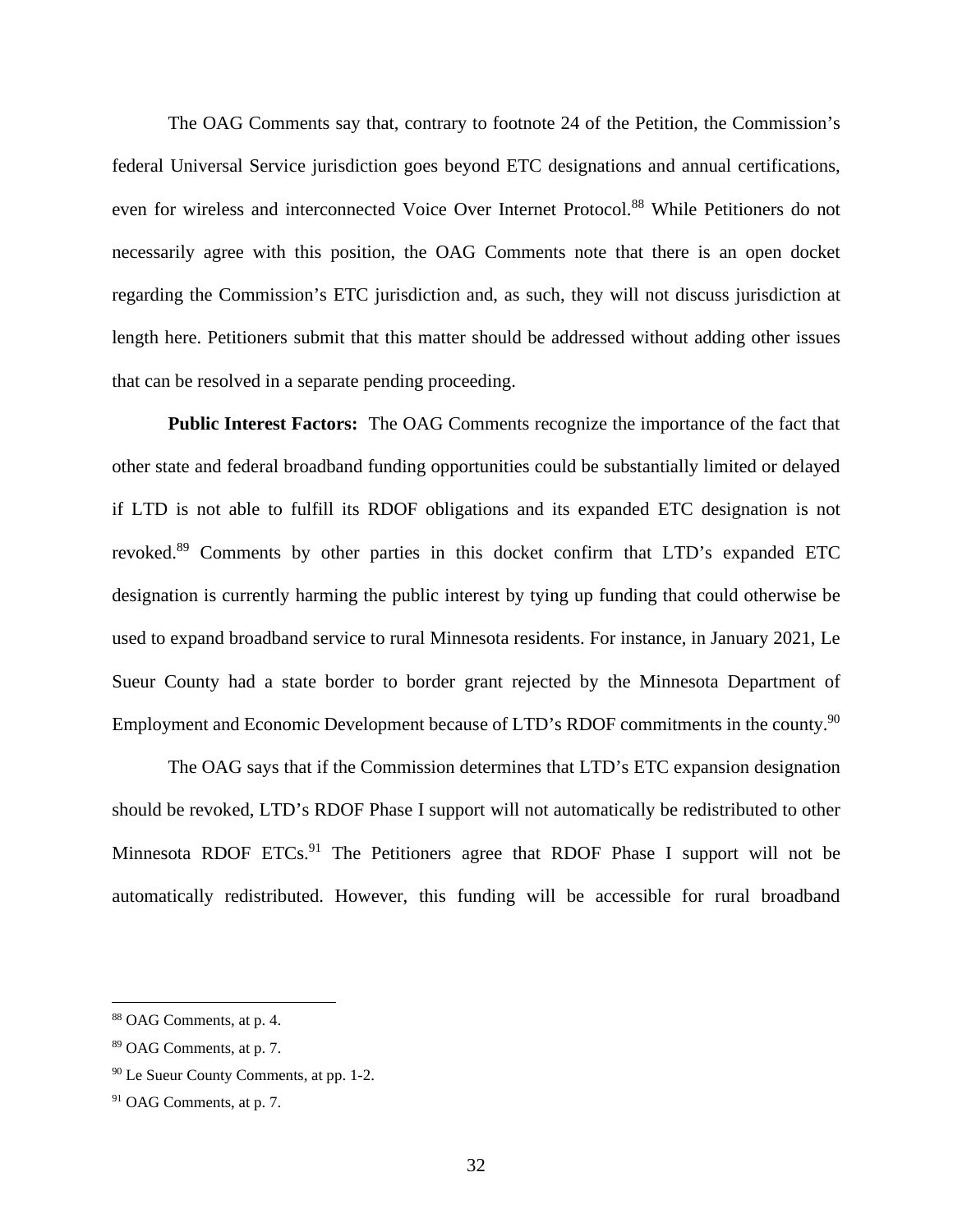development through RDOF Phase  $II^{92}$  and the Broadband Equity Access and Deployment  $(BEAD)$  program.  $93$ 

# **III. REPLY TO OTHER COMMENTS**

### **a. Institute for Local Self-Reliance**

In addition to LTD's lack of ability to provide service discussed is the Summary above,

the ILSR's comments also recognized the implications of LTD's history of poor customer service and provided an extensive list of additional concerns about whether LTD can be trusted to provide adequate consumer protections, ensure affordability, account for impacts on Tribal lands, provide quality service and actually deliver on its bid commitments. Among other things, ILSR's comments observed that:

- "LTD also failed to follow through on both its CAF II and Rural Broadband Experiment bids," defaulting on \$71,254 in support under CAF II in Nebraska and Nevada and ultimately being "subject to penalty fees" and an FCC finding that "LTD had hindered the disbursement of funds that could have otherwise been productively used to increase broadband access to unserved or underserved areas;"<sup>94</sup>
- LTD "failed to outline any specific consumer protection measures in the works for its expansion" and provided only what ILSR characterized as "vague commitments" that "should not be considered sufficient basis for expanding LTD's ETC designation" "LTD's history of poor customers service"<sup>95</sup>
- "LTD has taken a similarly vague approach to affordable connectivity requirements" and "expanding LTD's ETC designation has the potential to harm

<sup>92</sup> *Rural Digital Opportunity Fund; Connect America Fund*, WC Docket No. 19-126 et al., Report and Order, FCC 20-5, at p. 4 (Jan. 30, 2020) ("We adopt our proposal to establish a budget of \$20.4 billion for the Rural Digital Opportunity Fund. We also adopt our proposal to make available \$16 billion for Phase I, and to make available for Phase II a budget based on the remaining \$4.4 billion, **along with any unawarded funds from Phase I**.") (emphasis added).

<sup>93</sup> *Telecompetitior*, NTIA Chief has Ambitious BEAD Goals, Clarifies Fiber Priority and Overbuilding, https://www.telecompetitor.com/ntia-chief-has-ambitious-bead-goals-clarifies-fiber-priority-and-overbuilding/ ("Davidson suggested that if an area has yet to receive RDOF funding authorization, that area should be eligible for BEAD grants."),

<sup>94</sup> ILSR Comments, at p. 3.

<sup>95</sup> ILSR Comments, at p. 4.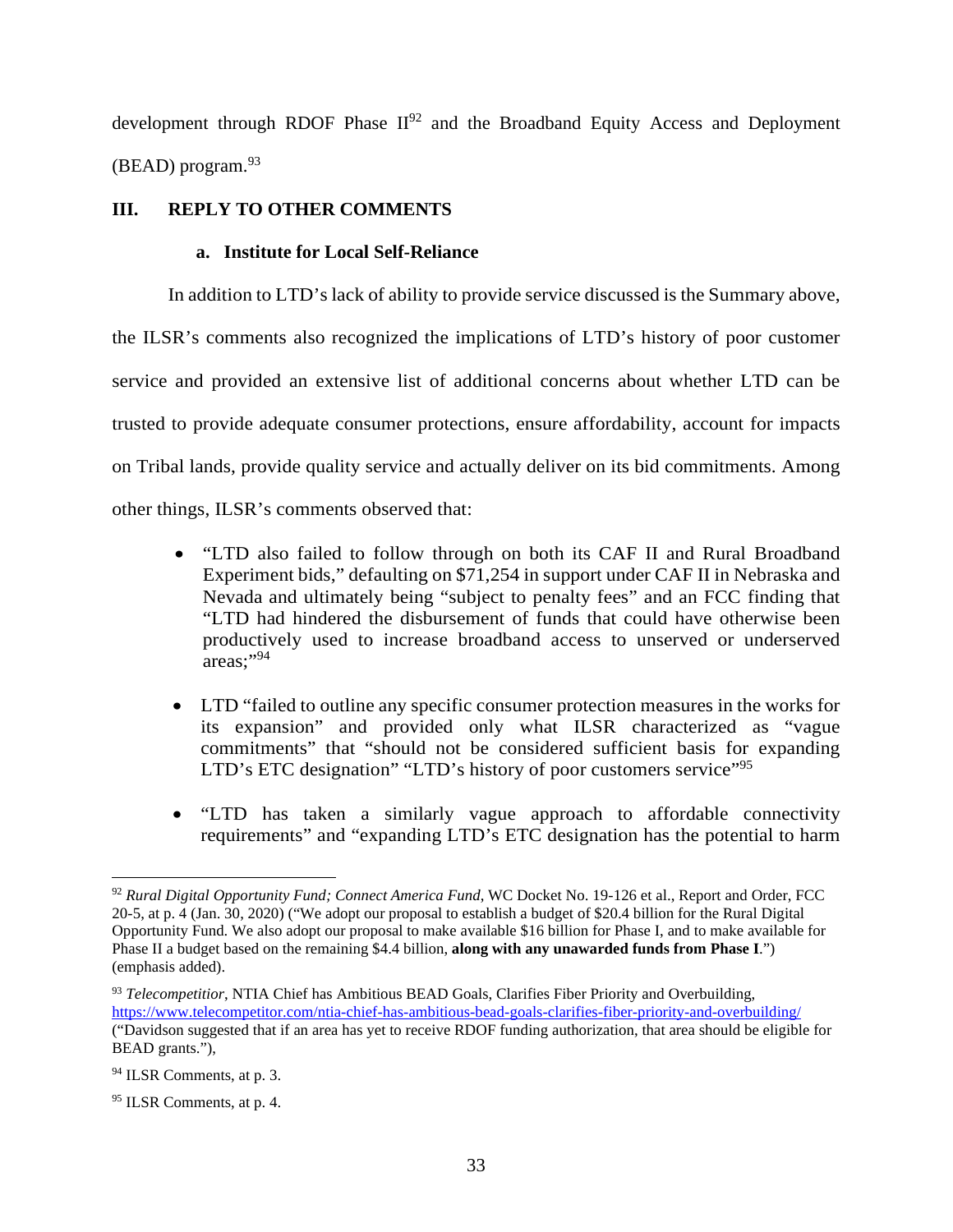all customers in its bid areas, but poses a particular risk for low-income customers;"<sup>96</sup>

- "LTD has failed to respond to the Department's requests for information regarding Tribal lands falling within its expanded service areas;"<sup>97</sup>
- "LTD has experienced prolonged network outages that cause concern about its ability to provide the required level of quality for essential 911 service" and "has had 33 complaints on Downhunter in the last 9 months, with commenters citing outages, long customer service wait times to manage these outages, and slowerthan-advertised speeds when service is working"<sup>98</sup>

Putting these serious defects into context, the ILSR Comments emphasize the "valuable and unprecedented federal funding opportunities for the expansion of broadband" being put at risk by LTD, and note the need that this funding be spent in ways that will extend quality, affordable, reliable connectivity as soon as possible to those who need it.<sup>99</sup> The ILSR Comments also recognize that LTD's inability to obtain ETC designations in seven of fifteen states are indicative of limited resources and poor planning which calls into question the LTD's ability to deliver service on the scale needed.<sup>100</sup>

ILSR Comments notes the dilemma that would result from reliance on the FCC process. If FCC ultimately places LTD in default, there will be significant delay for tens of thousands of rural residents in getting "future-proof broadband service." If FCC awards LTD the RDOF funds, LTD is not required to begin building for several years, forcing localities to continue to wait.<sup>101</sup> Petitioners agree with the ILSR. If the FCC awards LTD the RDOF funds, the FCC's first

<sup>96</sup> ILSR Comments, at p. 4.*.*

<sup>97</sup>ILSR Comments, at p. 5.

<sup>98</sup> LSR Comments, at pp. 3-4.

<sup>99</sup> ILSR Comments, at p. 2.

<sup>100</sup> ILSR Comments, at p. 3.

<sup>101</sup> ILSR Comments, at p. 5.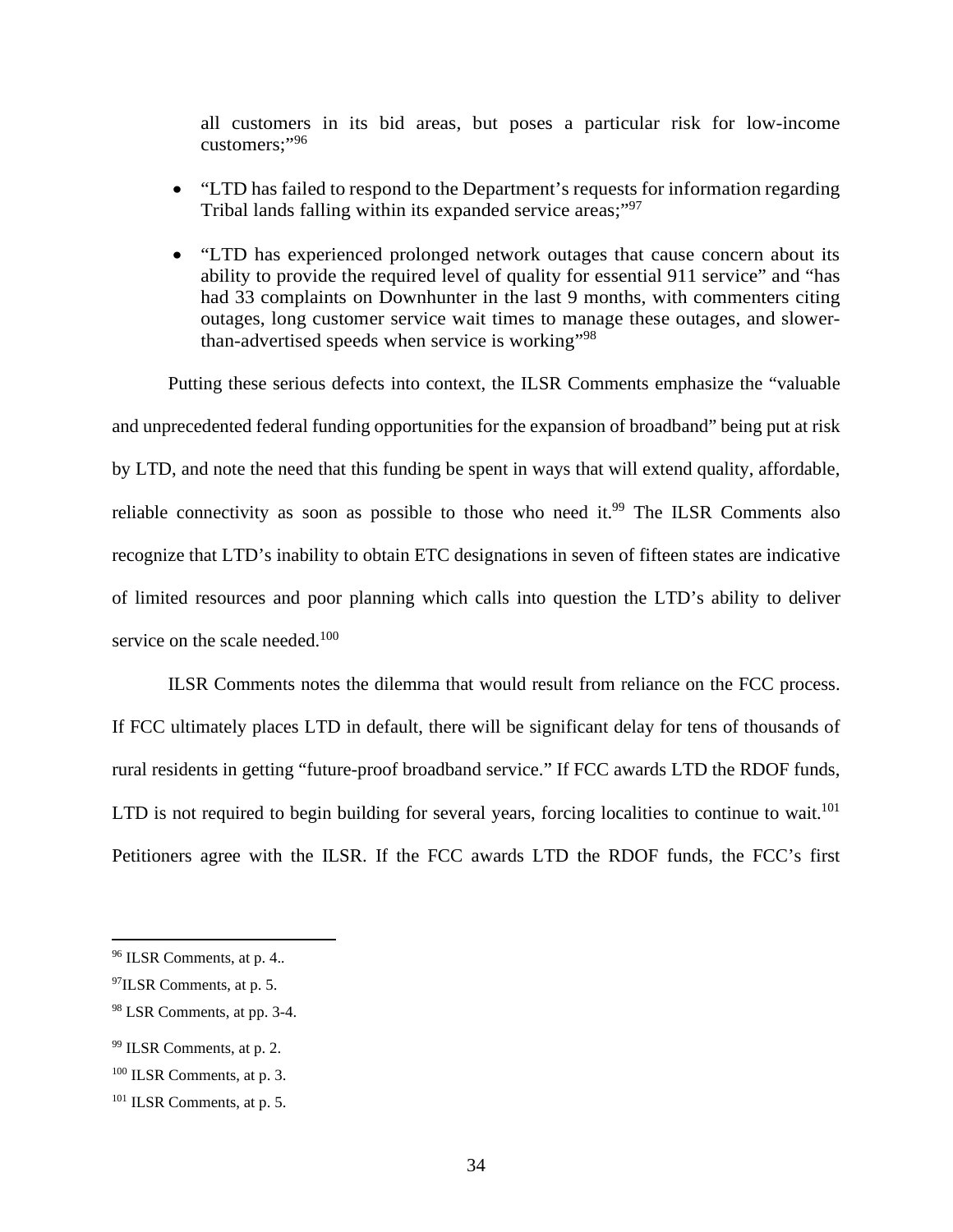enforcement milestone does not occur until three years after funding beings. As a result, by the time LTD's failure to meet RDOF deployment obligations are discovered, replacement public funds may have become unavailable, leaving little if any funding sources to extend broadband service to the 160,000 unserved Minnesotans who had been forced to wait. The ILSR Comments also recognize LTD is causing funding from programs such as BEAD to be unavailable to other providers. Petitioners share ILSR's concern and agree that early indications suggest it will be difficult for a different provider in areas already served by RDOF to obtain BEAD funding.<sup>102</sup>

#### b. **Le Sueur County**

In addition to LTD's gross underestimate of costs discussed in the Summary above, the Le Sueur Comments note that it is "not aware of any significant work conducted, underway or planned within [the] County by LTD to install fiber networks in [their] communities."<sup>103</sup> Le Sueur County's comments indicate that the County has "reached out to LTD several times and invited them to meetings to discuss their plans for investments within [the] County," but the County has "not been able to secure such a meeting" or received any communication from LTD regarding "any plans for work within [the] County."<sup>104</sup>

The Le Sueur Comments also state that the County has been working with existing internet service providers who are willing and ready to conduct work, but that RDOF creates a barrier to accessing State and Federal grant dollars. Moreover, Le Sueur County Comments recount that in January 2021 the Minnesota Department of Employment and Economic Development rejected a

<sup>&</sup>lt;sup>102</sup> Notice of Funding Opportunity, Broadband Equity, Access, and Deployment Program (May 13, 2022) ("In identifying an Unserved Service Project or Underserved Service Project, an Eligible Entity may not treat as "unserved" or "underserved" any location that is already subject to an enforceable federal, state, or local commitment to deploy qualifying broadband as of the date that the challenge process described in Section IV.B.6 of this NOFO is concluded."),

<sup>103</sup> Le Sueur County Comments, at p. 1.

<sup>104</sup> Le Sueur County Comments, at p. 1.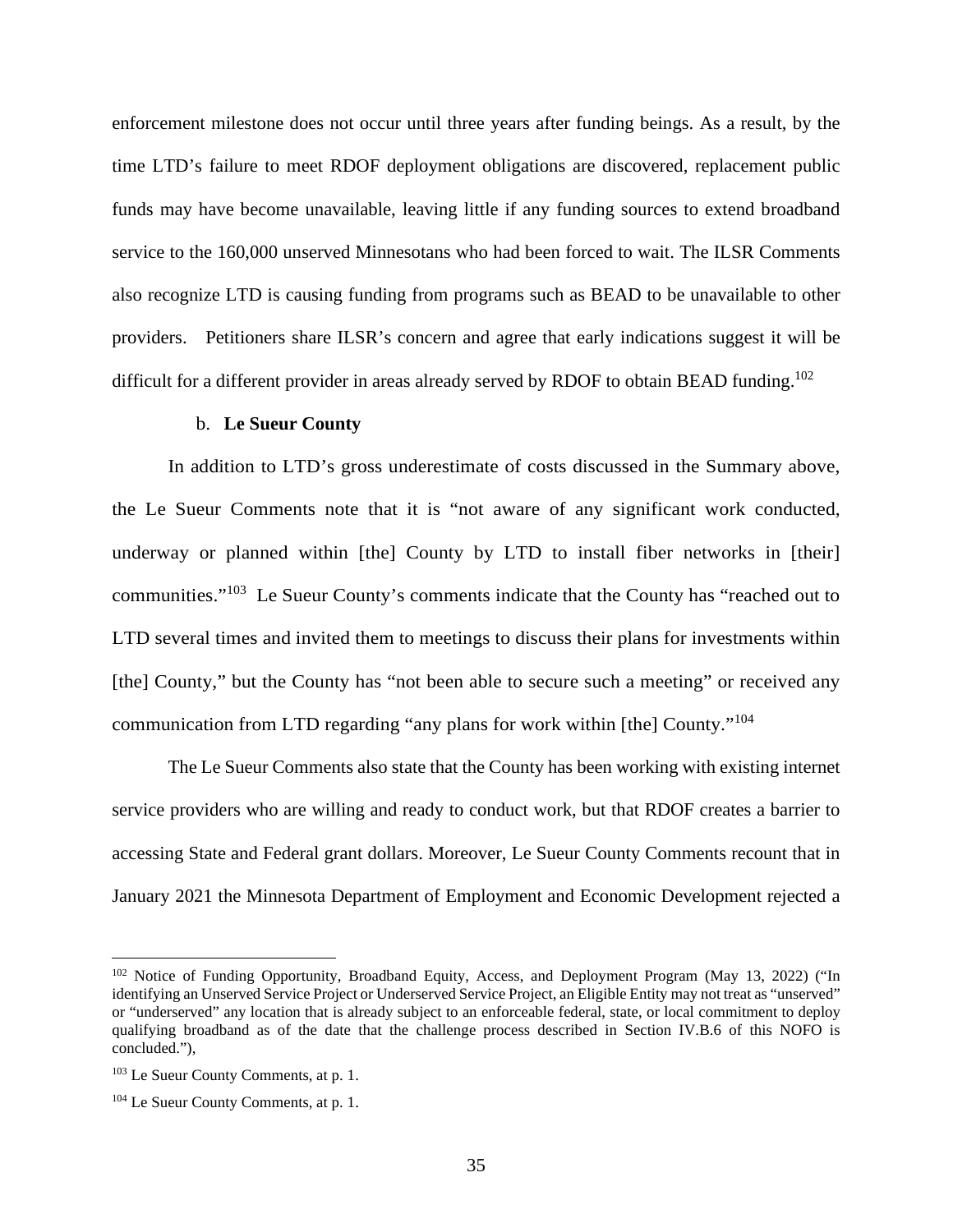state border to border grant to Le Sueur County because of RDOF and LTD commitments.<sup>105</sup> These comments further show that LTD's expanded ETC designation is currently harming the public interest by tying up funding that could otherwise be used to expand broadband service to Minnesotans.

The Le Sueur Comments support the Commission conducting an expedited proceeding and note that the "longer this issue remains unresolved, the less funds will likely be available for our local internet service providers to access and our citizens go without improved internet access which they all deserve."<sup>106</sup>

#### **c. Pine County**

The Pine County Comments recognize that LTD is proposing to provide wireline connections throughout Pine County without first understanding the topography, the current infrastructure, or demographics.<sup>107</sup> The Pine County Comments also note that "LTD Broadband's small presence and unproven track record in anything approaching a project this large, causes us considerable concern."<sup>108</sup> These concerns underscore LTD's lack of experience building FTTP networks and the massive increase in the size of LTD's business required by its RDOF bid and demonstrate the need for the Commission to thoroughly scrutinize LTD's expanded ETC designation.

The Pine County Comments recognize LTD's RDOF award in may prevent the County from using other federal or state funding and that "[m]any of our residents will be locked

<sup>105</sup> Le Sueur County Comments, at pp. 1-2.

<sup>106</sup> Le Sueur County Comments, at p. 2.

<sup>107</sup> Pine County Comments, at p. 1.

<sup>108</sup> Pine County Comments, at p. 2.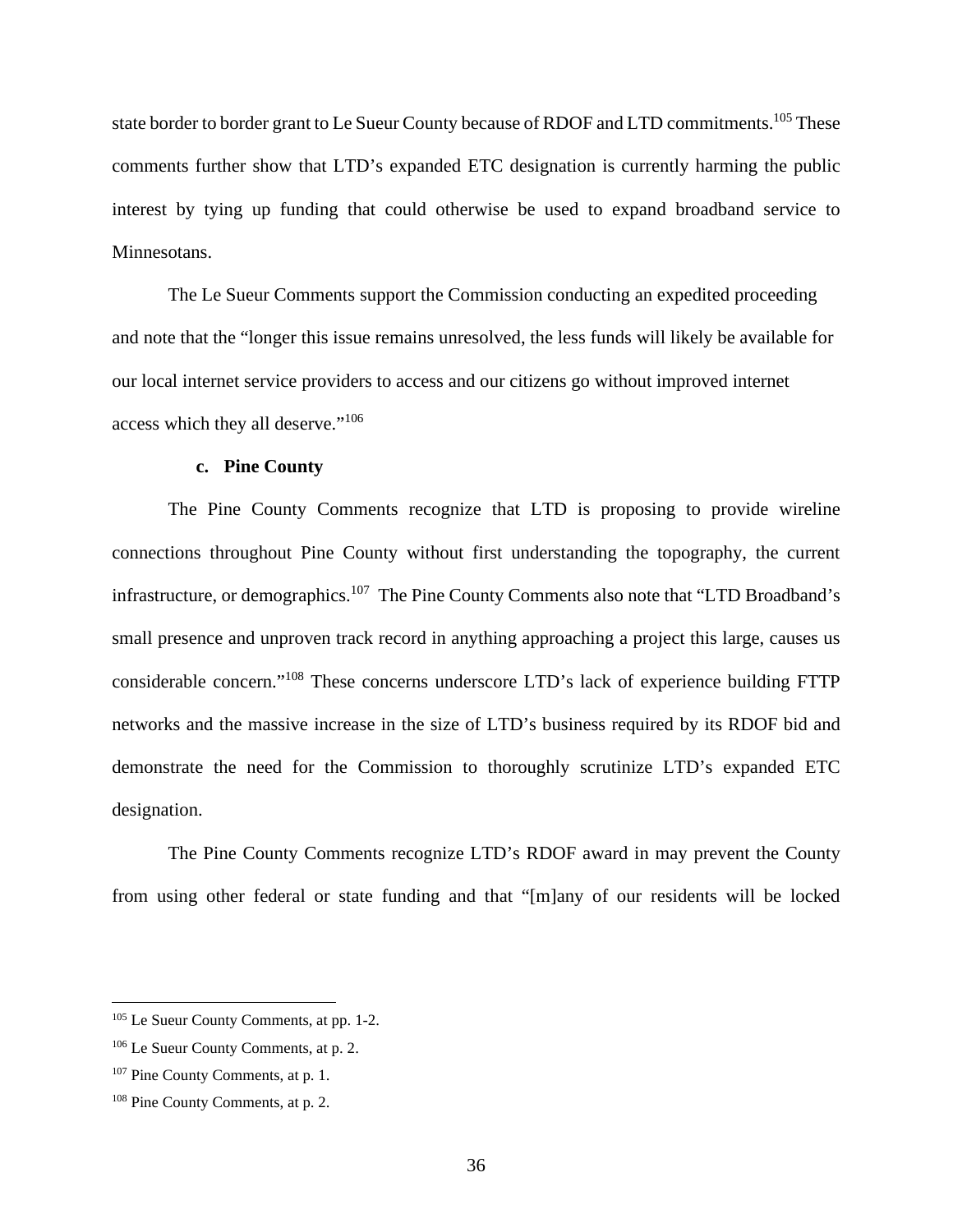out…despite the historic state and federal investment in broadband."<sup>109</sup> These Comments further show that LTD's expanded ETC designation ties up funding that could otherwise be used to expand broadband service, thereby, harming the public interest.

#### **d. Jackson County**

The Jackson Comments recommend that the Commission initiate a proceeding and revoke LTD's expanded ETC designation.<sup>110</sup> The Jackson County Comments also state that while LTD won locations in the County, the County is not aware of any significant work conducted, underway or planned by LTD, and recognize that LTD's RDOF award prevents the County from using other federal or state funding in RDOF areas.<sup>111</sup>

#### **e. Minnesota Association of Townships**

Minnesota Association of Townships ("MAT") Comments support the Commission initiating a proceeding to consider revoking LTD's expanded ETC designation and declining to certify LTD.<sup>112</sup> MAT Comments further note that there are serious concerns about LTD Broadband's ability to provide broadband and that revoking LTD's designation would best allow broadband service to be reliably brought to unserved and underserved rural areas.<sup>113</sup>

#### **e. Balkan Township**

The Balkan Township Comments indicate that the Township has been hindered in their efforts to bring a fiber network to the Township because of LTD's RDOF award.<sup>114</sup> This illustrates yet another instance in which LTD's expanded ETC designation harms the public interest by tying

<sup>109</sup> Pine County Comments, at p. 2.

<sup>110</sup> Jackson County Comments, at p. 1.

<sup>111</sup> Jackson County Comments, at p. 1.

<sup>112</sup> MAT Comments, at p. 1.

<sup>113</sup> MAT Comments, at p. 1.

<sup>114</sup> Balkan Township Comments, at p. 1.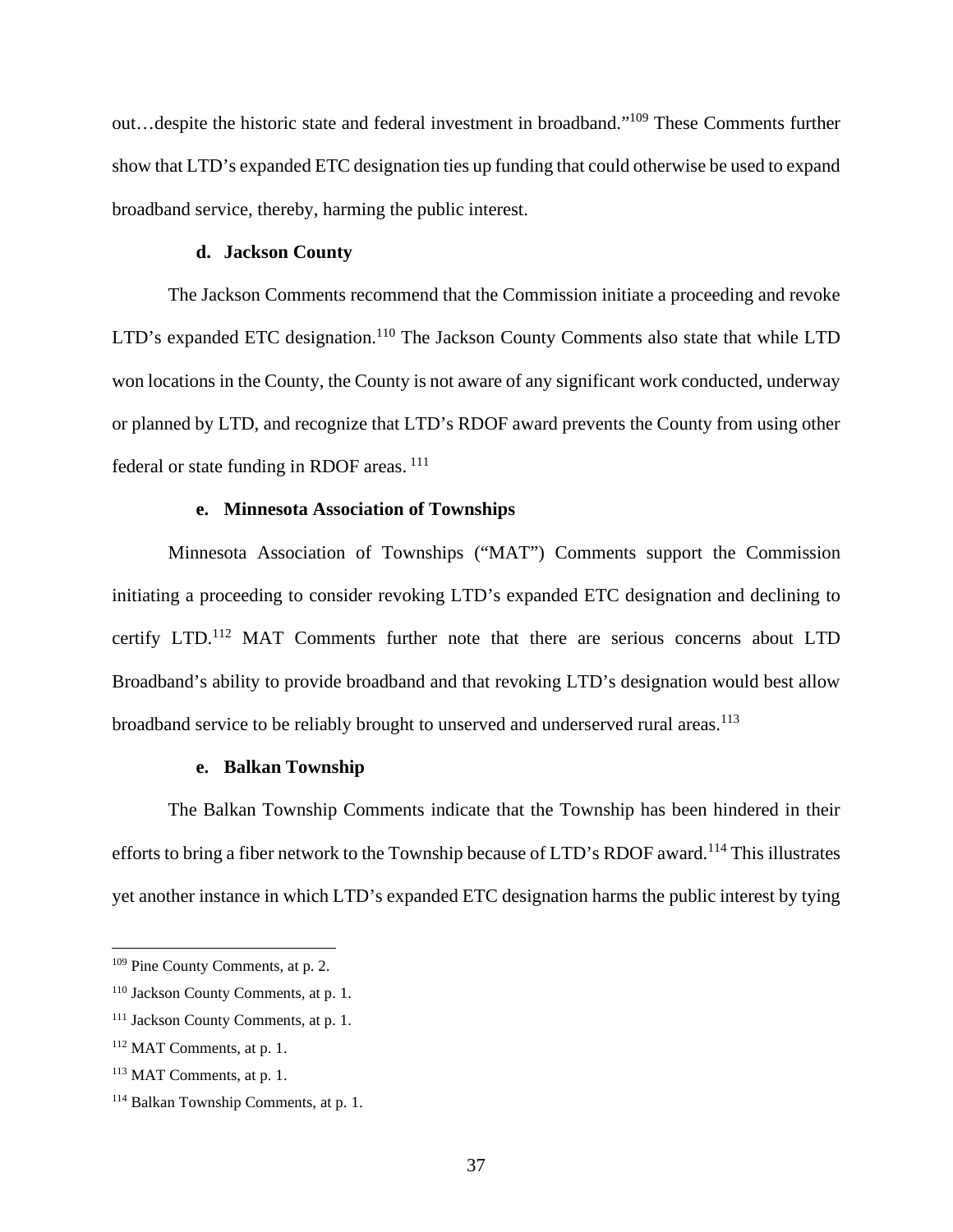up funding that could otherwise be used to expand broadband service. The Balkan Township Comments also support an expedited proceeding, noting the "longer this process takes, the more Balkan Township will experience delays and cost increases to provide fiber" its residents.<sup>115</sup>

#### **f. Minnesota Famers Union**

The Minnesota Farmers Union Comments correctly note that: the Commission should consider revoking LTD's expanded ETC designation; LTD's RDOF award is standing in the way of farms and others from gaining quality internet service through new fiber networks; LTD does not have experience building fiber networks; and LTD has not undergone significant work to serve new homes with fiber.  $116$ 

Those Comments emphasize that burying fiber, by making use of the right-of-way, effects farms. As a result, LTD's lack of communication with local government is particularly concerning as it could lead to conflicts with and confusion among landowners.<sup>117</sup>

#### **CONCLUSION**

For the reasons set forth above, Petitioners hereby request that the Commission:

- 1. Reject LTD's Comments;
- 2. Address the Comments of other parties as explained above;
- 3. Initiate a proceeding to develop a record regarding LTD's expanded ETC designation and annual certification for 2023 RDOF funding, including substantial new facts which were unavailable and unknown at the time of the LTD Expansion Order; and
- 4. Based on those facts, revoke the LTD expanded ETC designation and decline to certify LTD for 2023 funding.

<sup>115</sup> Balkan Township Comments, at p. 2.

<sup>116</sup> Minnesota Farmers Union Comments, at p. 1.

<sup>117</sup> Minnesota Farmers Union Comments, at p.1.